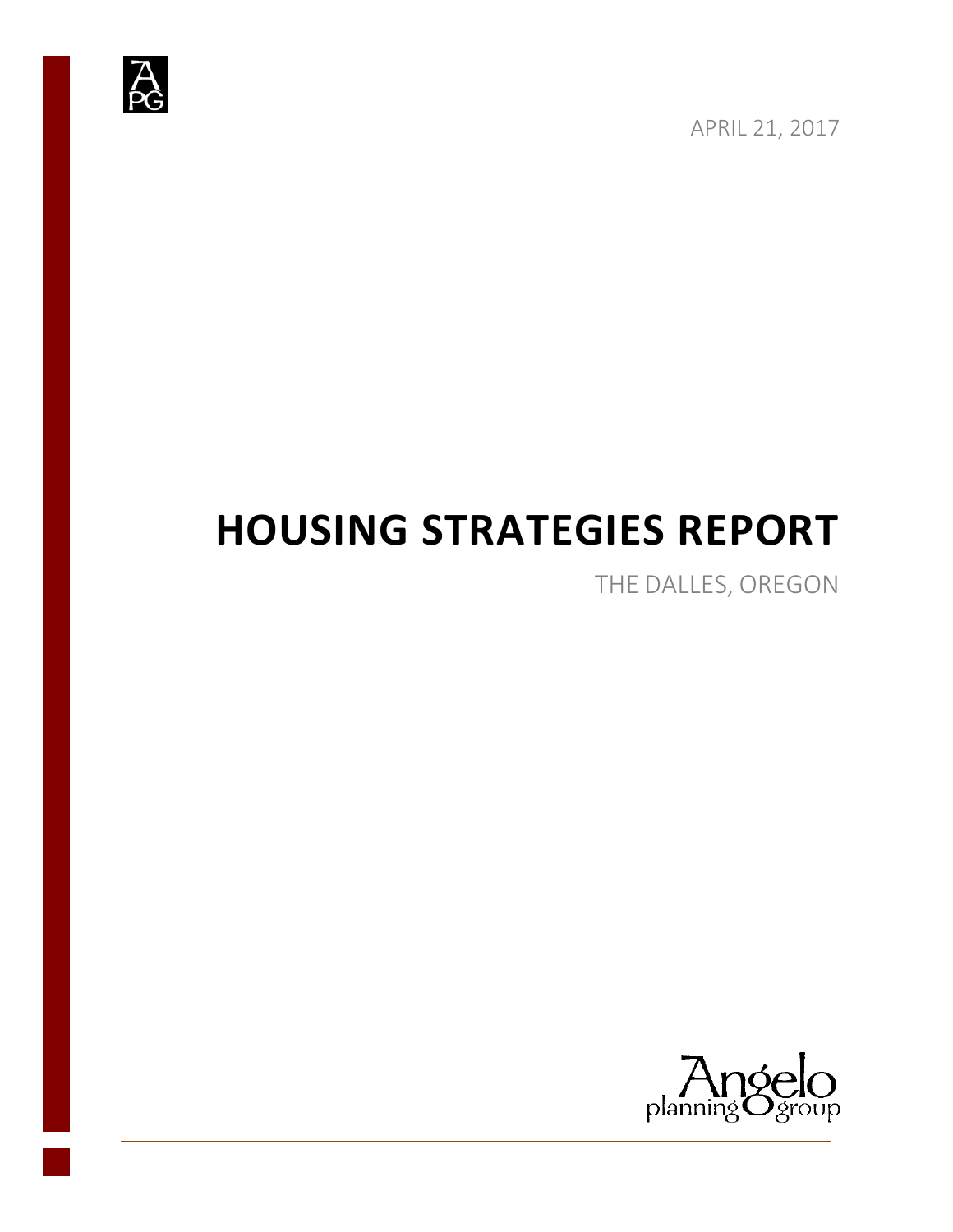

# **Table of Contents**

| 1. |                                                                       |  |
|----|-----------------------------------------------------------------------|--|
| 2. |                                                                       |  |
| 3. |                                                                       |  |
|    |                                                                       |  |
|    |                                                                       |  |
| 4. |                                                                       |  |
|    |                                                                       |  |
|    |                                                                       |  |
| 5. |                                                                       |  |
|    |                                                                       |  |
|    |                                                                       |  |
|    |                                                                       |  |
|    |                                                                       |  |
|    |                                                                       |  |
|    |                                                                       |  |
|    |                                                                       |  |
|    |                                                                       |  |
|    |                                                                       |  |
| 6. | FUTURE PLANNING FOR NEW RESIDENTIAL DEVELOPMENT AND REDEVELOPMENT  30 |  |
|    |                                                                       |  |
|    |                                                                       |  |
|    |                                                                       |  |
|    |                                                                       |  |
|    |                                                                       |  |
| 7. |                                                                       |  |
|    |                                                                       |  |
|    |                                                                       |  |
|    |                                                                       |  |
| 8. |                                                                       |  |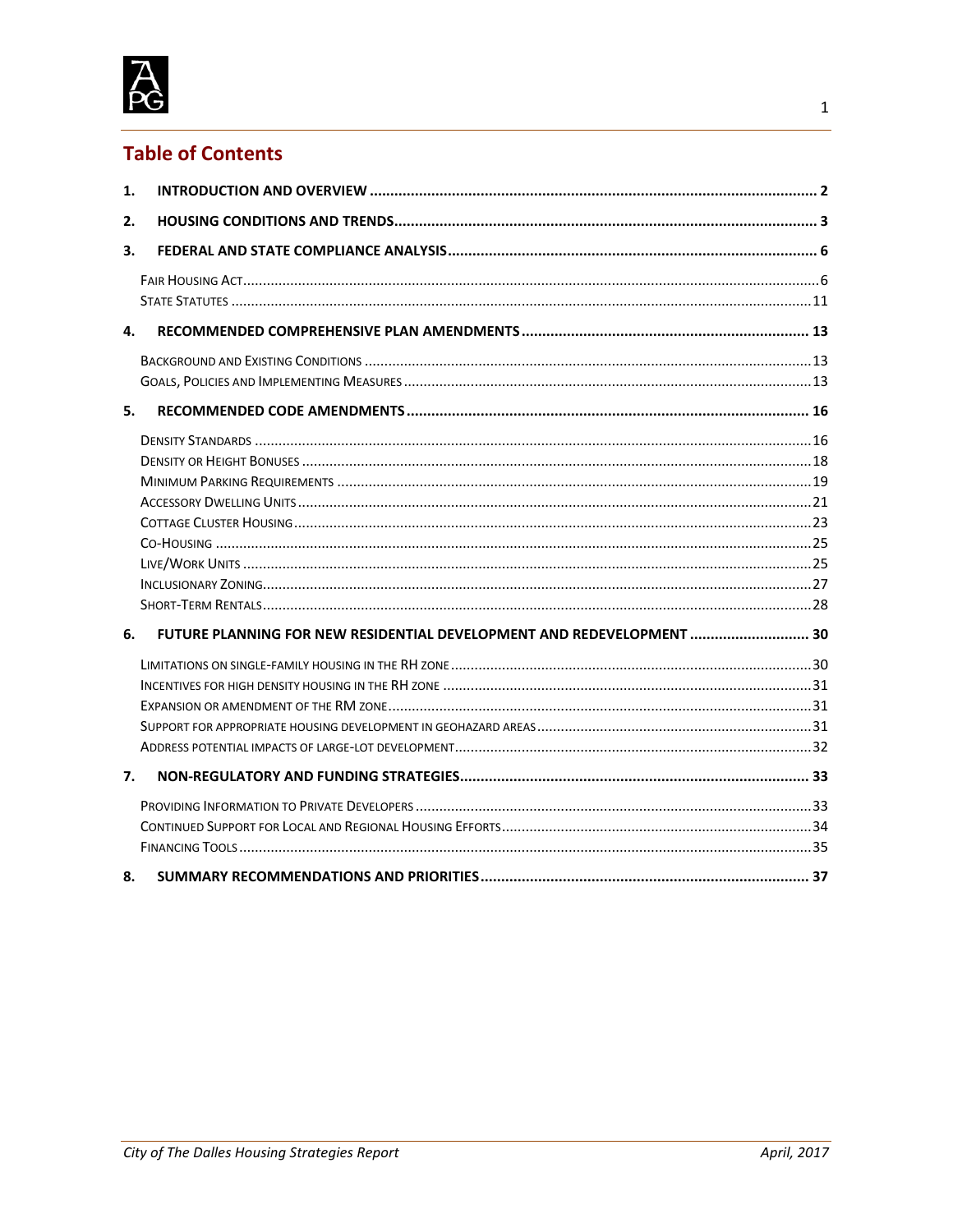

# <span id="page-2-0"></span>**1. Introduction and Overview**

Having affordable, quality housing in safe neighborhoods with access to community services is essential for all Oregonians. Like other cities in Oregon, the City of The Dalles is responsible for helping to ensure that its residents have access to a variety of housing types that meet the housing needs of households and residents of all incomes, ages and specific needs. Towards that end, the City is conducting a Housing Needs Analysis and Buildable Lands Inventory to update the Housing Element of its Comprehensive Plan; complete an updated, realistic assessment of future residential land needs and supply; and comply with Oregon Statewide Goal 10 (Housing). The overarching intent of Goal 10 is to:

"*encourage the availability of adequate numbers of needed housing units at price ranges and rent levels which are commensurate with the financial capabilities of Oregon households and allow for flexibility of housing location, type and density*."

This report summarizes a variety of local housing issues and the strategies that are recommended to address them. It builds on a comprehensive study of the local housing market and future trends (the Housing Needs Assessment, or HNA) and an in-depth review of current local, regional, state and federal housing requirements, goals and initiatives. It was prepared in coordination with a technical advisory group of City of City staff, local realtors, development experts and citizens, as well as representatives of the Mid-Columbia Housing Authority, the Oregon Department of Land Conservation and Development and the Oregon Department of Housing and Community Services.

Section 2 of this Report summarizes key housing conditions and future trends to provide context for the strategies that follow. Section 3 briefly reviews issues associated with federal Fair Housing and other requirements. Section 4 recommendations for updates to the City's Comprehensive Plan, while Section 5 recommends similar changes to the City's Development Code. Sections 6 and 7 outline additional strategies related to the following types of initiatives:

- Future planning for new residential development and redevelopment
- Information sharing with housing developers and other community partners
- Intergovernmental coordination and advocacy
- Administrative and funding tools

All of the strategies summarized in this report are intended to address the findings of the associated Housing Needs Analysis and meet overarching state and local goals associated with providing a variety of housing options to people with a full range of incomes and housing needs. Implementation of these strategies should be directly related to achieving these goals and addressing the housing needs and gaps identified in the Housing Needs Analysis.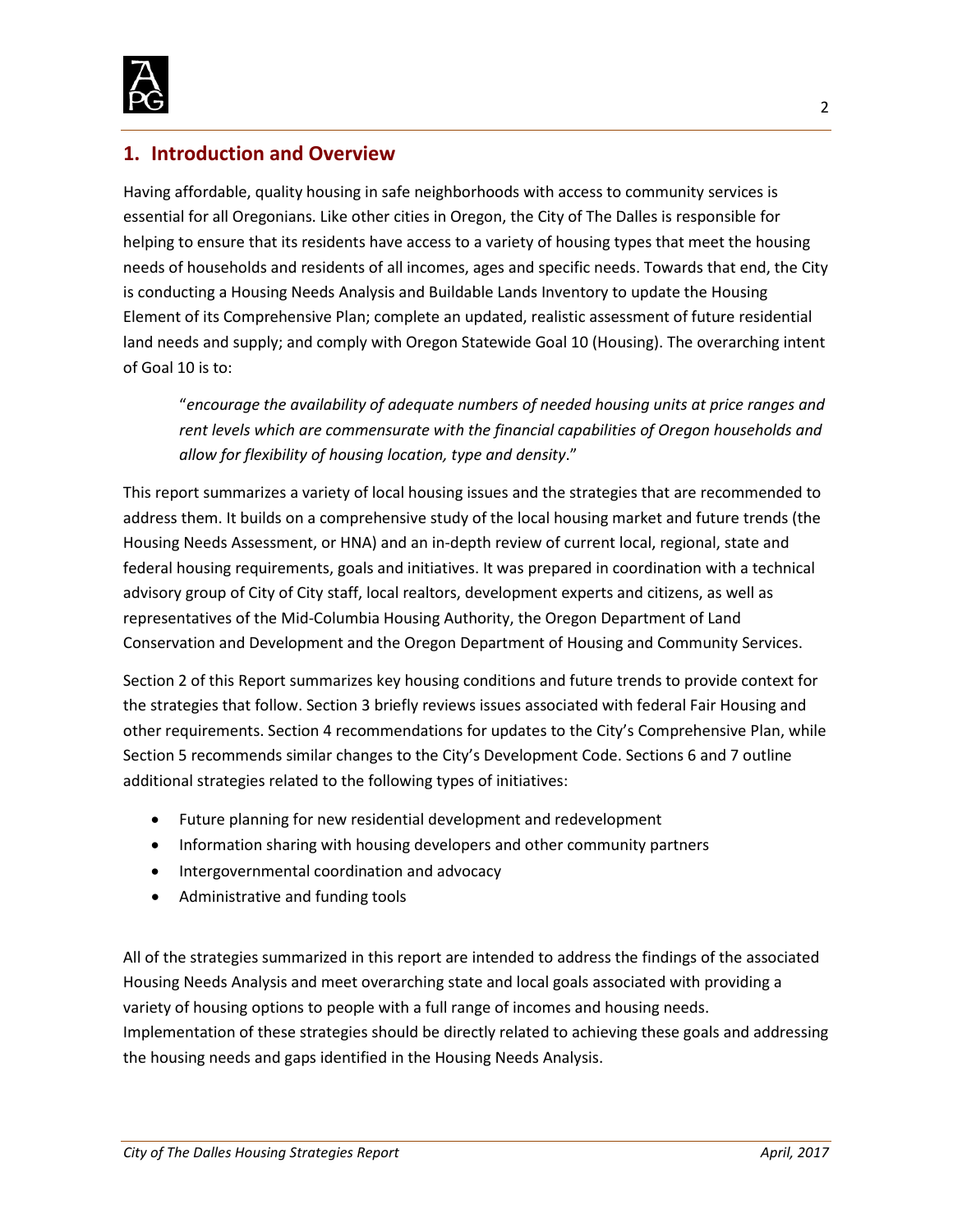

# <span id="page-3-0"></span>**2. Housing Conditions and Trends**

The following is a summary of data and findings from the "Housing and Residential Land Needs Assessment" report.

#### **Demographic Trends**

- The Dalles is a City of over 15,500 people (City), and over 16,800 people (UGB), located in Wasco County in the Columbia River Gorge on the northern border of Oregon. Based on the UGB population, The Dalles is the  $40<sup>th</sup>$  largest city in the state by population, and the largest city in Wasco County.
- Since 2000, The Dalles has grown by roughly 2,000 people within the UGB, or 13.4% in 16 years. In contrast, Wasco County and the state experienced population growth of 10.8% and 17.3% respectively. The population of nearby Hood River grew by over 30% during this period.
- The Dalles is home to an estimated 6,800 households in 2016, an increase of 787 households since 2000. The percentage of families fell somewhat between 2000 and 2016 from 65.9% to 62.9% of all households. Average household size has remained flat during this period. The city has a similar share of family households as Wasco County (65%) and the state (63%).
- The Dalles features a healthy jobs-to-households ratio. There are an estimated 7,200 jobs in the city of The Dalles, and an estimated 6,340 Dalles residents in the labor force. This represents 1.2 jobs per working adult, and more than one job per household.
- The Dalles' estimated median household income was \$47,000 in 2016. This is roughly 7% higher than the Wasco County median of \$43,500. In comparison, the median income in the City of Hood River is \$49,500. Median income has grown an estimated 33% between 2000 and 2016, in real dollars. Inflation was an estimated 36% over this period, so as is the case regionally and nationwide, the local median income has not kept pace with inflation.
- According to the US Census, the official poverty rate in The Dalles has been increasing over time from 9% of individuals in 2000, to an estimated 13.8% over the most recent period reported (2014 5-year estimates). This is roughly 2,000 individuals in The Dalles. In comparison, the official poverty rate in Wasco County and at the state level is 17%.
- One measure of poverty as it relates to housing is the share of income local households are spending on their housing costs. The Census estimates that over 42% of all households spend more than 30% of their income on housing costs. Among renters, nearly 62% of households spend more than 30% of their income on housing costs, while 39% of renter households spend more than 50% of their income.

In coming decades, some of the demographic trends that are likely to affect future housing needs include:

• As demand increases, prices rise, and remaining land within the UGB is developed, denser forms of development and creative reuse of parcels through infill and redevelopment become more economically viable. Communities like The Dalles which face a future of growing within limited boundaries are likely to see increased pressure to generate denser housing than they have historically experienced in some parts of the community. This may occur through a mixture of market forces, policy choices and state planning mandates.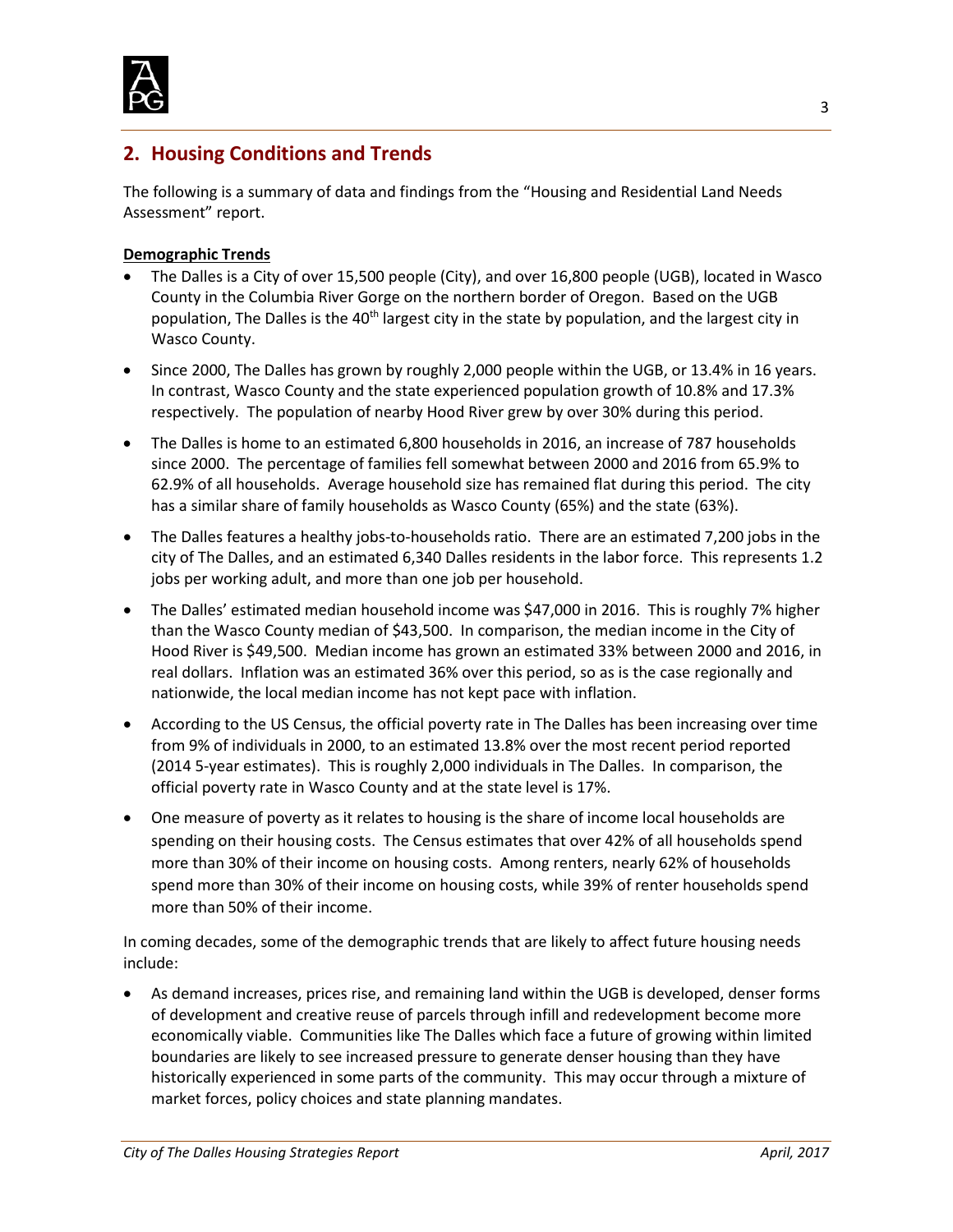

- Baby boomer households will have a preference towards aging in place as long as possible, particularly for homeowners, and will on average be healthier longer than previous generations. When they do transition to other housing, their stock of older existing single family homes will be attractive starter and move-up homes to younger family households. The Dalles will continue to be an attractive regional location for senior housing and assisted living due to the good local medical care.
- The Dalles can plan ahead for younger generations by continuing to support the mixed-use town center which will provide livability amenities. Opportunities to walk and bike will also be attractive. However, attractive local employment opportunities will likely be the greatest factor in keeping and attracting young households. Many of these households will seek good first-time home buying opportunities, meaning a stock of existing and new homes in low- to middle price ranges. The younger and lower income members of this generation will need a sufficient stock of multi-family rentals.
- According to the Census, The Dalles has a foreign-born population of 8%, lower than the statewide percentage. It is estimated that 80% of this population is from Latin America. The share of persons speaking a language other than English at home is 16%. As with the rest of the state and nation, immigrants will continue to make up an increasing share of households in coming decades. While not homogeneous, these household on average tend to be larger, have lower incomes and are more likely to rent their homes than the average household.
- The Dalles, like many communities, currently has a persistent shortage of housing available to the lowest-income households, particularly rental units.

#### **Projected Housing Needs**

- There is a projected need for 1,769 new housing units by 2036.
- Of the new units needed, roughly 59% are projected to be ownership units, while 41% are projected to be rental units.
- There is *not* a projected need for ownership housing at the low-end of the pricing spectrum. This is because these are the price levels where a majority of the city's housing is currently found. There will likely be support for units at higher price points.
- The greatest need for rental units is found at lowest price points. This reflects the findings that many of The Dalles renter households currently pay more than 30% of their income towards housing costs. There is still a strong need for affordable housing. At the same time, there is also support for some new, more expensive rental supply.
- In keeping with development trends, and the buildable land available to The Dalles (discussed in the next section), single family units are expected to make up less of the overall new housing development over the next 20 years, while still remaining a majority of the new *ownership* housing.
- 63% of the new units are projected to be single family detached homes, while 27% is projected to be some form of attached housing, and 10% are projected to be mobile homes.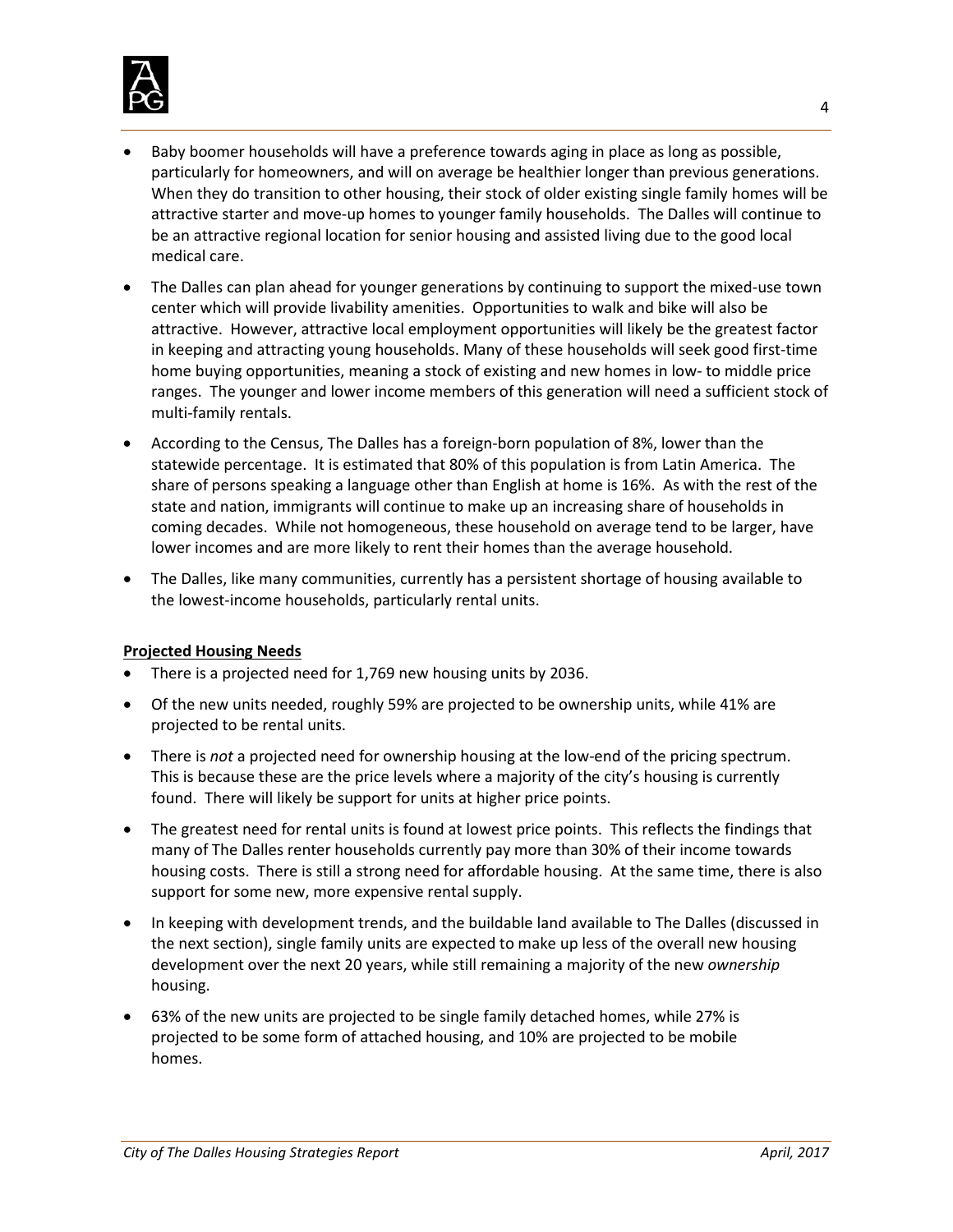

- Single family attached units (townhomes on individual lots) are projected to meet 3% of future need. These are defined as units on separate tax lots, attached by a wall but separately metered, the most common example being townhome units.
- Duplex through four-plex units are projected to represent an additional 11% of the total need. Duplex units would include a detached single family home with an accessory dwelling unit on the same lot, or with a separate unit in the home (for instance, a rental basement unit.)
- 13% of all needed units are projected to be multi-family in structures of 5+ attached units.
- 10% of new needed units are projected to be mobile home units, which meet the needs of some low-income households for both ownership and rental.

#### **Comparison of Projected Need and Buildable Land Supply**

- The new unit capacity was estimated for the remaining buildable lands identified in the City of The Dalles. There is a total remaining capacity for nearly 3,689 units of different types within the study area. 71% of this capacity is within the current city limits (2,632 units), and 29% of the capacity is within the UGB, but outside current city limits. (1,058 units).
- There is a total forecasted need for 1,769 units over the next 20 years. This is well below the estimated capacity of 3,689 units. After projected need is accommodated, there is an estimated remaining capacity of over 1,900 additional units, mostly in the high-density residential zone.
- There is currently sufficient buildable capacity within The Dalles to accommodate projected need. Much of this capacity is in the form of parcels with the potential for development or infill with future multi-family units. The size of the available remaining capacity assumes that some high-density and medium-density zoned lands are built out at higher average densities than these areas have traditionally achieved in the past.

*For more detail on these findings please refer to the "Housing and Residential Land Needs Assessment Report" and the "The Dalles Buildable Lands Inventory (BLI) – Methodology and Results" memorandum.*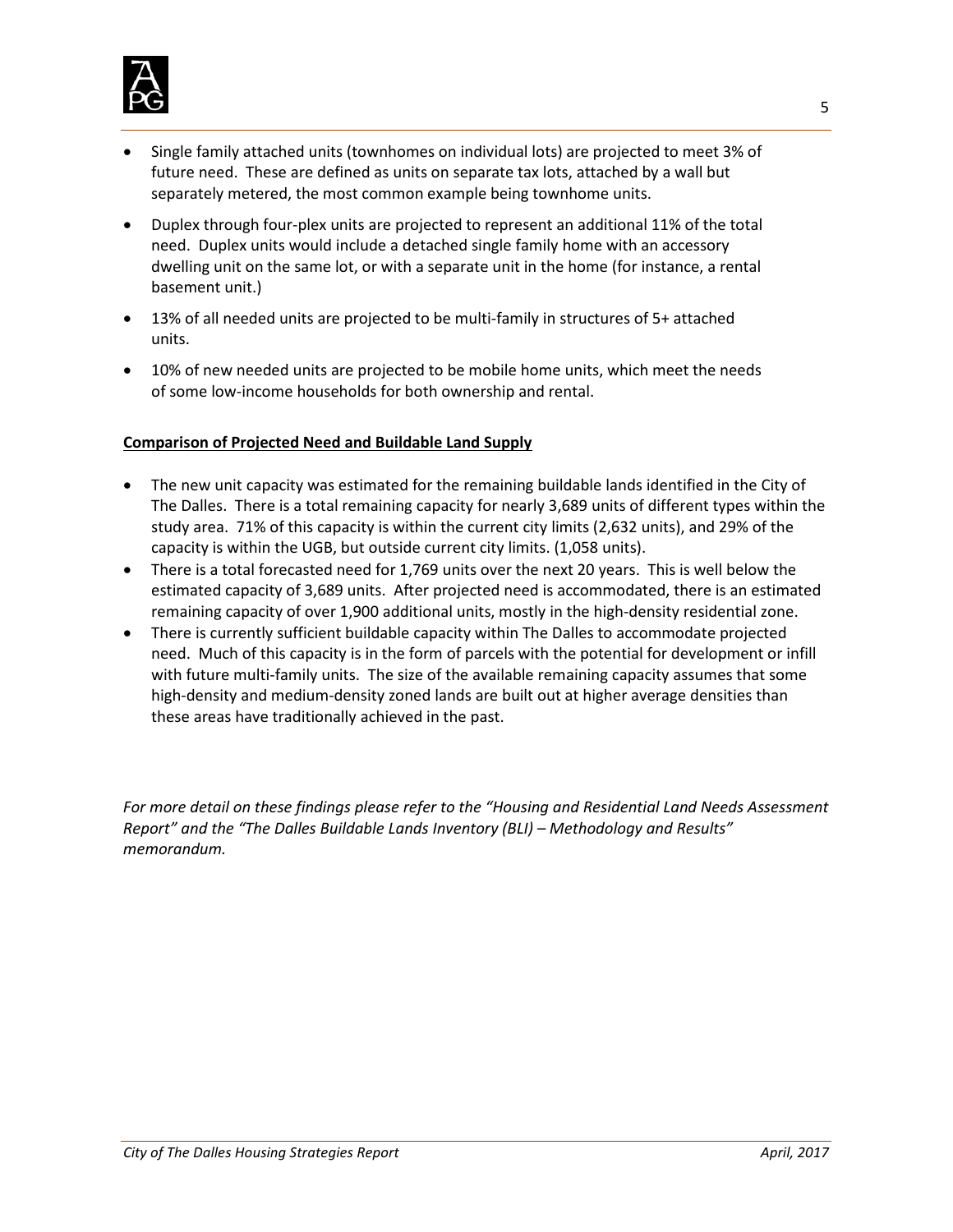

# <span id="page-6-0"></span>**3. Federal and State Compliance Analysis**

# <span id="page-6-1"></span>**Fair Housing Act**

The federal Fair Housing Act, initially passed in 1968 and amended in 1988, requires that jurisdictions take affirmative actions to ensure fair treatment of "protected classes". In practical terms, this means that housing and housing finance tools cannot be denied to any person based on gender, race, color, religion, national origin, familial status, or disability. The State of Oregon extends the definition of protected class so that discrimination is not permitted based on source of income, marital status, sexual orientation, or gender identity.

In practice, federal authorities primarily focus compliance with the Fair Housing Act on ensuring that financial institutions, realtors and housing providers do not discriminate against protected classes in providing opportunities to pay for or obtain housing. Cities like The Dalles have a limited role in monitoring these activities. However, cities can ensure consistency with the Fair Housing Act by:

- 1. Administering fair and timely permitting and zoning practices;
- 2. Ensuring that zoning, permitting and housing funding decisions do not deprive people in protected classes of housing opportunities or perpetuate housing segregation; and
- 3. Funding subsidized housing in a way that provides residents with access to public facilities and services

The location of subsidizing housing often presents complex policy decisions. Some communities have been criticized for concentrating publicly assisted housing in lower-income neighborhoods with poorer access to high-quality schools and other community facilities in comparison to more affluent areas. This outcome is often the result of attempting to maximize the number of housing units that can be developed by selecting locations with low land values, and thus lower development costs. This situation presents a policy choice for affordable housing developers and public agencies of whether to provide more affordable housing units in total or to provide fewer units in locations with better access to services and amenities, such as schools, healthcare, transit, shopping, parks and libraries.

To address this policy tradeoff, the U.S. Department of Housing and Urban Development (HUD) adopted the Affirmatively Furthering Fair Housing (AFFH) rule in 2015. The rule identifies fair housing outcomes that program participants must assess:

- 1. Patterns of integration and segregation;
- 2. Racially or ethnically concentrated areas of poverty;
- 3. Disparities in access to opportunity; and
- 4. Disproportionate housing needs.<sup>[1](#page-6-2)</sup>

<span id="page-6-2"></span> <sup>1</sup> Affirmatively Furthering Fair Housing (AFFH) Final Rule Overview, HUD Exchange, US Department of Housing and Urban Development. Viewed on June 16, 2016.<https://www.hudexchange.info/programs/affh/>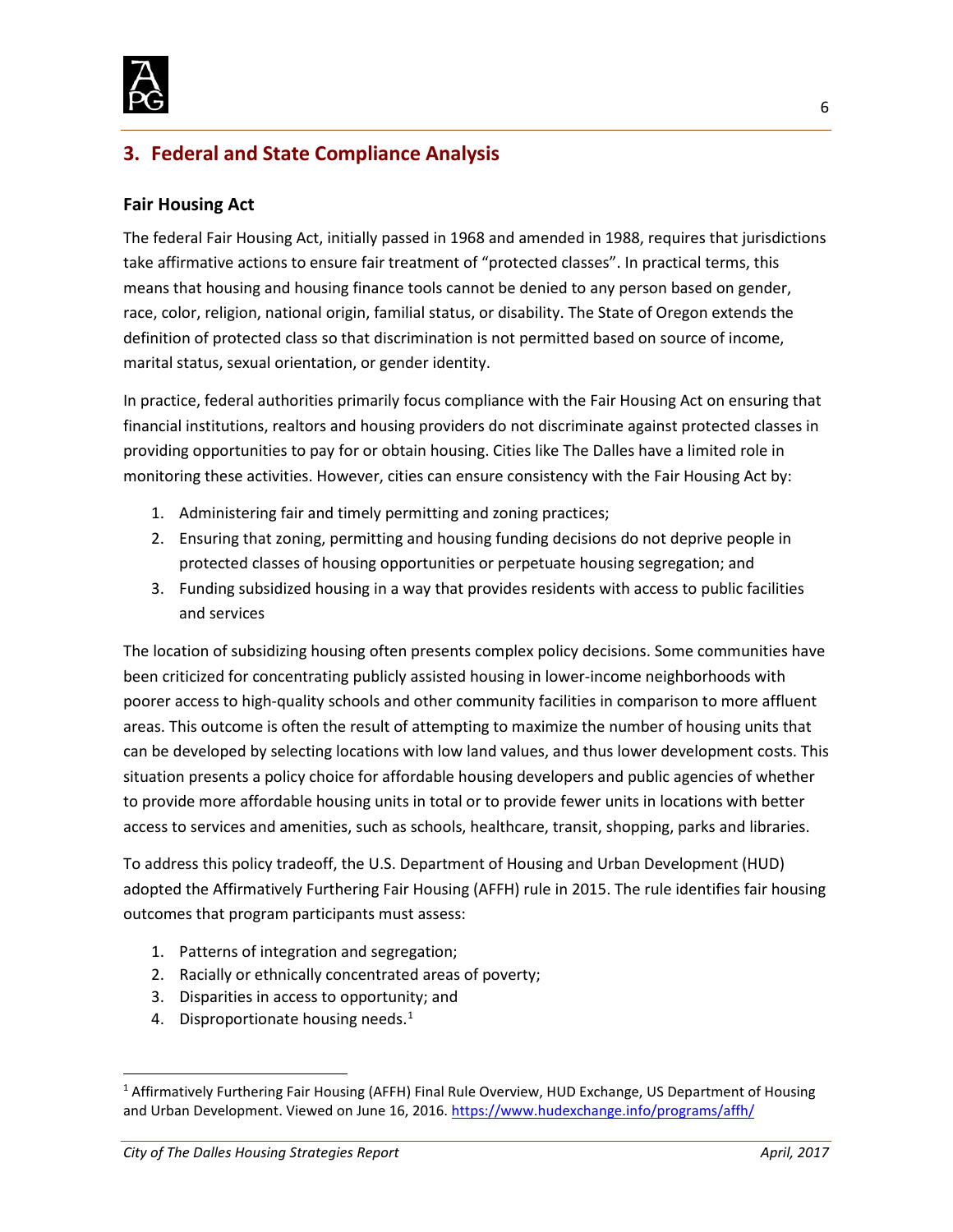

These issues are addressed through an Assessment of Fair Housing (AFH). The AFH is to be prepared using data and an assessment tool provided by HUD, integrating responses received through public outreach. The City of The Dalles is not an entitlement agency for federal funds (i.e. a "program participant") so it does not have a direct role in preparing the Assessment of Fair Housing. However, the City may partner with the Mid-Columbia Housing Authority to help prepare the AFH. Further, the City's zoning and permitting practices impact Fair Housing opportunities, so the City must consider these impacts when making decisions about housing policy and zoning. Existing and potential new policies that are supportive of Fair Housing opportunities are discussed in the following sections.

#### **Policies**

The goals and policies expressed in Goal 10 – Housing chapter of The Dalles Comprehensive Plan are broadly consistent with Fair Housing requirements. Policies 1 and 9 generally state the need to provide a variety of housing types to meet the needs of people in all income groups. Policy 21 states that the city will support housing assistance programs administered by other public or private, nonprofit organizations. The next section presents several amendments or additions that could be made to strengthen the plan's policies specific connection to Fair Housing goals.

Section 4 of this report outlines a series of potential changes to the comprehensive plan that would strengthen compliance with Fair Housing, including:

- Clarification that the need for affordable housing includes both rental and owner-occupied housing units
- Broaden policies related to provision of a range of housing types to include housing for populations with special needs, including seniors, people with disabilities, or those with other special needs such as homelessness, chemical dependency, mental illness, or recovery.
- Identify the use of incentives not only for increasing density of residential development, but also for developing affordable housing or needed housing types.

# **Recommendation:** Adopt comprehensive plan amendments to specifically address Fair Housing regulations and requirements.

In addition to the general comprehensive plan amendments and additions proposed in Section 4, the City should consider several specific amendments or additions to strengthen the plan's consistency with Fair Housing goals:

- Add a policy that explicitly states a commitment to fair housing goals in all permitting and zoning practices.
- Consider a policy statement that calls for the City to support the siting of subsidized or affordable housing in areas with good access to public facilities and services, in alignment with the "access to opportunity" goal that must be addressed as part of the 2015 AFFH rule.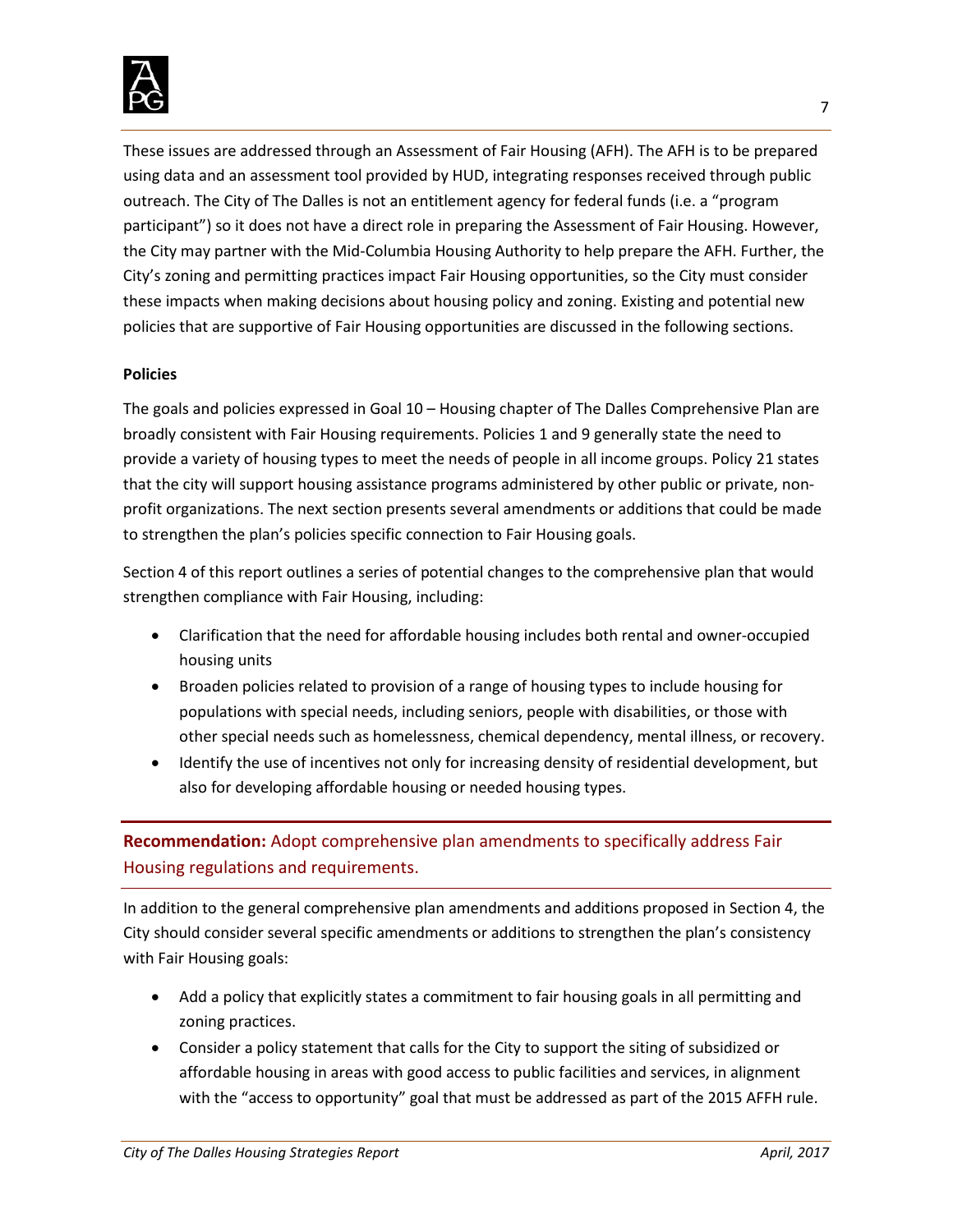

- Make a general statement about collaborating with and supporting the Mid-Columbia Housing Authority in its preparation and implementation of Assessments of Fair Housing.
- Add a policy that states the city's commitment to fair housing in city practices outside of planning and zoning, including addressing accessibility in the city's development standards and providing support for housing assistance programs.

#### **Development Code**

This analysis has found that current zoning designations, existing Zoning Code provisions, and proposed zoning code changes support housing variety throughout city, and thus address an important element of Fair Housing.

#### Residential Homes and Facilities

Residential Care Homes and Residential Care Facilities are housing types defined by the city to specifically address Fair Housing requirements. A Residential Care Home is defined as: "A residential treatment or training home, or an adult foster home duly licensed by the State of Oregon which provides residential care alone or in conjunction with treatment or training for 5 or fewer individuals who need not be related." Residential Care Facilities are similarly defined, but can house between 5 and 16 people. Pursuant to ORS 197.665 and 197.667, residential homes must be permitted in any residential or commercial zone where single-family dwellings are permitted and residential facilities must be permitted in any zone where multi-family dwellings are permitted.

The Dalles zoning code designates Residential Care Homes as a permitted accessory use in every zone where single-family dwellings are a permitted use. Accessory uses are defined as "a use on the same lot with and of a nature customarily incidental and subordinate to the principal use". This provision could be interpreted to mean that a conventional household living use must be in place before a Residential Care Home can be operated on a site. ORS 197.665(2) stipulates that cities may not impose zoning requirements on residential homes that are more restrictive than those imposed single-family dwellings in the same zone. Limiting Residential Care Homes to an accessory use could be interpreted as a more restrictive requirement than those applied to single-family dwellings.

Residential Care Facilities are a permitted use in every zone where multi-family dwellings are permitted. However, the provisions for these uses in the Central Business Commercial District zone may be unclear. The code lists the use as "Residential Care Facilities and Group Homes". Group Homes may be understood as synonymous with Residential Care Homes, but are not defined in the code. Residential Care Homes are permitted as an accessory use, however. The definition of group homes in this context should be clarified.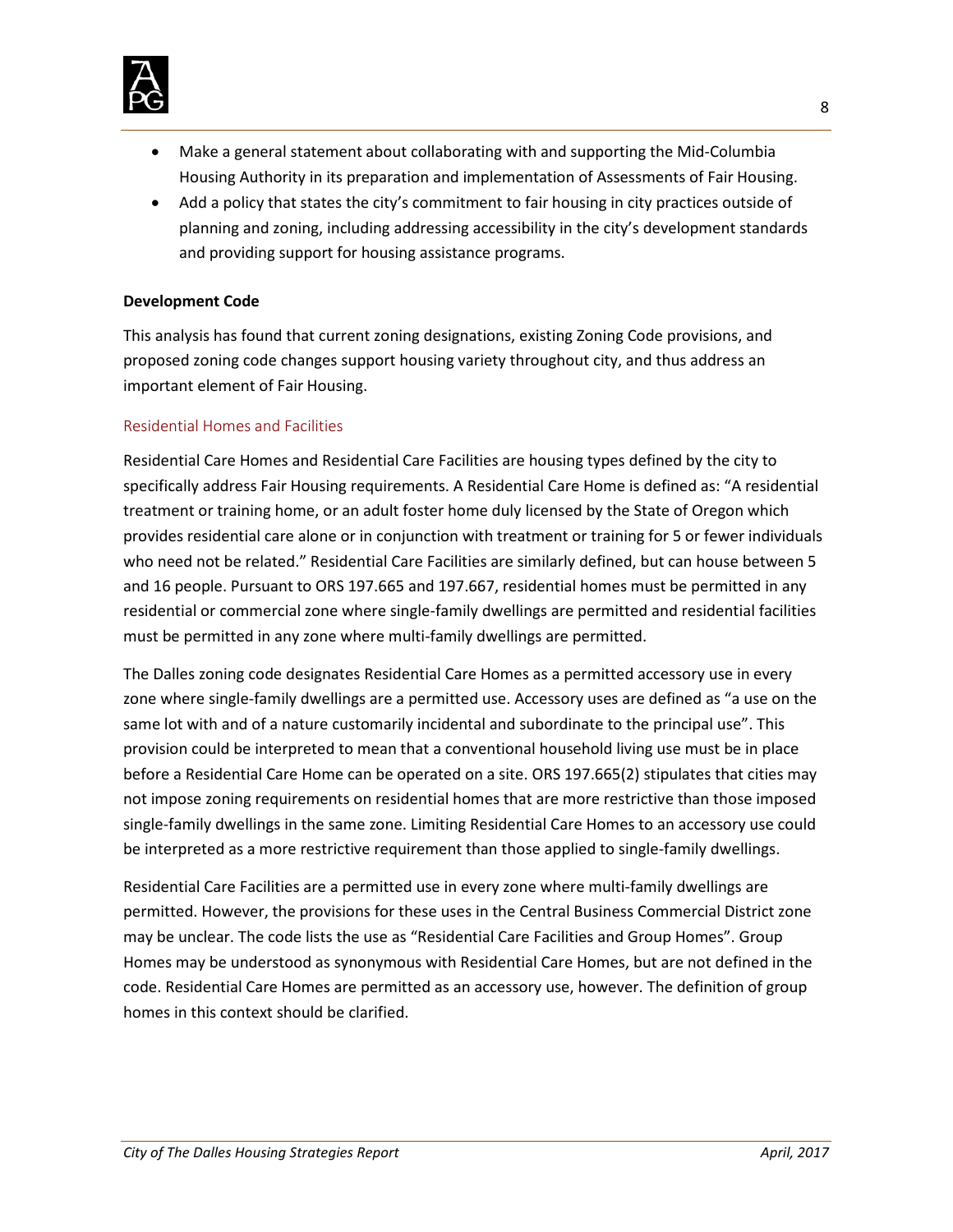

#### Timely and Fair Permitting

The Dalles appears to generally offer reasonable land use application types, procedure types, application timelines, and fees. Examples of procedure types and fees are presented below, pursuant to the Planning Department Fee Schedule and Section 3.020

- Site Plan Review, Administrative (\$220)
- Variance, Administrative or Quasi-Judicial (\$380)
- Conditional Use Permit, Quasi-Judicial (\$420)
- Planned Unit Development, Quasi-Judicial (\$480)

Section 1.120 of the code authorizes the City Council to reduce or waive fees upon written request of an applicant. Fee waivers or reductions could potentially support the development of needed housing and help to address Fair Housing requirements. To further advance Fair Housing, the city could document the conditions under which fee waivers or reductions may apply, and specifically identify the potential to reduce or waive fees for needed housing types, or for applicants who are seniors or low-income residents.

Application review procedures and timelines are established in Chapter 3 of the development code. The City has adopted typical requirements that application completeness be determined within 30 days of receiving the application. The City must then take final action on land use applications within 120 days, per ORS 227.178. These timelines are adequate to serve Fair Housing regulations. To further strengthen Fair Housing compliance, the City could consider creating an expedited review process for needed housing types and/or for housing proposed to be provided to low income residents and those with special needs, including protected classes under the Fair Housing Act. An expedited review may reduce development costs for needed housing.

#### Accessibility

A critical element of Fair Housing is accessibility. Provisions addressing accessibility are more the domain of building code than zoning code, and building code compliance in The Dalles is the responsibility of the Mid-Columbia Council of Governments (MCCOG). MCCOG administers the Oregon Specialty Codes for Structural, Mechanical, Plumbing, Electrical, and Residential. It is important to note that the use of these Oregon standards do not guarantee compliance with federal or state accessibility laws. As stated in the Fair Housing Council of Oregon's Accessible Design and Construction handbook:

*Oregon's building code governing multi-unit residential buildings (the Oregon Structural Specialty Code, or OSSC) includes a comprehensive set of accessibility requirements. Thus, designers, builders, and building officials may believe that compliance with the OSSC brings a project in compliance with all accessibility requirements. However, compliance with the OSSC does not assure compliance with all accessibility laws because:*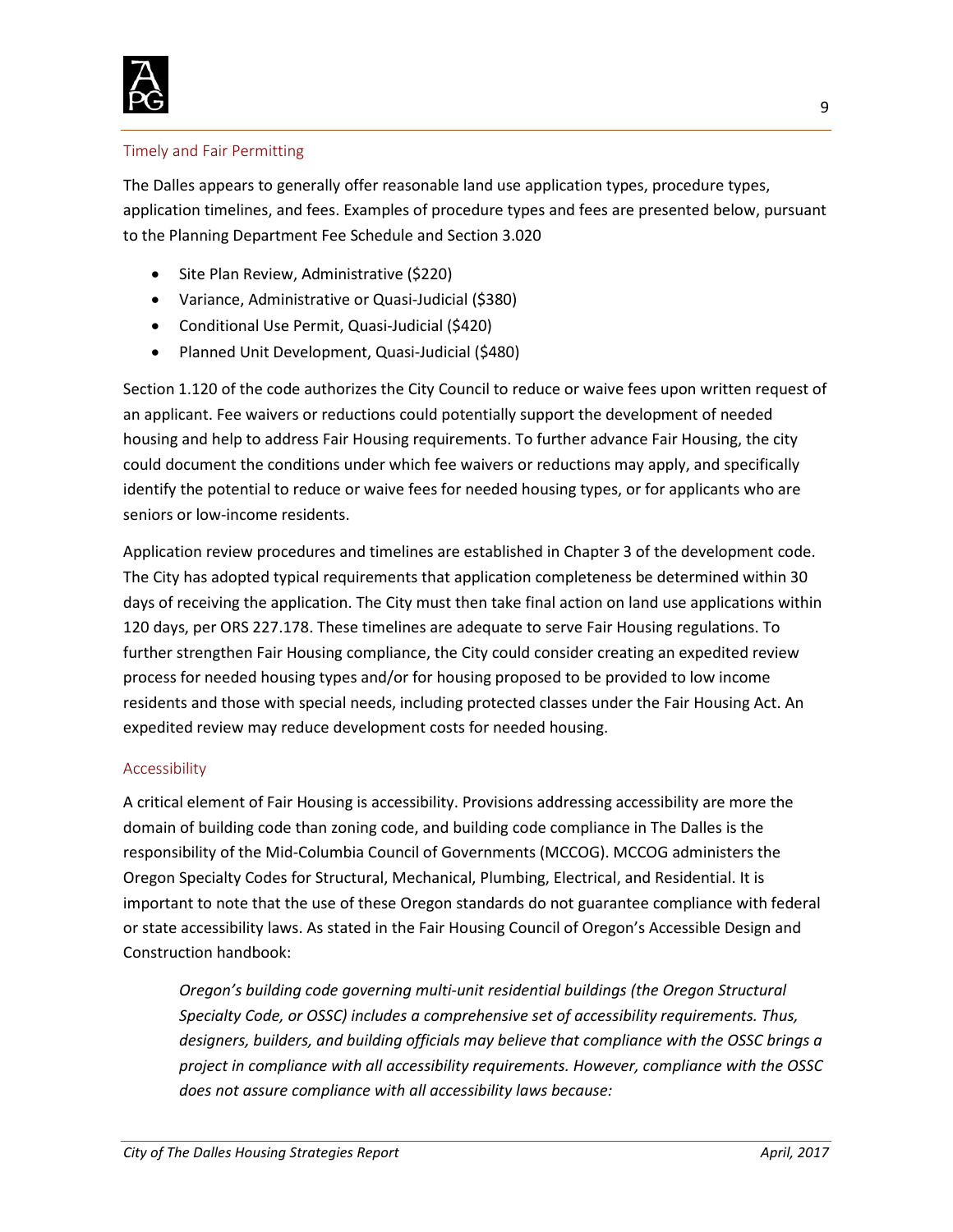

*(a) While the OSSC draws on many of the same standards, the OSSC differs in organization and language from other laws, and is not a "safe harbor" for compliance with any federal law.*

*(b) The OSSC includes only those accessibility criteria and standards required to be included in the OSSC by Oregon law. It does not incorporate all federal accessibility laws or Oregon accessibility laws.[2](#page-10-0)* 

This means that designers, builders, and building officials must look beyond the adopted building code to ensure that new construction of multi-unit housing complies with federal accessibility laws. To help comply with the accessibility provisions of the Fair Housing Act, HUD established Fair Housing Accessibility Guidelines (FHAG) that "provide builders and developers with technical guidance on how to comply with the accessibility requirements of the Fair Housing Amendments Act of 1988.<sup>[3](#page-10-1)</sup> Additionally, HUD recognizes the American National Standards Institute (ANSI) A117.1 – a set of accessible design specifications – as "safe harbors" for compliance with Fair Housing Act accessibility requirements.[4](#page-10-2) MCCOG does not specify how they ensure compliance with the Fair Housing Act for multi-unit housing in their operating plan.<sup>[5](#page-10-3)</sup>

**Recommendation:** Consider minor modifications to zoning and building code practices to strengthen compliance with Fair Housing regulations, including by working with MCCOG to provide information about FHAG recommendations to builders and developers.

## Details and Actions

- Clarify the meaning of Residential Care Homes as an accessory use in order to ensure that it could not be interpreted as a more restrictive requirement than the standards that apply to single-family dwellings.
- Clarify code language related to the use limitations on Residential Care Homes and the definition of Residential Care Facilities in the Central Business District zone.
- Consider creating an expedited review process or formalizing fee waivers or discounts for needed housing types and/or for projects intended for people with low incomes, special housing needs or within Fair Housing protected classes.

<span id="page-10-0"></span> <sup>2</sup> Accessible Design and Construction: A Handbook Prepared by the Community Development Law Center for the Fair Housing Council of Oregon. June 2010[. http://fhco.org/pdfs/DCHandbook062010.pdf](http://fhco.org/pdfs/DCHandbook062010.pdf) <sup>3</sup> Fair Housing Accessibility Guidelines.

<span id="page-10-1"></span>[http://portal.hud.gov/hudportal/HUD?src=/program\\_offices/fair\\_housing\\_equal\\_opp/disabilities/fhefhag](http://portal.hud.gov/hudportal/HUD?src=/program_offices/fair_housing_equal_opp/disabilities/fhefhag)

<span id="page-10-2"></span><sup>4</sup> Accessible Design and Construction: A Handbook Prepared by the Community Development Law Center for the Fair Housing Council of Oregon. June 2010. p. 3

<span id="page-10-3"></span><sup>5</sup> Mid-Columbia Council of Governments, Building Code Compliance Program, Operating Plan. July 2014. <http://mccog.com/wp-content/uploads/2014/07/Operating-Plan-07-01-14.pdf>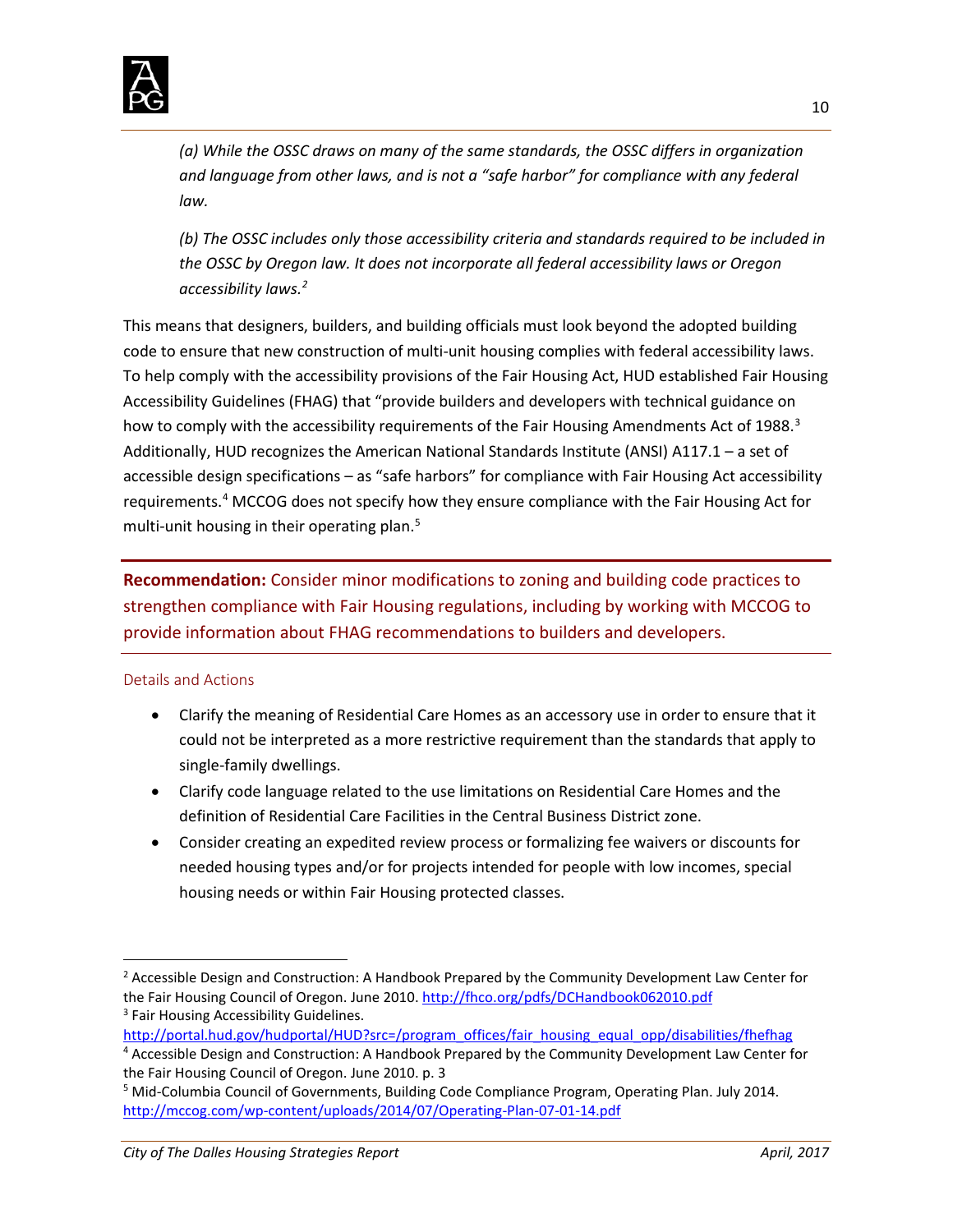

• Work with MCCOG to ensure that Fair Housing accessibility requirements for multi-unit housing are addressed through building code compliance and/or be sharing information about additional Fair Housing Accessibility Guidelines.

## <span id="page-11-0"></span>**State Statutes**

#### **Clear and Objective Standards for Needed Housing (ORS 197.307)**

Clear and objective standards are generally available for development of needed housing in The Dalles. Needed housing, pursuant to ORS 197.303, includes single-family detached dwellings, singlefamily attached dwellings, manufactured dwellings (standalone and in parks), government-assisted housing, and farmworker dwellings. Government-assisted housing and farmworker dwellings are not specified housing types in the The Dalles Comprehensive Plan and development code, but could be interpreted to include those housing types identified in the zoning code, including single-family dwellings (detached and attached), duplexes, residential homes and facilities, ADUs, manufactured dwellings and manufactured dwelling parks, and multifamily dwellings. Needed housing can also be understood to include any housing needs and types identified in the HNA.

Where permitted outright in residential zones, development review procedures are ministerial or administrative. Needed housing is currently permitted outright in residential zones, with the following exceptions.

- Per Chapter 6, Section 6.120, Manufactured Dwellings are divided into two categories: residential trailers/mobile homes and manufactured homes. Residential Trailers and Mobile Homes are only permitted in the RM zone, where Manufactured Dwelling Parks are permitted. Manufactured Homes are permitted in all locations where single-family dwellings are permitted.
- Multifamily housing (3 or more units) is not a permitted use in the RL zone.

Approval standards for development appear to be generally reasonable. A few design standards applicable to Neighborhood Compatibility Review—which is required for all new construction or infill in established neighborhoods—may need to be amended to ensure they are clear and objective.

**Recommendation:** Consider minor revisions to permitted uses and approval standards to strengthen compliance with state statutes.

To ensure that approval standards for needed housing types are clear and objective, consider the following revisions or clarifications to design standards (Table 1).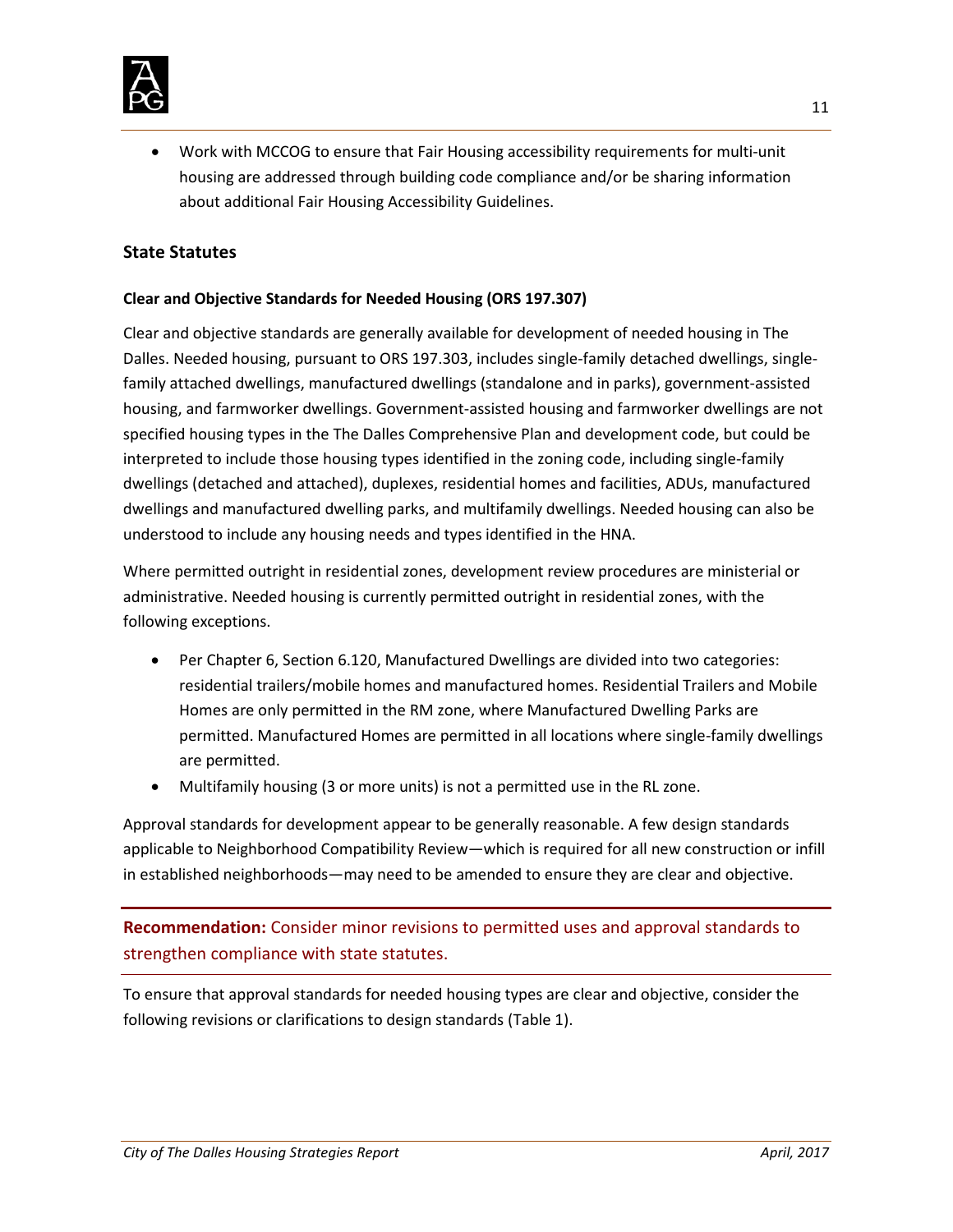

Table 1. Code Revisions to Ensure Clear and Objective Standards for Needed Housing

| <b>Existing Code</b>                                                                                                                                                                                                                                                                                                                                                                                                                                                                      | <b>Potential Revisions</b>                                                                                                                                                                                                                                                         |
|-------------------------------------------------------------------------------------------------------------------------------------------------------------------------------------------------------------------------------------------------------------------------------------------------------------------------------------------------------------------------------------------------------------------------------------------------------------------------------------------|------------------------------------------------------------------------------------------------------------------------------------------------------------------------------------------------------------------------------------------------------------------------------------|
| Scale. Buildings with walls greater than 80 feet in<br>length shall include street facades that are varied<br>and articulated at regular 20, 30, 40 or 50 foot<br>intervals along the facade to provide the<br>appearance of smaller buildings. Articulation shall<br>be achieved through the use of offsets, jogs,<br>variation of finishes, projections, windows, bays,<br>porches, traditional storefront elements, entries or<br>other similar distinctive changes. (3.040.050(B)(1)) | Clarify the meaning of some of these<br>architectural features, such as offsets,<br>jogs, traditional storefront element, and<br>similar distinctive changes.<br>Consider adopting a quantitative<br>standard for the depth or width of the<br>articulation to ensure objectivity. |
| Trim and Details. Trim shall be used around the<br>windows, doors, frieze, and corners of buildings.<br>Details shall be used around the porch, fascia<br>board, and window and door tops.<br>(3.040.050(B)(10))                                                                                                                                                                                                                                                                          | Clarify the meaning of "details" related<br>to their use on porch, fascia board, etc.                                                                                                                                                                                              |
| Two Family and Three Family Structures, and<br>Attached Single Family Structures (2 units) shall be<br>designed and constructed to have the appearance<br>of a single house. (3.040.050(C)(10))                                                                                                                                                                                                                                                                                           | Clarify what is meant by the<br>$\bullet$<br>"appearance of a single house".<br>Reconsider if this standard is appropriate<br>$\bullet$<br>for the RH and RM zones, where multi-<br>family housing is widely permitted.                                                            |
| Multi-Family Dwellings (greater than 3 units)<br>shallbe encouraged to incorporate usable<br>covered front porch space. (3.040.050(C)(10))                                                                                                                                                                                                                                                                                                                                                | Consider removing this standard, as<br>$\bullet$<br>"encouraged" may be interpreted as<br>subjective; it's unclear what is required.                                                                                                                                               |
| Entries. Upper story residential uses are<br>encouraged to have shared or individual entries on<br>the first level only. (5.030.050(C))                                                                                                                                                                                                                                                                                                                                                   | Consider removing this standard or<br>$\bullet$<br>making it required<br>One may assume this refers only to<br>$\bullet$<br>exterior building entries, not entries to<br>individual units, but it is unclear.                                                                      |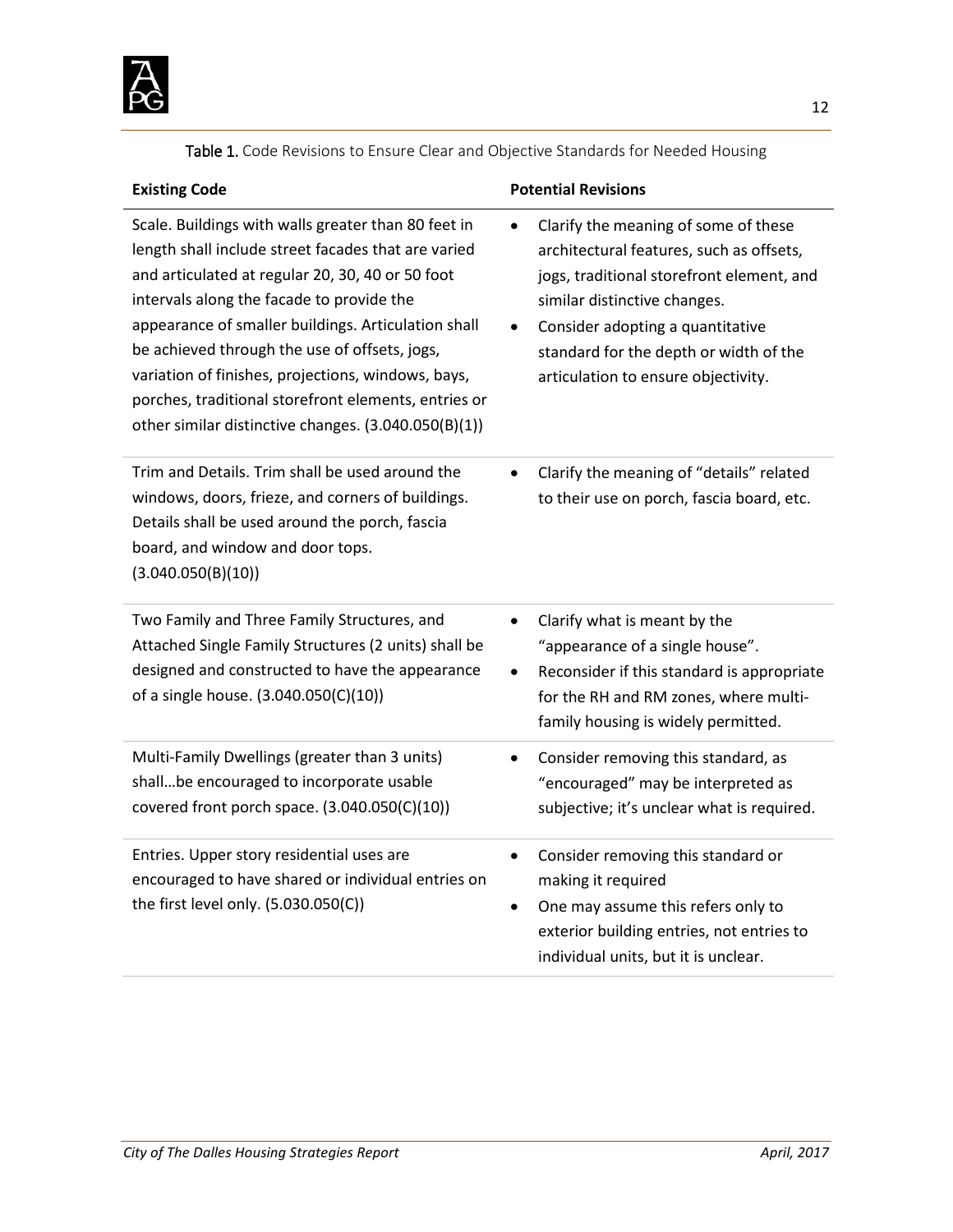

# <span id="page-13-0"></span>**4. Recommended Comprehensive Plan Amendments**

The Dalles Comprehensive Plan establishes the policy goals and implementing strategies that direct how the city will meet its housing needs and remain compliant with Goal 10 of the Oregon Statewide Planning Goals. The Comprehensive Plan was closely reviewed as part of this 2016 Housing Needs Analysis (HNA). In light of the findings of the HNA related to existing conditions and trends and ongoing changes in federal and state housing regulation, a number of amendments to the Comprehensive Plan are recommended. Additionally, several revisions and a general restructuring of the plan is recommended to improve clarity.

**Recommendation:** Adopt amendments to the Goal 10 Chapter of The Dalles Comprehensive Land Use Plan to reflect existing conditions, strengthen compliance with federal and state regulation, and improve clarity of goals, policies and implementation strategies.

# <span id="page-13-1"></span>**Background and Existing Conditions**

The housing chapter of the comprehensive plan opens by introducing the key text of Goal 10 and provides a short summary of the contents of the chapter. Given the central importance of adequate and affordable housing in the everyday lives of The Dalles residents, this section could be expanded to recognize the city's role in shaping housing conditions. This statement could be linked to further background on the purpose of Goal 10 and its associated planning requirements.

The background section is followed by a review of existing housing conditions. The source of this information is the 2006 Housing Needs Analysis; the data needs to be replaced with the 2016 Housing Needs Analysis. Additionally, the city may consider expanding the existing conditions summary to include a wider range of measures of housing conditions and trends, including tenure, price, public housing/assistance programs, development trends, and broader demographic or economic trends that impact housing. The HNA will be referenced as a supporting document to the plan, so a concise summary will be sufficient.

## <span id="page-13-2"></span>**Goals, Policies and Implementing Measures**

The recommended amendments to the goals, policies and implementing measures sections are divided into general recommendations for improving clarity structure and organization of the plan, and specific recommendations for revisions or additions to the content of the plan.

## Structure and Organization

A number of statements in the "Housing Goals" and "Goal 10 Policies" sections are either internally redundant, are redundant with a goal or policy in the other section, or are better defined as implementation measures than goals or policy statements. This redundancy affects the clarity of the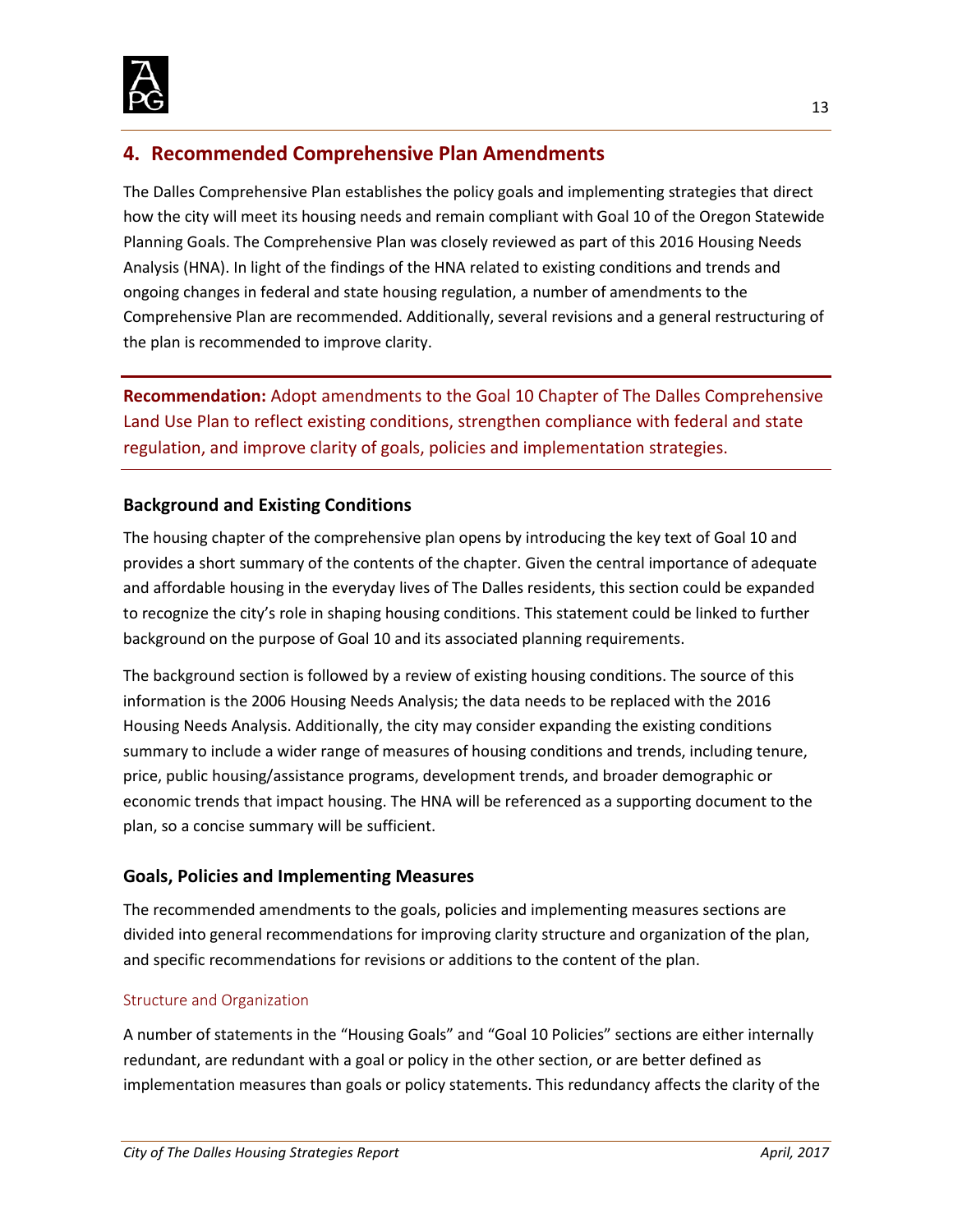

plan. To improve clarity, consider reorganizing these sections into a hierarchy of goals, policies and implementing measures:

- Goals are broad statements of intended outcomes.
- Policies are directives that generally state how the city will realize those outcomes.
- Implementation measures are specific actions the city will take to advance a policy or goal.

An effective approach is to draft a small number of broad goals (less than five), then nest policies and implementation measures under each goal. This organization makes clear the intended outcome of each policy or implementation measure. The existing statements in the "Housing Goals" sections should be reviewed closely and either consolidated with another goal—if substantially similar—or written as a policy if the statement refers to a method or directive for achieving a goal. For example, the statement "adopt standards and incentives to increase residential land use efficiency" is listed as a goal, but this is actually a policy statement about what the city will do to achieve a goal.

Similarly, many of the statements under "Goal 10 Policies" can either be consolidated into one policy statement or defined as implementation measures. The following policies are redundant and may be consolidated into one statement, or made into two distinct statements:

- Policy 1 and 10 both relate to provision of a range of housing types
- Policy 2 is an exact duplication of Goal 5.
- Policies 4, 11, and 14 all relate to how residential development should be responsive to environmental constraints and protect natural resources
- Policies 8 and 16 both call for flexibility in development standards
- Policies 7 and 19 both call for the use of incentives to encourage higher density development

The following statements describe specific standards, locations or actions that are more appropriate for the "Implementing Measures" section of the plan:

- Policies 3a-d: specific land use patterns of residential development
- Policy 10: target ratios by housing type
- Policy 20: specific locations of the Neighborhood Center overlay

Additionally, some statements in the policies section are purely informational or ambiguous about the specific directive for the city. For clarity, policy statements should generally use the words "will" or "shall" to describe what the city will do, and should avoid statements of fact that do not relate to a specific directive or statements of actions that are needed, possible or potential.

Most of the statements in the "Goal 10 Implementing Measures" section are either factual in nature, describe potential strategies that should be considered, or are more appropriate to be addressed through the development code because they describe specific standards and criteria. Factual information about housing forms or potential housing strategies should be reserved for the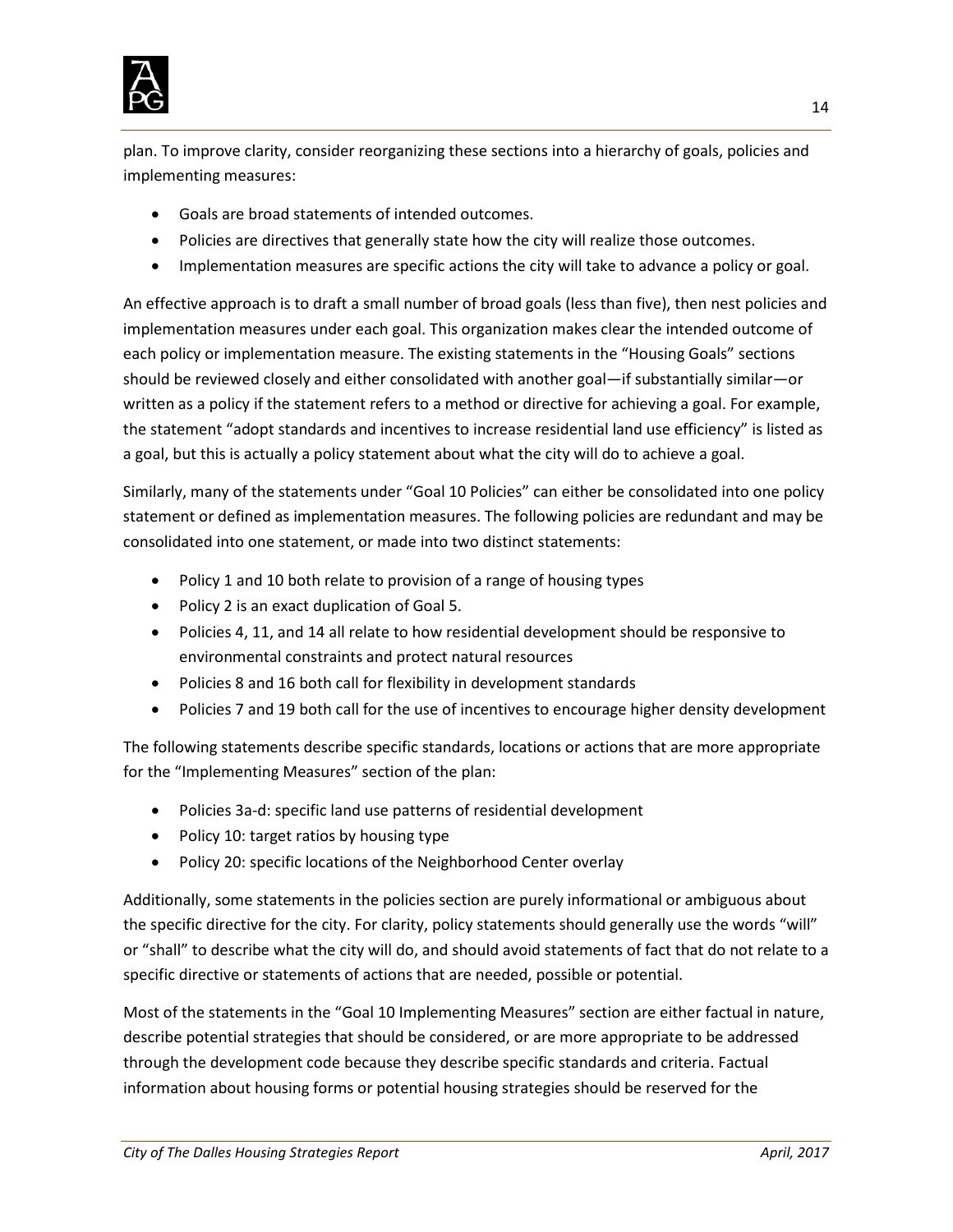

background section or an appendix to the plan. The statements that remain as implementation measures in this section should describe specific actions the city will take or strategies the city will use to advance housing goals.

#### Content

Once a more clear and concise framework of goals is established, the City should consider the following additions or amendments to the plan's content to respond to the findings of the HNA and strengthen compliance with federal and state regulations:

- 1. Expand goals and policies related to providing a variety of housing types to include a broader set of housing forms, including accessory dwelling units, live/work units, cottage cluster housing, transitional housing, and co-housing.
- 2. Broaden policies related to providing a range of housing types for all income groups to include populations with special needs, including seniors, people with disabilities, or those with other special needs (such as homelessness, chemical dependency, or recovery).
- 3. Revise goals and policies related to affordable housing to clarify that affordability is needed for both ownership and rental units, and specifically address the need for workforce housing.
- 4. Clarify the role of the neighborhood centers overlay in addressing housing needs by improving accessibility to services and amenities.
- 5. Re-examine target ratios by housing type pending the results of the housing needs analysis. Include policies that support revised implementation strategies if target ratios are not being met.
- 6. Revise policies related to the location of high density housing to discuss the need for this housing to be in close proximity to opportunities, services, and high-quality public facilities, in addition to being in areas well-served by infrastructure.
- 7. Consider broadening Policy 13 related to manufactured housing parks to open up the possibility for these parks to be located in more than one zone.
- 8. Incorporate recommended additional statements related to compliance with the Fair Housing Act, identified in Section 3 of this report.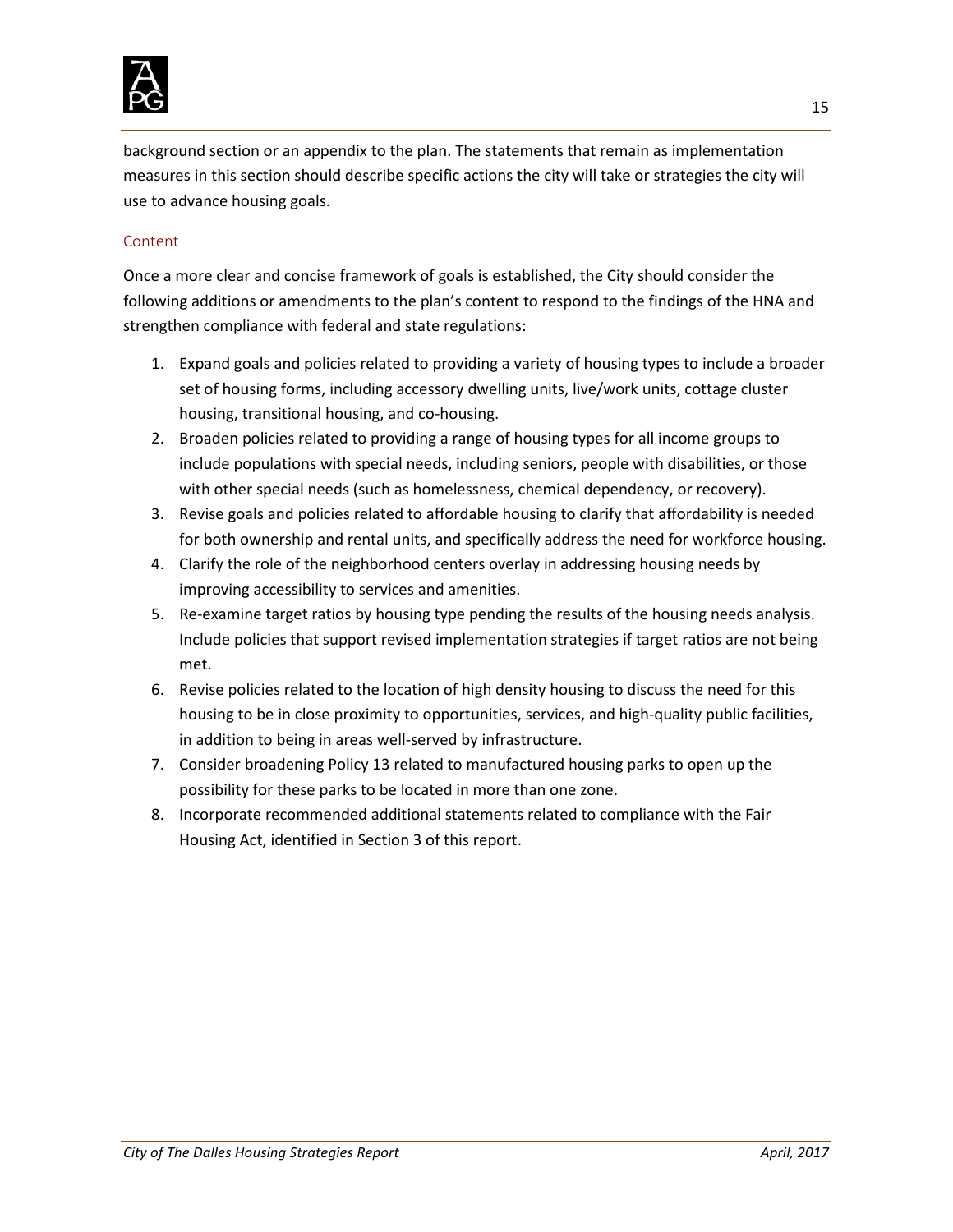

# <span id="page-16-0"></span>**5. Recommended Code Amendments**

## <span id="page-16-1"></span>**Density Standards**

The efficient use of land within The Dalles UGB is an essential strategy for meeting the city's housing needs while preserving land for other uses, particularly retail, commercial, industrial and public facility uses. Development standards that regulate residential density—such as minimum lot size, maximum lot coverage, and height limits—largely determine how efficiently land is used by constraining the overall bulk of buildings and the number of dwelling units that can be constructed on any given lot.

The Dalles divides residential areas into three zoning districts: Low Density Residential (RL), Medium Density Residential (RM), and High Density Residential (RH). Neighborhoods in the RL zone are intended primarily for single-family development, while the RM and RH zones allow both singlefamily and multi-family housing.

The RH and RM zones account for a significant portion of the city's total residential land; however, the development standards of these zones may inhibit the production of some multi-family housing types that use land relatively efficiently and can be made compatible with single-family housing. One way to conceptualize these housing types is as the "missing middle" between detached, single-family homes and three-to-five story, mid-rise apartments (Figure 1). There are several advantages to ensuring that these housing types can be built in the RH zone, and potentially a subset of these types in the RM zone:<sup>[6](#page-16-2)</sup>

- Demand is growing within the state and nationally for smaller, more affordable units in walkable neighborhoods, driven by demographic shifts toward smaller household sizes and a preference for urban, mixed use areas by millennials.
- Most of these housing types can be made compatible with single-family homes—which are common in these zones—because they are not significantly larger than a large single-family home and have a small overall footprint.
- These housing types are relatively easy to develop because they do not always require large lots—or aggregation of lots—and use simple construction methods.

<span id="page-16-2"></span><sup>&</sup>lt;sup>6</sup> Missing Middle Housing: Responding to the Demand for Walkable Urban Living. Daniel Parolek. [http://missingmiddlehousing.com/dev/wp-content/uploads/2015/04/Missing-Middle-Housing-Responding-to](http://missingmiddlehousing.com/dev/wp-content/uploads/2015/04/Missing-Middle-Housing-Responding-to-the-Demand-for-Walkable-Urban-Living-by-Daniel-Parolek.pdf)[the-Demand-for-Walkable-Urban-Living-by-Daniel-Parolek.pdf](http://missingmiddlehousing.com/dev/wp-content/uploads/2015/04/Missing-Middle-Housing-Responding-to-the-Demand-for-Walkable-Urban-Living-by-Daniel-Parolek.pdf)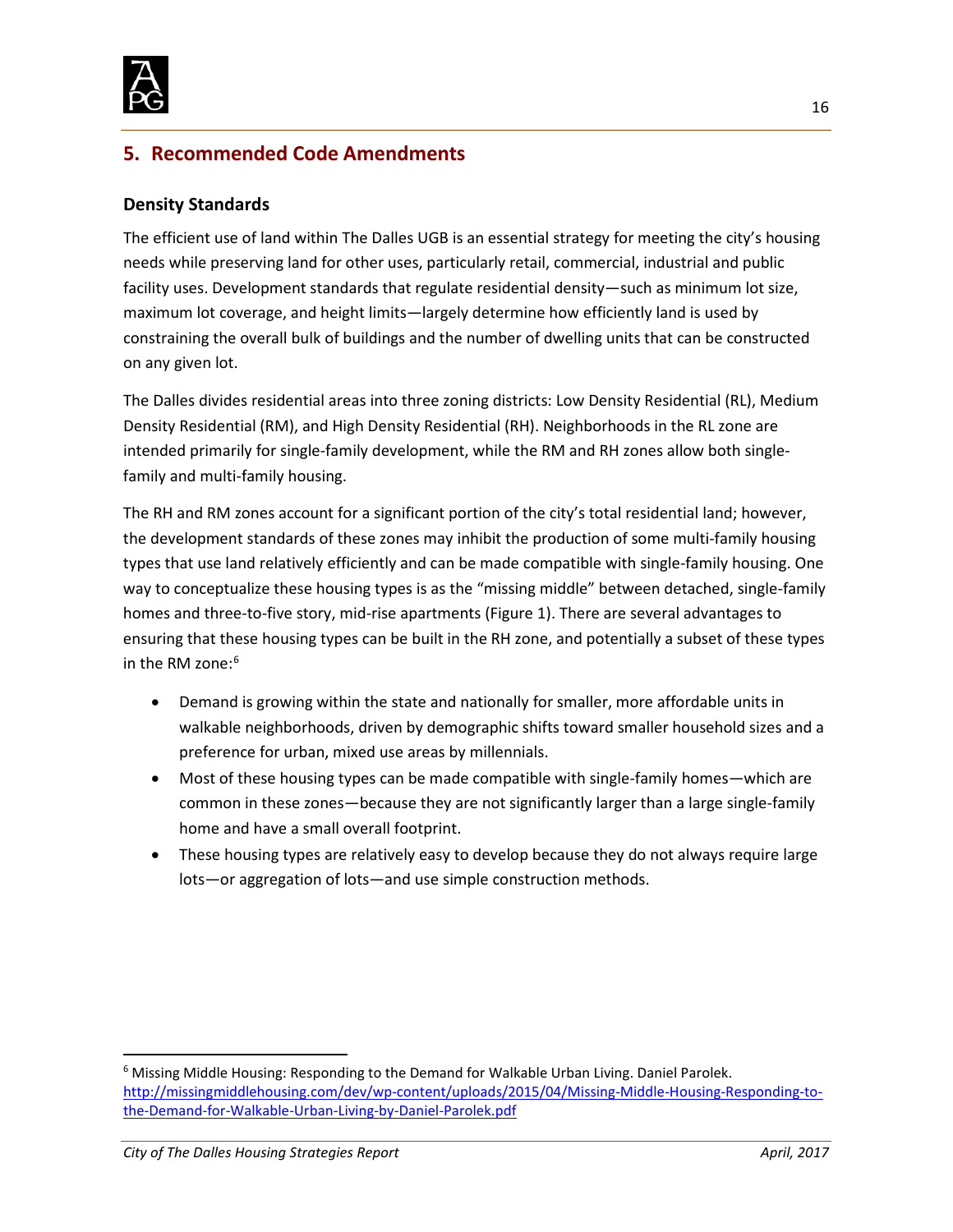

Per the city's comprehensive plan, multi-family development may not be appropriate in the RL zone generally, but the code makes exceptions for duplexes built on corner lots. This exception makes sense, but the standards that govern corner duplexes could be adjusted to make their development feasible on more sites.

Figure 1. Conceptual Diagram and Examples Images of "Missing Middle" Housing Types



Duplex (Stacked)

Duplex (Side-by-Side)

Fourplex

Image Credit: Daniel Parolek, Opticos Design

**Recommendation:** Revise development standards in residential zones to ensure that compact, multi-family development is feasible on a wider range of sites.

#### Details and Actions

In the RH and RM zones, revise development standards to permit infill development of duplexes, triplexes and 3-10 unit apartment buildings on a wider range of sites. Table 2 outlines a few conceptual code revisions for the RH zone that could help achieve this goal; further study of development patterns and building prototypes is necessary to determine the appropriate quantitative standards.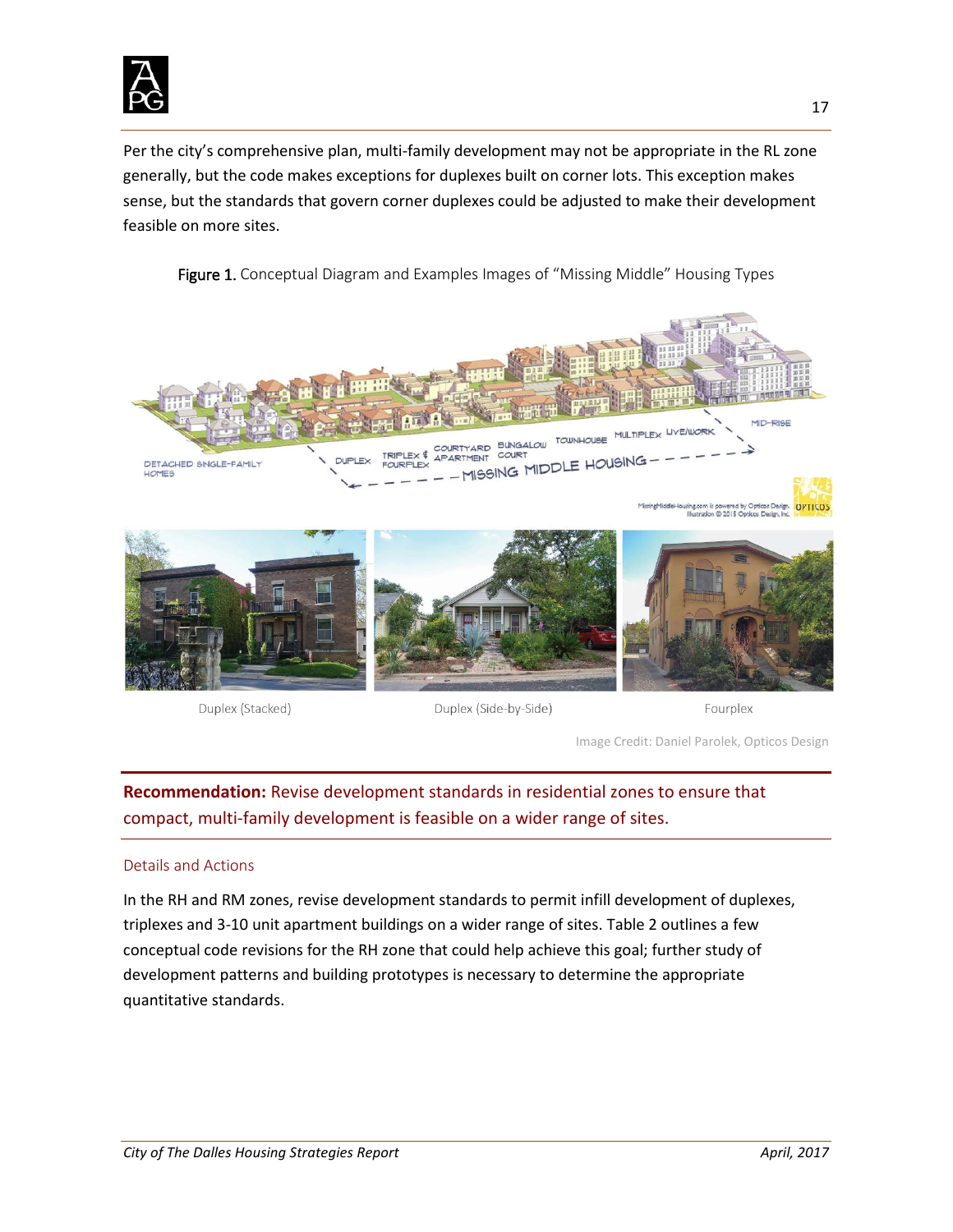

| <b>Development Standard</b> | <b>Existing Code (RH)</b>    | <b>Potential Revisions</b>              |
|-----------------------------|------------------------------|-----------------------------------------|
| Minimum Lot Area            | 2 units: 5,000 sq. ft.       | 2 units: 3,500 sq. ft. (same as 1-unit) |
|                             | 3 units: 8,000 sq. ft.       | 3-8 units: 7,500 sq. ft.                |
|                             | 4 units: 10,000 sq. ft.      | 9 or more units: 10,000 sq. ft.         |
| Minimum Site Area per       | 2 units: 2,500 sq. ft.       | 2 units: 1,750 sq. ft.                  |
| <b>Dwelling Unit</b>        | 3 units: 2,500 sq. ft.       | 3 units: 1,500 sq. ft.                  |
|                             | 4 units: 1,500 sq. ft.       | 4-8 units: 1,000 sq. ft.                |
|                             |                              | 9 or more units: 1,000 sq. ft.          |
| Minimum Lot Width           | 2 units: $65$ ft.            | 2-8 units: 50 ft.                       |
|                             | 3 or more units: 80 ft.      | 9 or more units: 75 ft.                 |
| Minimum Side Sethacks       | Interior Lots: 5 ft.         | All $lots: 5 ft.$                       |
|                             | <b>Exterior Lots: 10 ft.</b> |                                         |

Table 2: Example Code Revisions to Support Compact, Multi-Family Development

Further research is needed to determine if these allowances for developments of greater than three units is compatible with existing development patterns in the RM zone, but a minor code revision to allow duplexes more widely may be appropriate. The minimum lot area could be reduced to 5,000 sq. ft. to allow duplexes on common 50 ft. x 100 ft. parcels.

The only multi-family development allowed in the RL zone are duplexes on corner lots. However, the minimum lot size for corner duplexes is 4,500 sq. ft. per dwelling unit (or a 9,000 sq. ft. lot), nearly twice the minimum lot size for a single-family home. This minimum lot size may incentivize development of larger unit sizes, and thus a larger overall duplex structure, in order to make up for land costs. This may result in buildings that are out of scale with nearby homes, and does not incentive development of more affordable, smaller units. The city should consider lowering the minimum lot size to 2,500-3,000 sq. ft. per dwelling unit for corner duplexes in the RL zone so it is equivalent to or only slightly higher than the minimum lot size for a single-family home. Other regulations should prevent structures that are out of proportion with adjacent homes, including the setbacks, lot coverage maximum and height limit.

## <span id="page-18-0"></span>**Density or Height Bonuses**

Encouraging the development of affordable housing by offering density and/or height bonuses can work in areas where demand is constrained by zoning requirements. It also can potentially act as an incentive to building specific types of housing needed or desired in specific areas, including housing that incorporates high quality architectural design or materials. Residential developers in The Dalles likely find the height and density standards adequate to build their projects. In some zones, achieving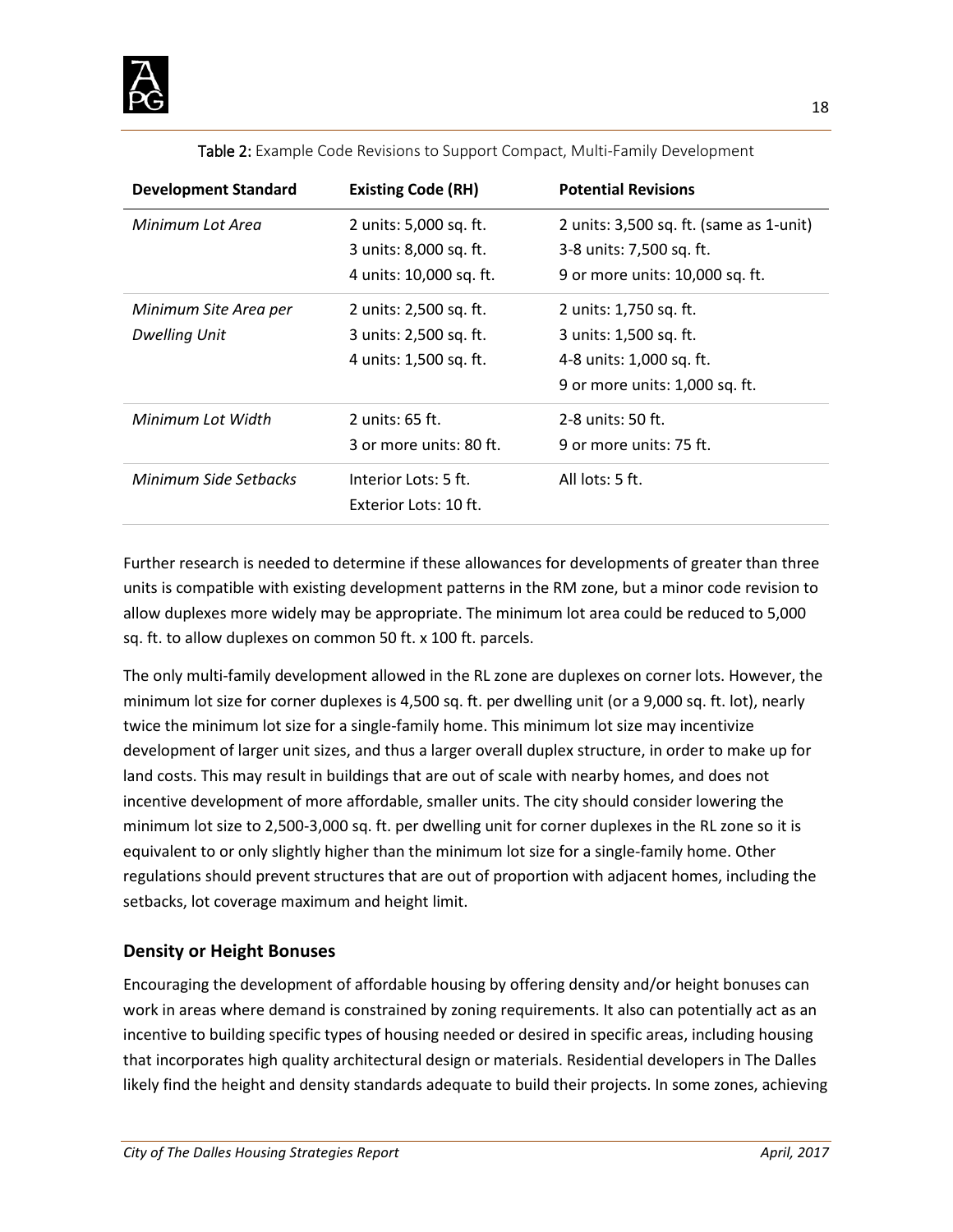

the minimum densities may actually be more of a concern to developers than exceeding the maximums. However, while the current market conditions do not suggest a significant demand for density or height bonuses, there may be some types of projects that would benefit and changing demographics could lead to further interest in these incentives in the future.

#### **Recommendation:** Establish density and height bonuses as incentives for affordable housing.

#### Details and Actions

Height and density bonuses for the provision of affordable or needed housing in market-rate development or housing with high quality architectural design and materials could be available in residential as well as mixed use zones. The bonuses may allow more dwelling units per acre than typically permitted in the base zone, and/or allow additional building height over the base standard. These bonuses may be constrained by additional conditions, including design standards. Further, they can be paired with or operate independently of additional incentives for other community benefits, such as the creation of public spaces or public art.

#### <span id="page-19-0"></span>**Minimum Parking Requirements**

In some situations, minimum off-street parking requirements can present a barrier to the production of more affordable housing, especially for multi-family developments. Paved surfaces for off-street parking adds to the cost of land and development and contributes to maximum lot coverage area, reducing space for leasable housing units. Structured parking is only feasible if rental rates are high enough to offset high construction costs, which is usually only the case in large urban areas. If a development is at the margins of economic feasibility, parking requirements—in combination with other regulations—may preclude the development or cause fewer housing units to be built. This constraint on housing supply can contribute to higher housing prices.

Minimum off-street parking requirements of The Dalles development code are not significantly higher than most small towns or suburban cities. In larger cities, transit systems and compact land use patterns enable fewer people to own cars, so minimum parking requirements can be lower without resulting in saturation of on-street parking supply. The Dalles offers methods to reduce offstreet parking requirements, including waivers for developments in certain districts, shared parking arrangements, or submission of a Parking Management Plan. Yet, these methods may only be applicable or feasible or appropriate for a small number of potential developments. In addition, this strategy should be implemented in coordination with transit and parking planning findings, policies and strategies incorporated in The Dalles' Transportation System Planning process.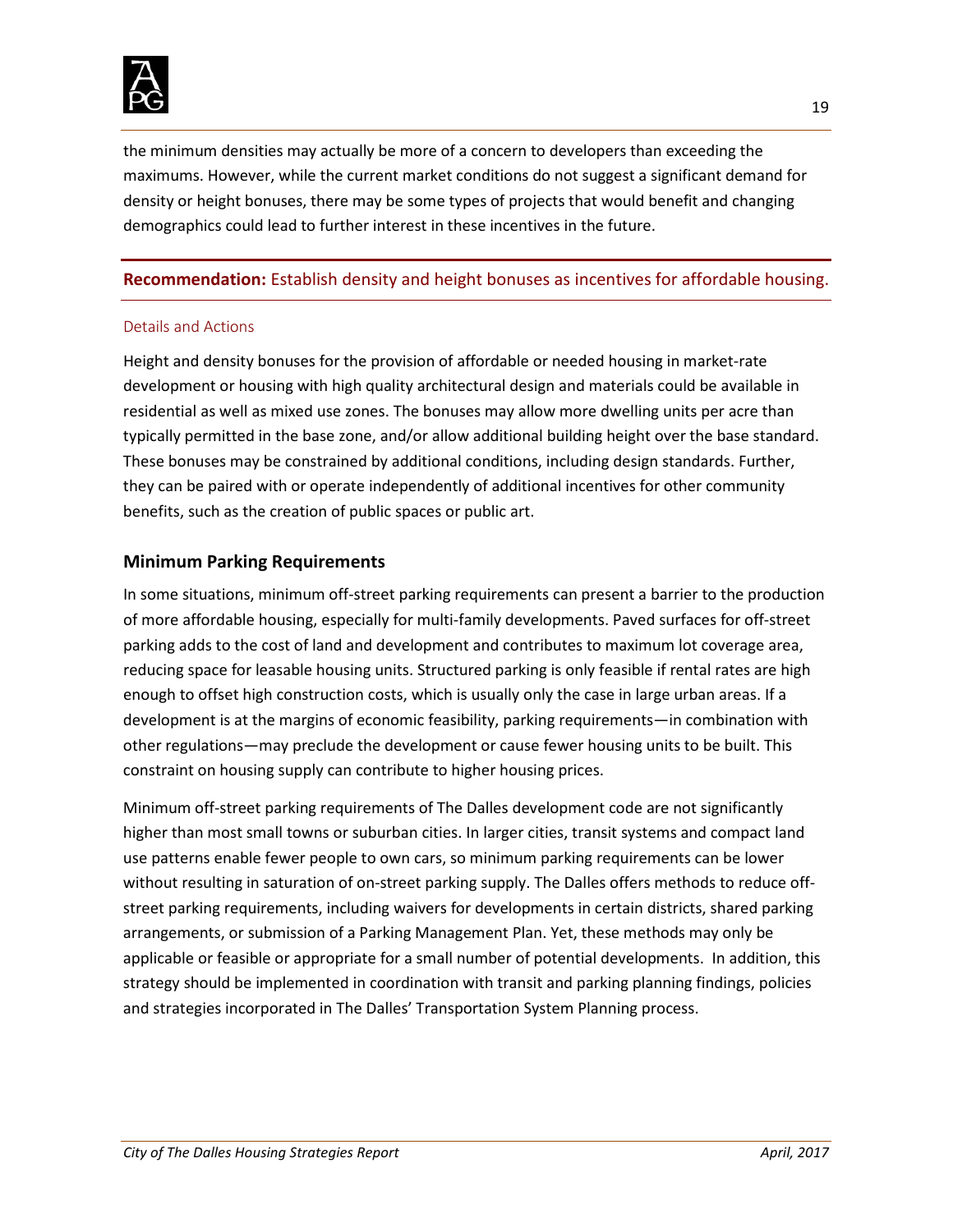

**Recommendation:** Adopt additional provisions to allow for the reduction of minimum parking requirements where it may support production of affordable housing.

#### Details and Actions

In addition to existing code provisions that allow reduction of minimum parking requirements, consider the following reductions:

- **Affordable housing.** Automobile ownership is strongly correlated with income level. If a development proposes to construct housing affordable to people with low-incomes potentially defined as high as 80% of median income—then it is reasonable to assume that the tenants will own fewer cars than assumed by the minimum parking requirements. At the same time, members of the project TAC note that lower income housing developments in The Dalles do not always appear to have lower rates of car ownership. Some documentation of projected lower car ownership rates should be required for reducing parking requirements for such developments.
- **Senior housing and group homes.** Older adults living in senior housing are also likely to own fewer vehicles. Similarly, residents of group homes or residential care facilities often also have documented reduced rates of car ownership. Requirements could be reduced by-right for housing specifically serving these populations.
- **Small multi-family developments.** The minimum parking requirements for duplexes and smaller apartment buildings (3-8 units) may be difficult to meet, especially on smaller lots. For example, a four-unit apartment building may not be feasible to build on the minimum lot size of 10,000 square feet in the RH zone if the development must include 8 parking spaces and cover less than 60% of the lot. Consider allowing on-street spaces to account for some of the parking supply. This reduction could be limited to corner lots, as two street frontages provide more on-street parking spaces per lot. A similar reduction could apply to corner duplexes permitted in the RL zone.
- **Extend waiver to more zones.** A complete waiver of minimum parking requirements is a strong incentive for multi-family development. The existing waiver for the CBC 1 and 2 zones could be expanded to other districts where higher densities are desired and appropriate, such as the CBC-3 zone and the Neighborhood Center overlay. In zones where impacts of onstreet parking are a concern, a significant reduction in minimum parking requirements could be used in place of a complete waiver.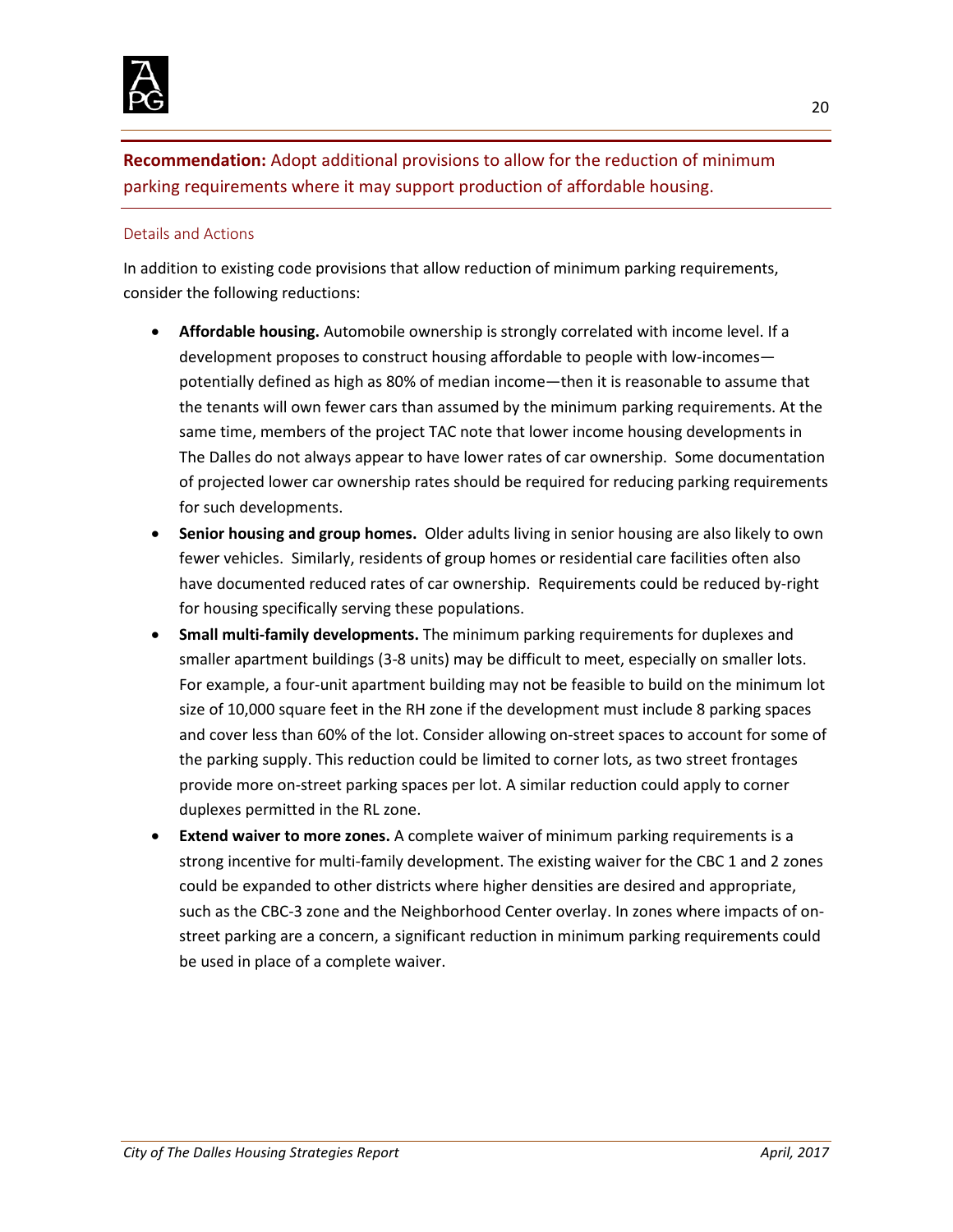

# <span id="page-21-0"></span>**Accessory Dwelling Units**

Accessory Dwelling Units (ADUs) are smaller, ancillary dwelling units located on the same lot as a primary residence (Figure 2). ADUs are typically complete dwellings with their own kitchen, bathroom and sleeping area. A common form of housing in many pre-World War II neighborhoods and sometimes referred to as in-law units, granny flats, or studio apartments—ADUs have grown in popularity over the last two decades. They offer a flexible housing solution for a diverse range of households and situations, and their use can evolve over time as owner's needs change. ADUs may take multiple forms: a separate structure detached from the primary house, an addition to the primary house, a conversion or addition to a garage, or a conversion of a basement (Figure 2). Their small scale, minimal impact on neighbors, and suitability on a wide range of properties give ADUs the potential to play a significant role in meeting local housing needs and increasing land use efficiency.

ADUs are permitted outright as an accessory use in all residential zones in The Dalles. However, a number of code provisions may inhibit production of ADUs. Given that ADUs are usually built by individual homeowners with limited experience or financial resources, code provisions can have a significant influence on the feasibility of their development.



Figure 2: Diagram and Examples Images of Accessory Dwelling Units (ADUs)

Image Credits: City of Minneapolis, AccessoryDwellings.org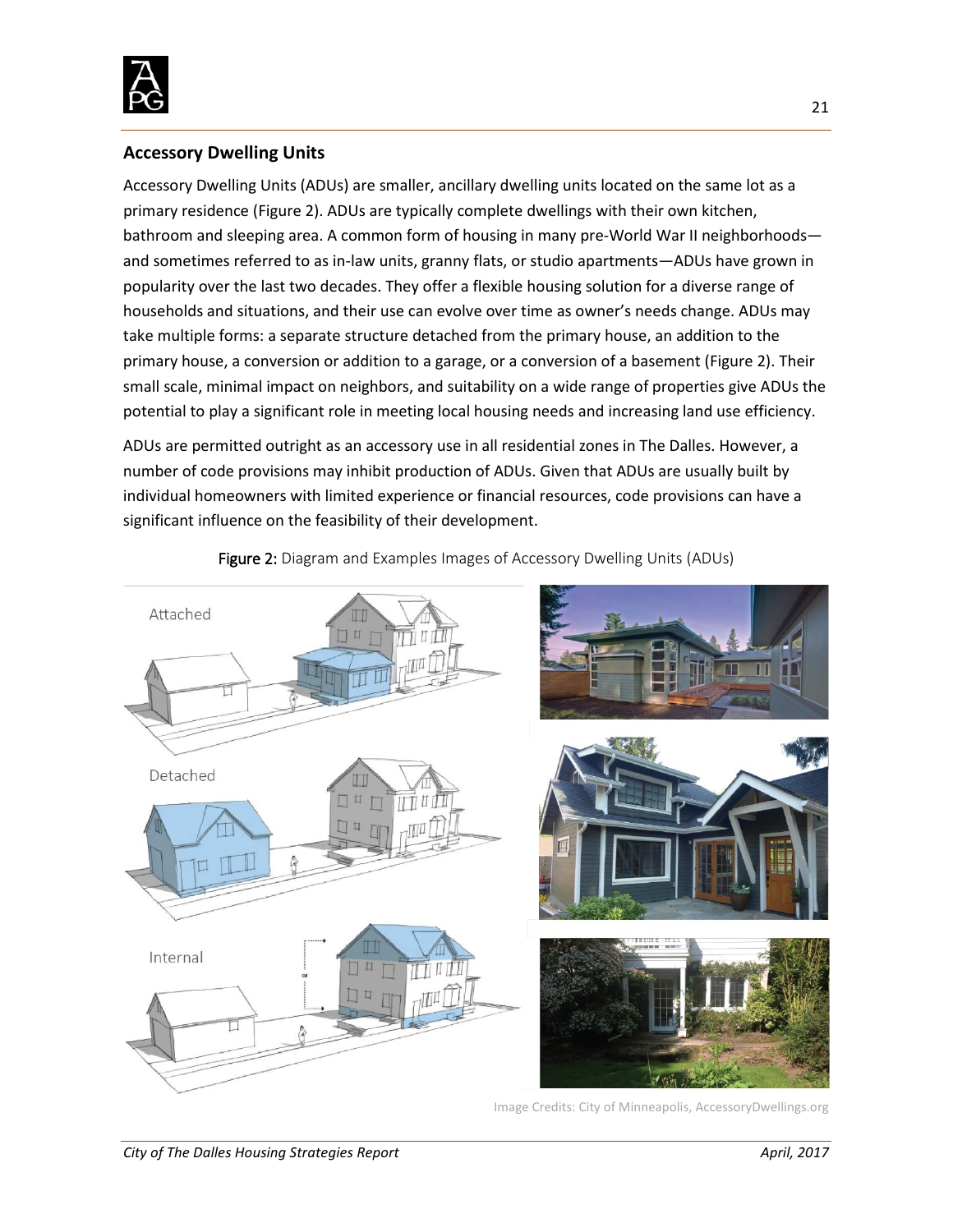

**Recommendation:** Revise code provisions for ADUs to enable more widespread production while balancing impacts on neighborhoods.

## Details and Actions

Table 3 details several code provisions that could be revised to support wider production of ADUs.

| <b>Code Element</b>                                | <b>Existing Provision</b>                               | <b>Potential Revisions</b>                                                                                                                                                                                                                                                                                                |
|----------------------------------------------------|---------------------------------------------------------|---------------------------------------------------------------------------------------------------------------------------------------------------------------------------------------------------------------------------------------------------------------------------------------------------------------------------|
| Occupancy<br>requirement.                          | Owner must occupy either<br>principal residence or ADU. | Do not require owner-occupancy, as<br>1.<br>rental duplexes-which are functionally<br>equivalent to rental occupancy in both<br>units-are allowed in RH and RM zones,<br>and on corner lots in RL zone.<br>Require owner-occupancy only in RL<br>2.<br>zone, except for corner lots where<br>rental duplexes are allowed. |
| Maximum number<br>of ADUs per lot.                 | One per lot.                                            | Allow two ADUs per lot if one is internal to<br>the primary residence (as in a basement<br>conversion).                                                                                                                                                                                                                   |
| ADUs on lots with<br>duplexes.                     | Conditional use.                                        | Permit outright in all zones, or at least in RH<br>and RM zones.                                                                                                                                                                                                                                                          |
| Maximum size.                                      | 60% of primary structure up<br>to 600 square feet.      | Expand to up to 75-80% of primary<br>structure or 800-1,000 square feet.                                                                                                                                                                                                                                                  |
| Design compatibility<br>with primary<br>structure. | Use similar materials, color,<br>and roof pitch.        | Replication of primary structure may be<br>undesirable in some situations. Require<br>design compatibility only for ADUs over one<br>story tall.                                                                                                                                                                          |
| Lot requirements.                                  | Match base zone.                                        | Analyze lot sizes to determine if minimum<br>dimensions and lot coverage maximum<br>would prohibit ADUs in many cases.                                                                                                                                                                                                    |
| System<br>Development<br>Charges (SDCs)            | Apply to ADUs.                                          | Consider a waiver or reduction of SDCs for<br>ADUs in order to improve the feasibility of<br>their development.                                                                                                                                                                                                           |

Table 2. Potential Code Revisions to Support Construction of ADUs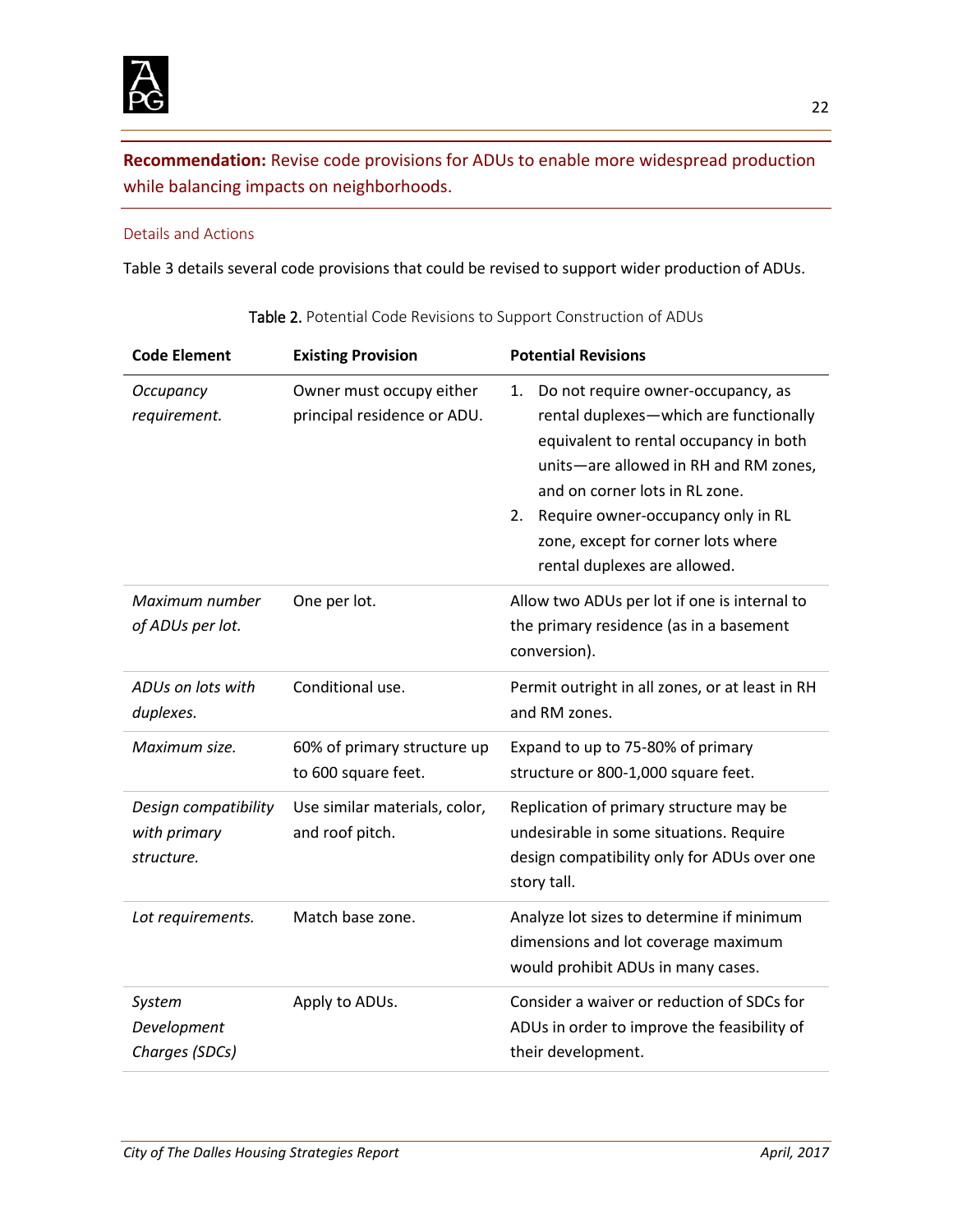

# <span id="page-23-0"></span>**Cottage Cluster Housing**

Cottage clusters are groups of relatively small homes typically oriented around shared common grounds (Figure 3). The developments usually include 4-14 homes that are under 1,000-1,200 square feet in size, but also may take the form of a courtyard apartment if all units are attached, or include a mix of attached and detached homes. Parking is usually situated at the periphery of the, but may be limited to on-street spaces. The scale and orientation of cottage clusters—around a common space promotes a communal atmosphere that many people appreciate, especially empty-nesters, singles or young families. Smaller homes sizes enable density levels over twice the average of single-family zones while maintaining potential for compatibility with a wide range of neighborhoods. This housing form challenges some cultural norms related to private yards and lot ownership—which may limit its market appeal—but developers are adopting design and ownership strategies to overcome this limitation. The cottages may be owned fee-simple (each on its own lot) or as part of a condominium plat where the land is owned in common by the buildings are individually owned.

Figure 3: Diagram and Example Images of Cottage Cluster Housing

Image Credits: Daniel Parolek, Eli Spevak/Madeline Kovacs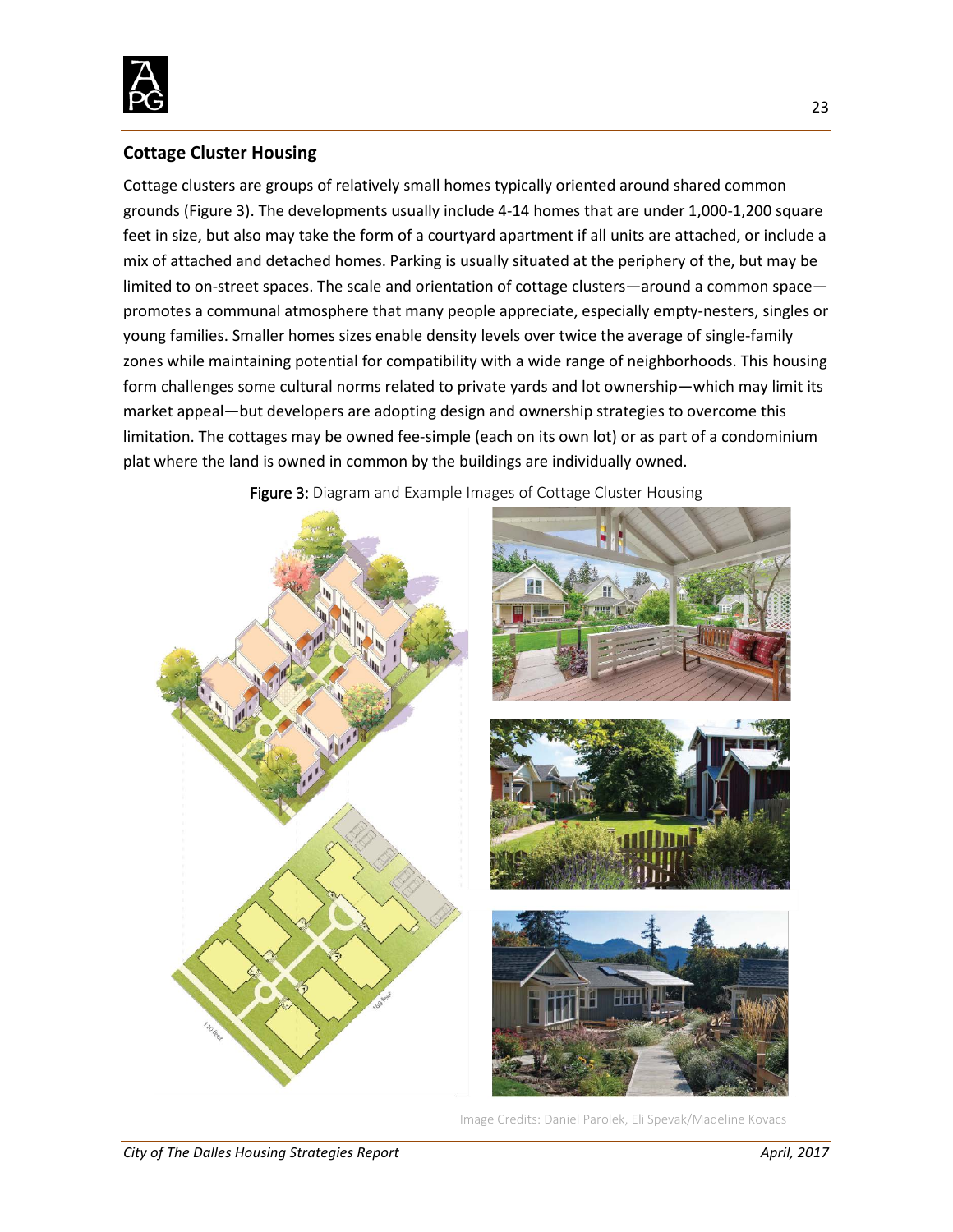

Cottage cluster housing could potentially be developed by-right in the RH and RM zones, which allow multiple-dwelling development on one lot. However, the development standards of these zones may significantly limit the number of sites where cottage cluster development would be feasible. The combination of minimum lot area, setbacks, lot coverage, building orientation, and off-street parking requirements may be prohibitive, especially for cottage cluster development on smaller lots. The applicable design standards for these zones may not be appropriate for cottage cluster development, as they are intended for either single-family development, duplexes, or apartment buildings. Additionally, if the developer preferred a fee-simple ownership structure, the use would not be permitted outright as the lots would not meet the minimum size requirements of the zone.

Alternatively, cottage cluster housing could be developed through a Planned Development application in all residential zones. All Planned Development applications are conditional uses subject to Planning Commission review. While the Planned Development track offers the flexibility to accommodate cottage clusters where they may not meet base zone standards, the additional cost and complexity of the process may deter development.

**Recommendation:** Consider defining cottage clusters as a housing type, creating specific development and design standards, and permitting outright in some or all residential zones.

#### Details and Actions

A cottage cluster or cottage housing code can effectively address development impacts and design goals while providing a more predictable process for developers than a Planned Development application, and potentially encourage greater production of this housing type. In general, the following provisions are supportive of cottage clusters and can stimulate their development:  $<sup>7</sup>$  $<sup>7</sup>$  $<sup>7</sup>$ </sup>

- Allow for increased densities over the base zone in exchange for maximum house sizes. This combination allows for more dwelling units while ensuring an efficient use of land.
- Given maximum house sizes of 1,000-1,200 square feet, allow a wide range of sizes—even as small as 600 square feet—and consider allowing both attached and detached housing.
- Do not specify ownership structure; allow the site to be divided into individual lots, built as rental units on one lot, or developed as a condominium plat.
- Ensure that minimum site size, setbacks and building coverage requirements do not prohibit cottage cluster development on smaller lots.
- Draft design requirements that ensure neighborhood compatibility, and efficient use of land, but are not so specific as to restrict the ability to adapt to varying neighborhood contexts.

<span id="page-24-0"></span> <sup>7</sup> Character-Compatible, Space-Efficient Housing Options in Single-Dwelling Neighborhoods. ODOT, DEQ and OCLD Joint Study. Eli Spevak and Madeline Kovacs. May 2016. https://www.oregon.gov/LCD/TGM/docs/SpaceEfficientHousingReport.pdf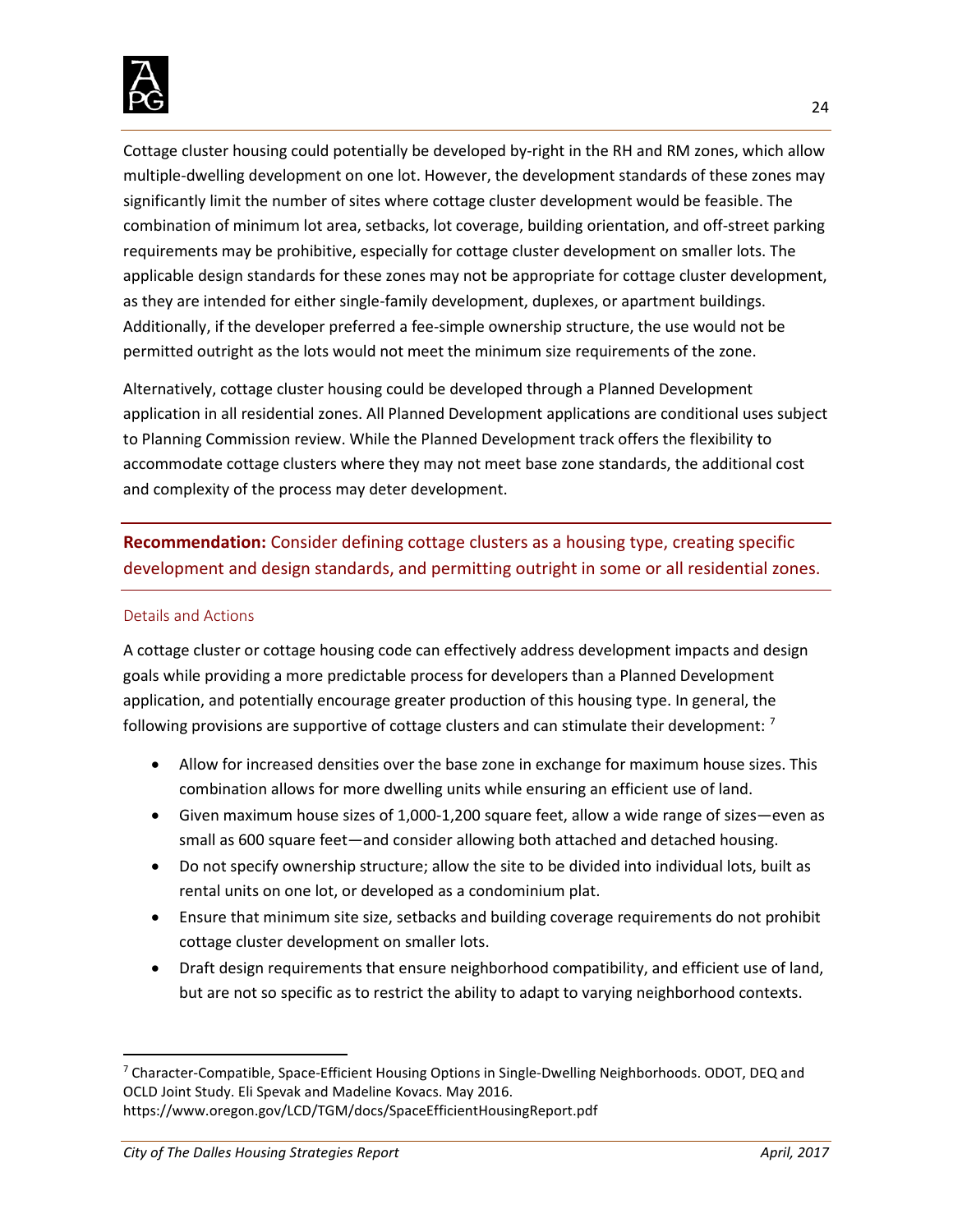

# <span id="page-25-0"></span>**Co-Housing**

This form of housing typically includes a mix of privately owned homes along with shared facilities for meals, socializing and other activities. Co-housing developments can include a mix of housing types, including single-family homes, townhomes, duplexes or other residences. They also typically include dining rooms and other facilities for shared meals and other activities. The Dalles does not explicitly allow this form of housing and if it wants to allow it in the future, amendments to the development code would be needed. While this type of housing has seen limited development in other communities in Oregon historically, it would provide another option to meet the needs of households with unique housing needs or desires and/or lower incomes.

# **Recommendation:** Amend the development code to allow for co-housing developments.

#### Details and Actions

Allowing for co-housing would entail the following updates to the code either in Chapter 2, Definitions or Chapter 5, Zone District Regulations:

- Add a definition of co-housing.
- Determine in which residential zones co-housing would be allowed and then add it to the list of allowed uses in each residential and/or mixed use zone.
- Create specific standards for co-housing developments related to allowed housing types, density, setbacks, building heights, building design, accessory structures, common/open space, parking and other development characteristics.

# <span id="page-25-1"></span>**Live/Work Units**

Live/work units are dwellings in which a business may be operated on the ground floor. They are similar to a home occupation operating in a single-family home or apartment, except they are typically intended for commercial or mixed-use zones, and allow for more commercial area, signage, visibility, and access from the primary street. Demand for live/work units—especially when built as townhouses or apartments—is growing. The flexibility of these units is advantageous, as residential or office spaces can occupy the ground floor until the area becomes more viable for ground floor retail use. The market demand for this type of housing, and developers and financiers that are responding to that demand, may continue to be relatively small, but they fill an important housing need. Additionally, economic and demographic trends are supportive of further growth. Live/work units are popular options for artists (both for studio or sales space), professional services, personal services, and some forms of retail sales.

Live/work units are not currently defined and regulated by The Dalles development code. Existing regulation for home businesses (section 6.020) are intended for businesses operating in residential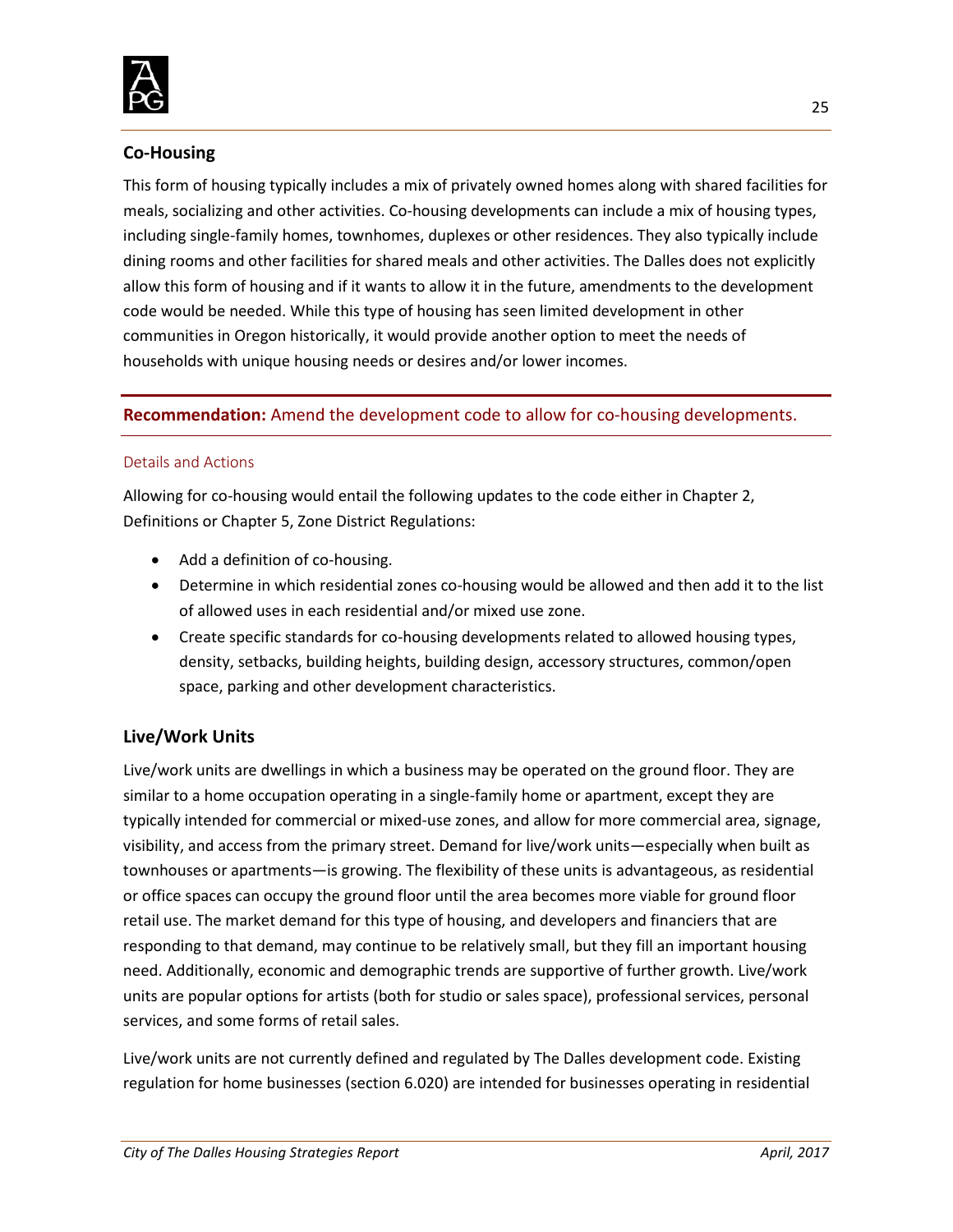

zone, and therefore the use, operational and development standards would be too prohibitive for many types of commercial uses.



#### Figure 4: Examples of Live/Work Townhomes

#### **Recommendation:** Evaluate the need for code provisions specific to live/work housing units

#### Details and Actions

Live/work units may currently be allowed in the CBC-Central Business Commercial, CG-General Commercial, CR-Recreational Commercial, and NC-Neighborhood Center Overlay zones. Residential dwellings are permitted in these zones if the ground floor is a permitted commercial use. Most live/work units are designed for commercial use on the ground floor and residential on the second floor. However, live/work housing development may be limited by the following factors:

- The commercial uses permitted in these zones may not include some businesses that are best suited for live/work housing, such as an artist studio
- Temporary use of the ground floor as residential may be desirable in some locations, given that design and development standards ensure the space can be transitioned to retail or other commercial use in the future
- The development and design standards of these commercial zones may not effectively address the specific form of live/work housing units
- Residential dwellings are completely prohibited in the CLI-Commercial/Light Industrial and I-Industrial district, but live/work units may be appropriate in these zones in general, or in some locations within these zones.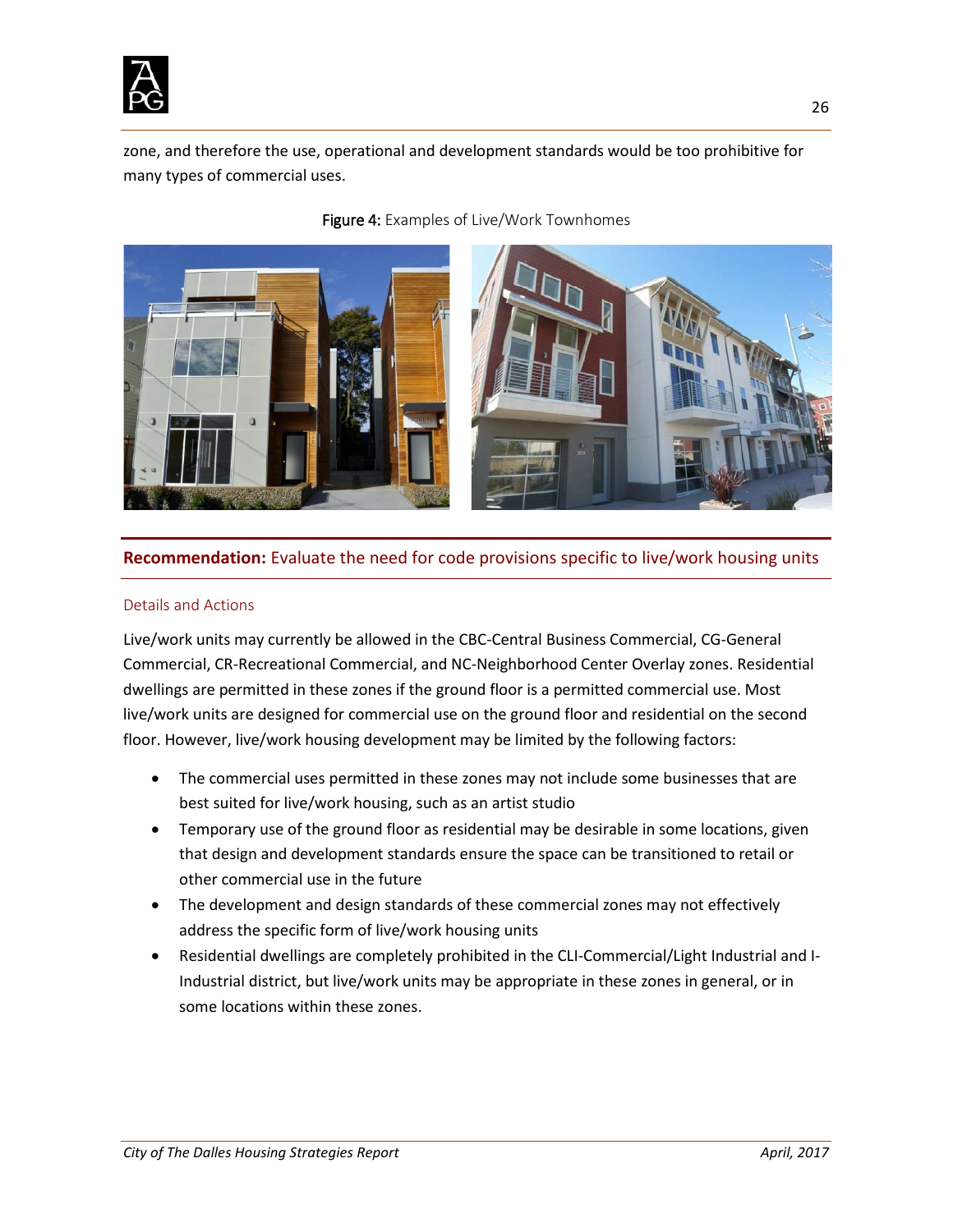

## <span id="page-27-0"></span>**Inclusionary Zoning**

After being prohibited in Oregon since 1999, legislation allowing jurisdictions to adopt inclusionary zoning was passed in the Oregon Legislature in 2016. However, this legislation came with a number or limitations that are being regarded by affordable housing providers and advocates as challenging to implement this strategy in most small- and medium-sized jurisdictions in the state. The requirements only may be applied to multifamily housing development of 20 units or more. In addition, jurisdictions must provide "finance-based incentives" (e.g., property tax exemptions, fee waivers, development bonuses) to offset the cost of providing affordable units, but in an undetermined amount. They also must provide developers with the option to pay a "fee in lieu" instead of providing affordable units. Cities may also establish a local excise task to help fund inclusionary housing program.

These provisions are expected to limit the applicability and extent of the application of inclusionary housing programs and result in administrative and financial hurdles to implementation, particularly for smaller communities. Relatively few communities are expected to have the financial and administrative resources to establish inclusionary zoning programs. That said, The Dalles should explore the relative costs and benefits of establishing inclusionary zoning requirements. In addition, the City could explore implementation of inclusionary housing on a voluntary basis either as part of a negotiated process through annexation of land into the City or through use of incentives such as those described earlier in this report. This voluntary approach to inclusionary zoning may avoid some of the pitfalls of the mandated approach allowed by the recent state legislation.

**Recommendation:** Explore the relative costs and benefits of establishing inclusionary zoning requirements and implement if warranted.

#### Details and Actions

The following actions are recommended to assess the feasibility of a mandatory approach to inclusionary zoning:

- Identify the approximate benefits of establishing a set of inclusionary zoning provisions based on the expected number of developments that would be subject to the standards and the approximate number of resulting new units.
- Estimate potential excise fee revenues that could be applied to covering the cost of implementing inclusionary zoning standards.
- Estimate the cost of establishing and administering the non-code based elements of an inclusionary zoning program, including a fee-in-lieu program and other finance-based incentives.
- Determine if the expected benefits outweigh the costs of establishing an inclusionary zoning program.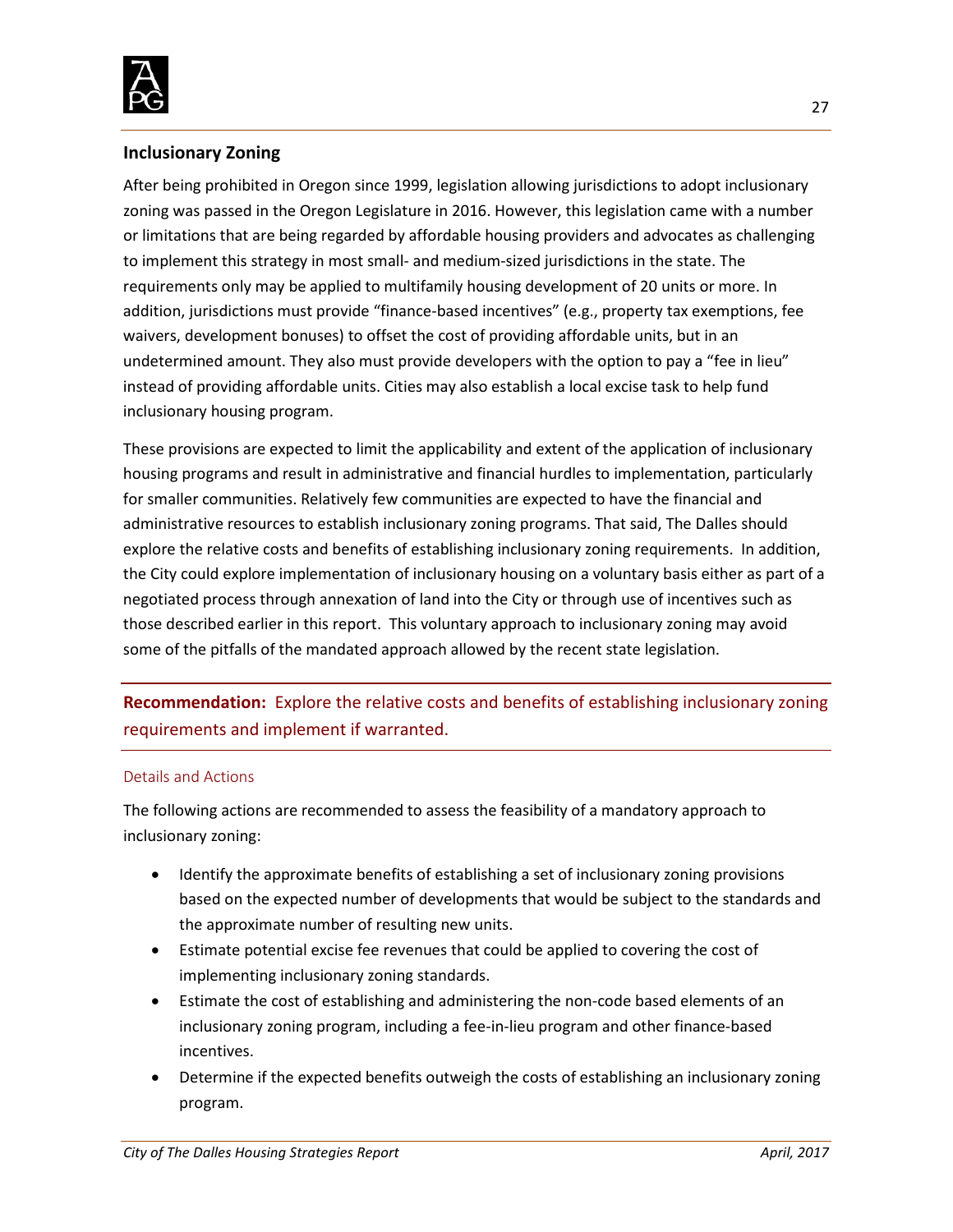

• If the costs outweigh the benefits and the City decides to move forward with the program, establish needed code requirements and other administrative and financial procedures and protocols needed for implementation.

The following steps could be undertaken to explore a voluntary approach to inclusionary zoning.

- Identify programmatic opportunities for implementation (e.g., annexation agreements, incentives such as building height or density bonuses or parking reductions).
- Determine appropriate ratios or requirements for the number or percentage of affordable units to be incorporated in applicable developments.
- Develop sample annexation agreement language and/or other implementing procedures.
- Undergo initial implementation through one or more test cases.
- If test cases are successful, implement more broadly.

# <span id="page-28-0"></span>**Short-Term Rentals**

The emergence of online vacation rental or "room sharing" networks over the last decade may have an impact on local housing markets. These websites—such as AirBnB or HomeAway—enable a much wider range homeowners or small investors to arrange short term rentals of rooms or entire homes. Demand for this type of vacation lodging continues to grow.

Research on the precise effect of short term rentals on local housing markets is limited. Studies that have attempted to measure the effect typically focus on spaces that are rented out for a many months of the year or on listings that advertise an entire home or apartment. These listings are assumed to displace a housing unit that would otherwise be made available for long-term rental or owner-occupancy. Some data is available on the most popular listing site, AirBnB, from the consulting firm AirDNA $^{8}$  $^{8}$  $^{8}$ , and is summarized below:

- There are 25 active rentals operated by 13 hosts
- Most hosts (10 of 13) operate only one listing, but 2 hosts operate more than 5 listings
- 60% of listings are for private rooms, 40% for the entire home or apartment
- 60% of rentals are listed as available for more than 3 months of the year

This data is limited to one site, so may not represent all short term rentals in The Dalles. This findings suggest, however, that the total number of short term rentals is small and the number of rentals that displace housing units that would otherwise be on the housing market may be very limited. Still, this data may be incomplete, and it is reasonable to expect further growth of short-term rentals in line with national trends.

There are additional reasons to regulate short-term rentals outside of their impact on the local housing market, including to preserve livability of neighborhoods, minimize nuisances, and ensure

<span id="page-28-1"></span> $\overline{8}$ AirDNA.com. https://www.airdna.co/city/us/oregon/the-dalles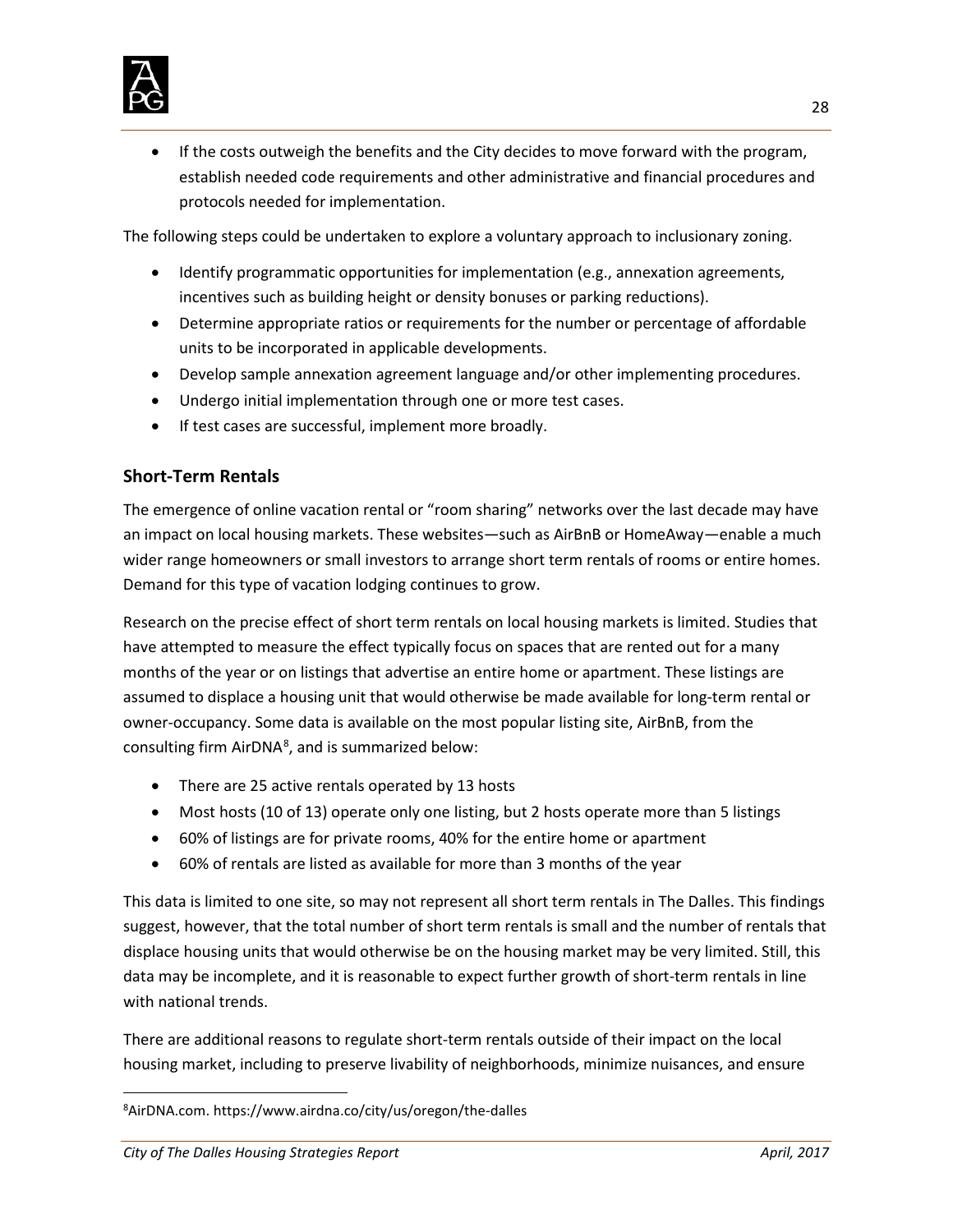

consistency with the regulatory treatment of similar businesses, such as licensed Bed and Breakfasts and Vacation Rentals. And while some communities note adverse impacts of short-term rentals on housing supply or affordability, they can be seen as an opportunity. For example, increased tourism associated with short-term rental opportunities can have positive economic impacts. Municipal fees associated with short-term rentals also could be used to support affordable housing programs.

**Recommendation:** Monitor the activity of short-term rentals and consider regulatory measures to mitigate impacts on the housing affordability, ensure fairness and preserve neighborhood livability.

The City of Hood River recently adopted new regulations of short-term rentals. A review of their background research and proposed code amendments highlights a number of issues that need to be addressed to effectively regulate short-term rentals: [9](#page-29-0)

- **Definitions of various forms of short-term rentals.** Hood River makes a distinction between sharing a room within a home (Hosted Homeshare) and renting the entire home (Vacation Home Rental), as they have different impacts on the local housing market.
- **Licensing and taxation, and the use of revenue generated by taxation.** Licensing and taxation are typically required in order to effectively regulate the rentals. Affordable housing advocates in Oakland, CA recommended the city use funds generated from taxation of short-term rentals to support construction of affordable housing.<sup>[10](#page-29-1)</sup>
- **Use and occupancy standards.** Hood River is proposing to allow short-term rentals as an accessory use in residential zones and a primary use in commercial zones. Where an accessory use in a residential zone, the owner/operator must live in the home as their primary residence.
- **Limitations.** Hood River opted to limit the number of days that a short term rental can be in operation as a method of mitigating their impact on the housing market. In residential zones, short-term rentals can only operate 90 days of the year. This approach was favored over limiting the total number or spacing of rentals, which is more complex to administer.
- **Establishment of non-conforming use and amortization.** To allow for a transition period for rentals already in operation to come into compliance with the new requirements, Hood River established a 5-year amortization period beginning after the non-conforming use is established. The date of the establishment of a non-conforming use differs for rentals in residential vs. commercial zones.

<span id="page-29-0"></span> <sup>9</sup> City of Hood River City Council Agenda and Minutes. April 11, 2016.

http://centralpt.com/upload/375/2015HousingStudy/19570\_20160407151925.pdf

<span id="page-29-1"></span><sup>&</sup>lt;sup>10</sup> The Impact of Short Term Rental on Affordable Housing in Oakland. Community Economics, Inc. and East Bay Housing Organizations. December 2015.

http://www.naceda.org/assets/EBHO%20Short%20Term%20Rental%20Impact%20Report.pdf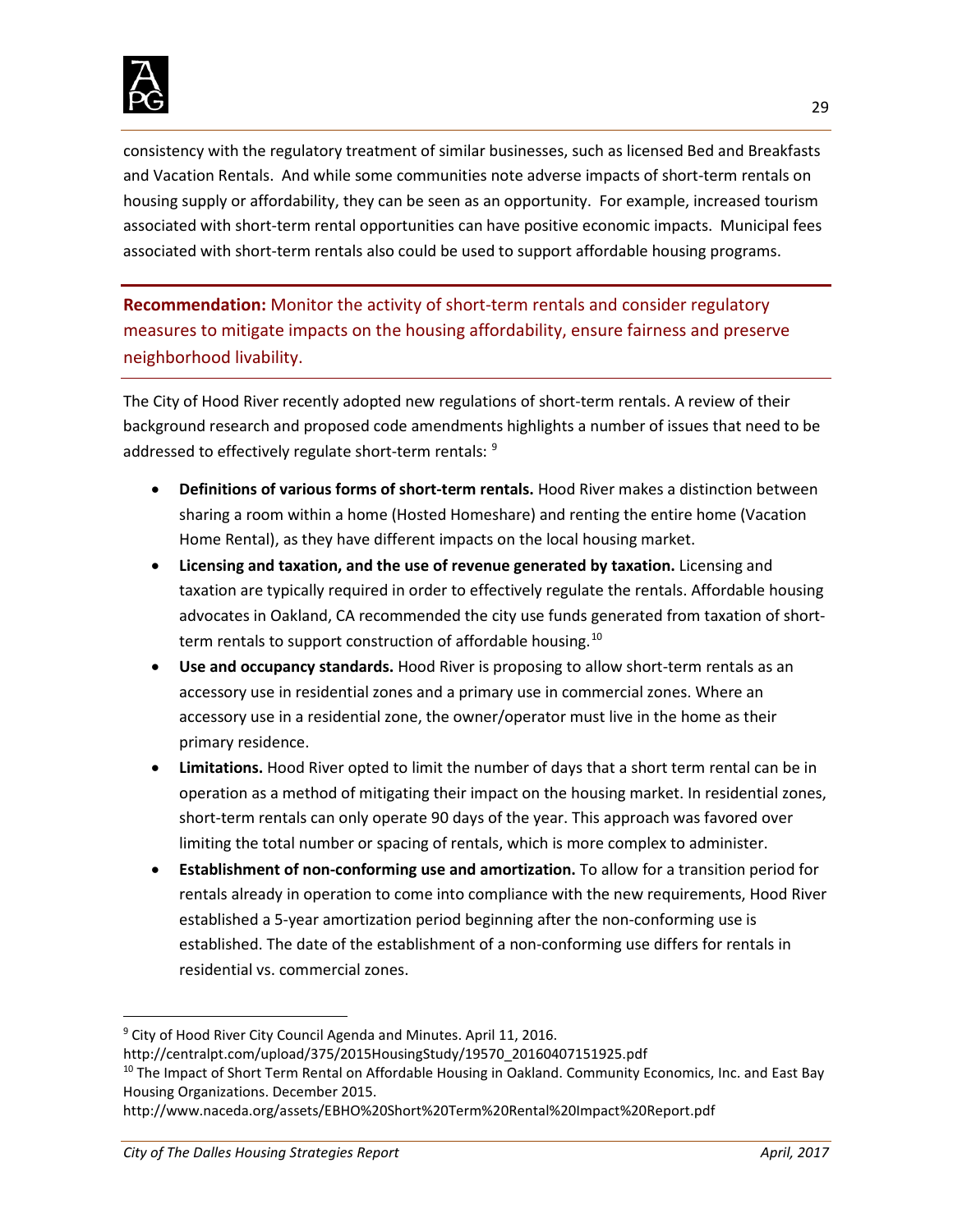

# <span id="page-30-0"></span>**6. Future Planning for New Residential Development and Redevelopment**

The Buildable Land Inventory and Housing Needs Analysis found that The Dalles has sufficient zoned capacity for nearly all housing types. However, market conditions and other factors may still limit production of some housing types, even if there is sufficient land zoned for that housing type in general.

Addressing some of these technical barriers will require further research, analysis and planning that is outside the scope of the Housing Needs Analysis. Outlined below are several initial ideas for future planning study that can further advance affordable or needed housing types in The Dalles.

# <span id="page-30-1"></span>**Limitations on single-family housing in the RH zone**

The RH zone accounts for a significant share of land zoned for housing in The Dalles, and for most of the city's zoned capacity for multi-family housing. The Central Business District and General Commercial zones also allow multi-family housing on upper stories, but it is required to be above a permitted commercial use on the ground floor. This type of mixed-use development is more difficult to finance and develop, especially in smaller cities. Therefore, most future multi-family housing will likely occur in the RH zone.

However, single-family housing is still permitted outright in the RH zone, with a minimum lot size of 4,000 square feet. If a significant amount of single-family housing development continues to occur in this zone, there is a risk that single-family housing development will absorb much of the land zoned for needed, affordable multi-family housing in the zone. To prevent this situation, The Dalles should consider the following strategies for ensuring that the development of single-family detached housing in the zone does not eliminate needed capacity for multi-family or single-family attached housing (e.g., rowhouses or townhomes):

- *Prohibit or significantly limit detached, single-family housing*. This would ensure that land is used for multi-family housing. However, it may reduce the zoned capacity for single-family housing too greatly, especially for small-lot single family, which is allowed only sparingly in the RL zone. Attached single-family housing could still be permitted, as this housing type consumes less land, is identified as a needed housing type in the HNA, and is not widely permitted in the RL zone.
- *Increase the minimum density standard.* All new development in the RH zone must currently produce at least one dwelling unit per 4,000 square feet. This represents a relatively low minimum density standard for a high density zone (in the form of a maximum lot size). To ensure that land used for single-family housing does not displace too much land needed for multi-family housing, consider establishing a minimum density requirement that would be equivalent to one dwelling unit per 2,500-3,000 square feet (or 15-20 units per acre). This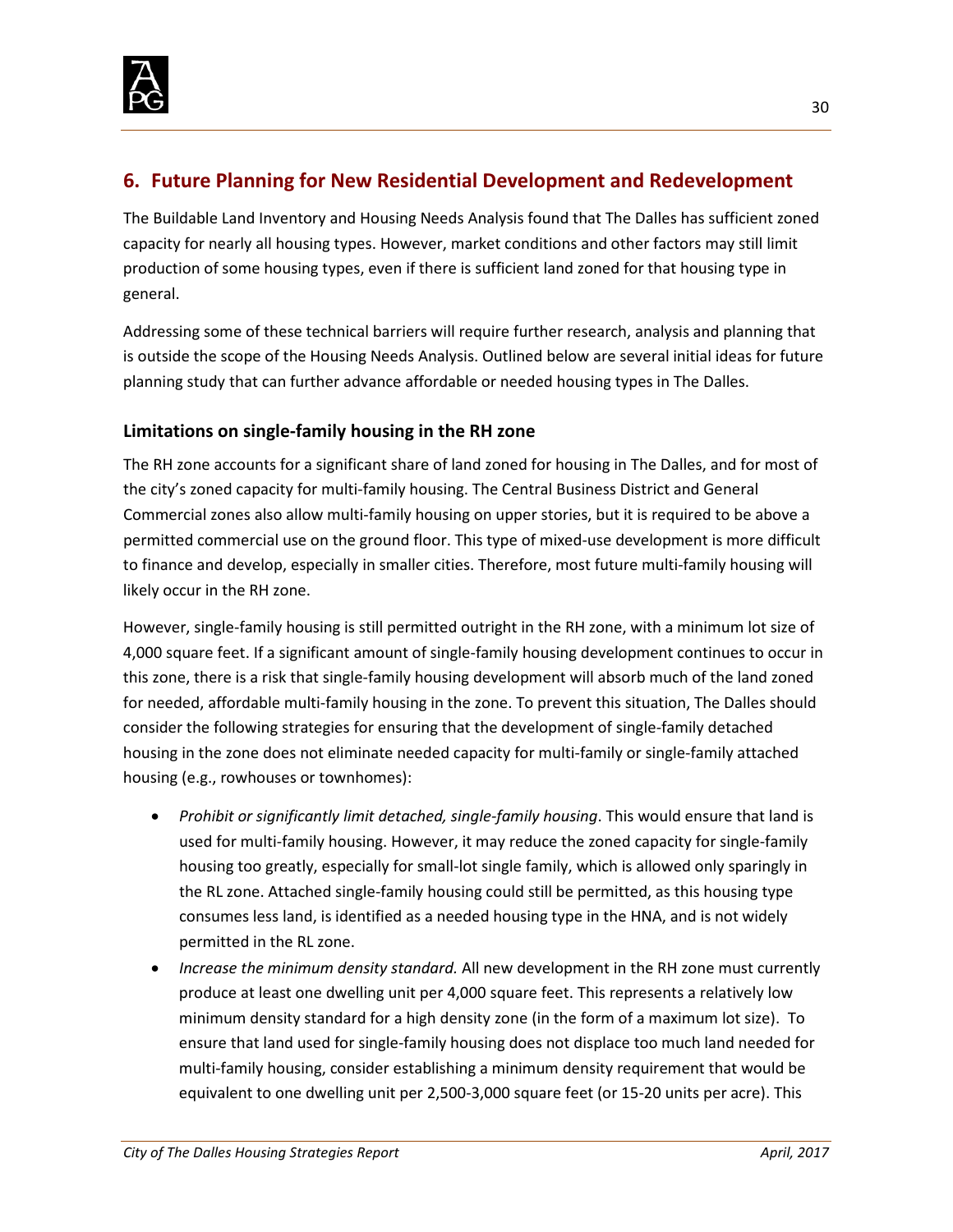

may result in more small lot single-family, attached single-family and duplex development in place of relatively larger lot, detached single-family housing. It also could incentivize attached forms of housing over detached forms.

# <span id="page-31-0"></span>**Incentives for high density housing in the RH zone**

Given that there is sufficient zoned capacity for multi-family housing in the RH zone, but limited actual development, several code amendments identified in Section 3 of this report are intended to remove barriers or provide incentives for this type of housing, including revisions to development standards, reduction or elimination of minimum parking requirements, and density or height bonuses. Additional incentives for high-density, multi-family housing in the RH zone could be considered. These strategies may reduce costs or improve feasibility of this development type:

- *Expedited development review process*. A more predictable and/or faster development review process can be a very attractive incentive for developers that are risk-averse.
- *Waiver or reduction of System Development Charges* (*SDCs).* SDCs have the potential to make some development infeasible, especially in difficult market conditions. Reducing or waiving these charges for multi-family housing, in coordination with other service providers, could stimulate development.

## <span id="page-31-1"></span>**Expansion or amendment of the RM zone**

In tandem with the above strategies intended to limit single-family housing and promote multi-family housing in the RH zone, the RM zone could be amended or expanded to allow small lot, detached single-family housing, duplexes and other small scale multi-family housing in more locations. This would increase the zoned capacity for the housing types that become prohibited or limited in the RH zone. This strategy could include one or both of these changes:

- *Revise development standards to allow a wider range of housing.* The lot dimension and development standards in the RM zone could be revised to permit small-lot single family, attached single-family and duplexes on a wider range of lots. The RM zone could adopt the development standards that currently apply to these housing forms in the RH zone.
- *Expand the RM zone to more areas.* The RM zone is currently limited to a relatively small area of The Dalles. To increase zoned capacity for housing types that would no longer be permitted in the RH zone, the RM zone could be expanded into some areas of the RH or RL zones, or applied to new land brought into the Urban Growth Boundary if expansions occur in the future.

## <span id="page-31-2"></span>**Support for appropriate housing development in geohazard areas**

Section 8.040 of The Dalles development code defines special requirements for developments in areas that have characteristics that make the ground potentially unstable, as identified by a 2010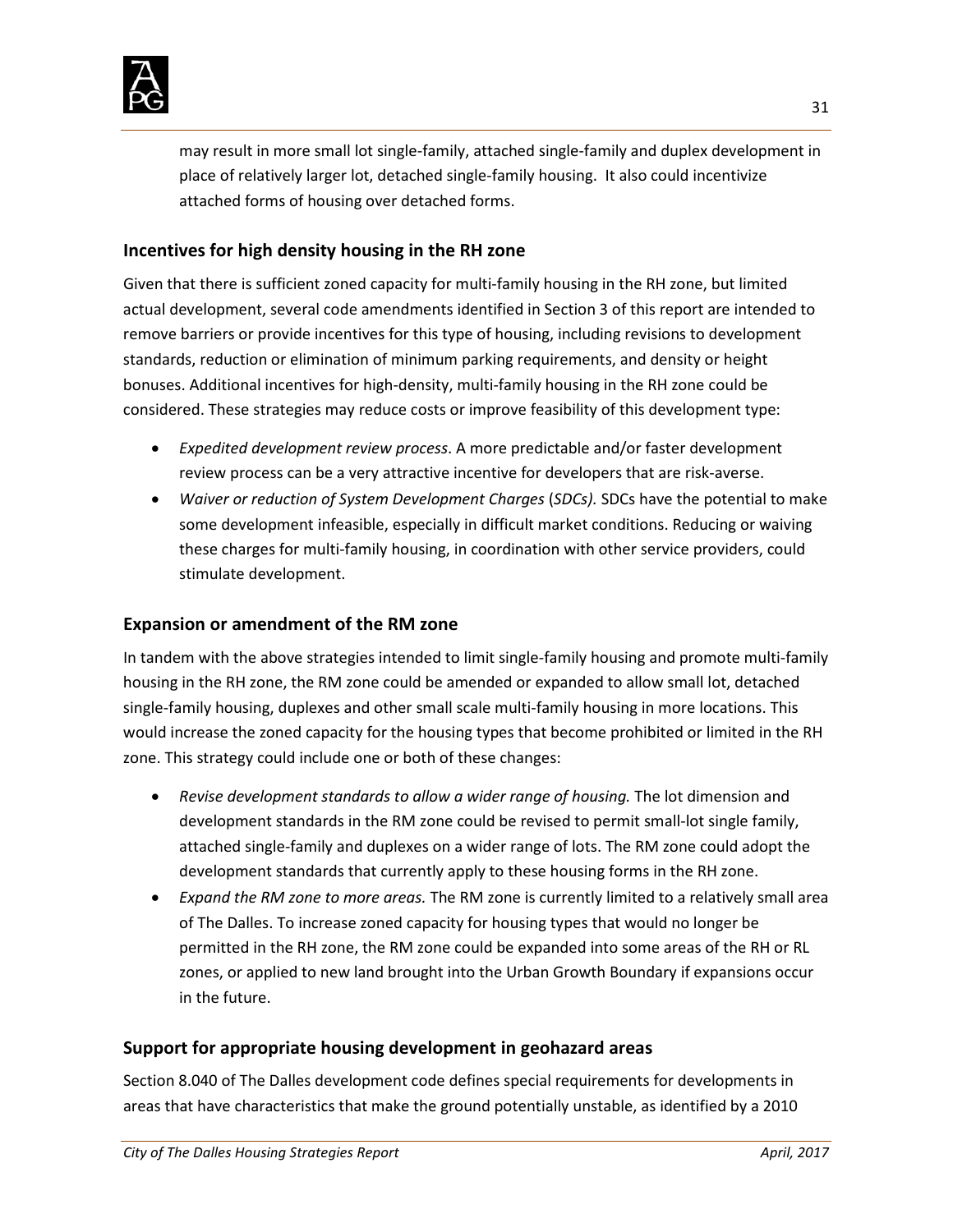

Geologic Hazards Study. A Physical Constraints Permit is required for all new development and additions, which requires a geologic impact statement and a certification of development plans, both of which must be prepared by a professional geotechnical engineer or engineering geologist.

These requirements are essential for preventing loss of life, property damage and environmental degradation, but they add costs to the development process and could potentially inhibit development in some cases. Much of the land in geohazard areas is zoned RL, so the impact on affordable and/or needed housing types may be limited. The extent to which the permitting requirements deter development outright, or reduce potential density of new development, depends largely on the costs and complexity of the required permits.

One way the City could support appropriate housing development in these zones by subsidizing the costs of the permits. The City could either waive or reduce other fees to offset the costs, provide grants to cover the costs for certain qualified developers or housing types (e.g., for housing affordable to low income households or those with special needs), or establish a contract with engineering firm that may offer lower costs in exchange for being the City's preferred firm.

# <span id="page-32-0"></span>**Address potential impacts of large-lot development**

A number of areas within the city's urban area (either within the City or between the city limits and urban growth boundary) are not served by city water and sewer lines. The ability to provide water and sewer for individual development also can be prohibitively expensive for property owners or developers, particularly in areas with challenging topography or other conditions. As a result, very low density housing served by wells and septic systems has been developed in these areas (e.g., development on one to five-acre lots).

While there clearly is a market for this form of development, it does not represent an "urban" form of development and if it continues to occur on a moderate to significant scale, it will very quickly consume a significant portion of the city's buildable land supply. While the City requires shadowplatting in these areas to demonstrate that these properties could be redeveloped to a higher density in the future, the reality is that such redevelopment is extremely challenging and rarely occurs in the absence of very high land values. A number of strategies could and should be considered to address this issue, including:

- Limit or restrict development served by wells or septic systems.
- Maintain and apply minimum densities that are consistent with the City's development code and Comprehensive Plan and represent an urban level of development.
- Establish and implement plans to provide water and sewer infrastructures to these areas.
- Partner with property owners and developers to fund infrastructure improvements in a way that makes urban levels of development in these areas financially feasible.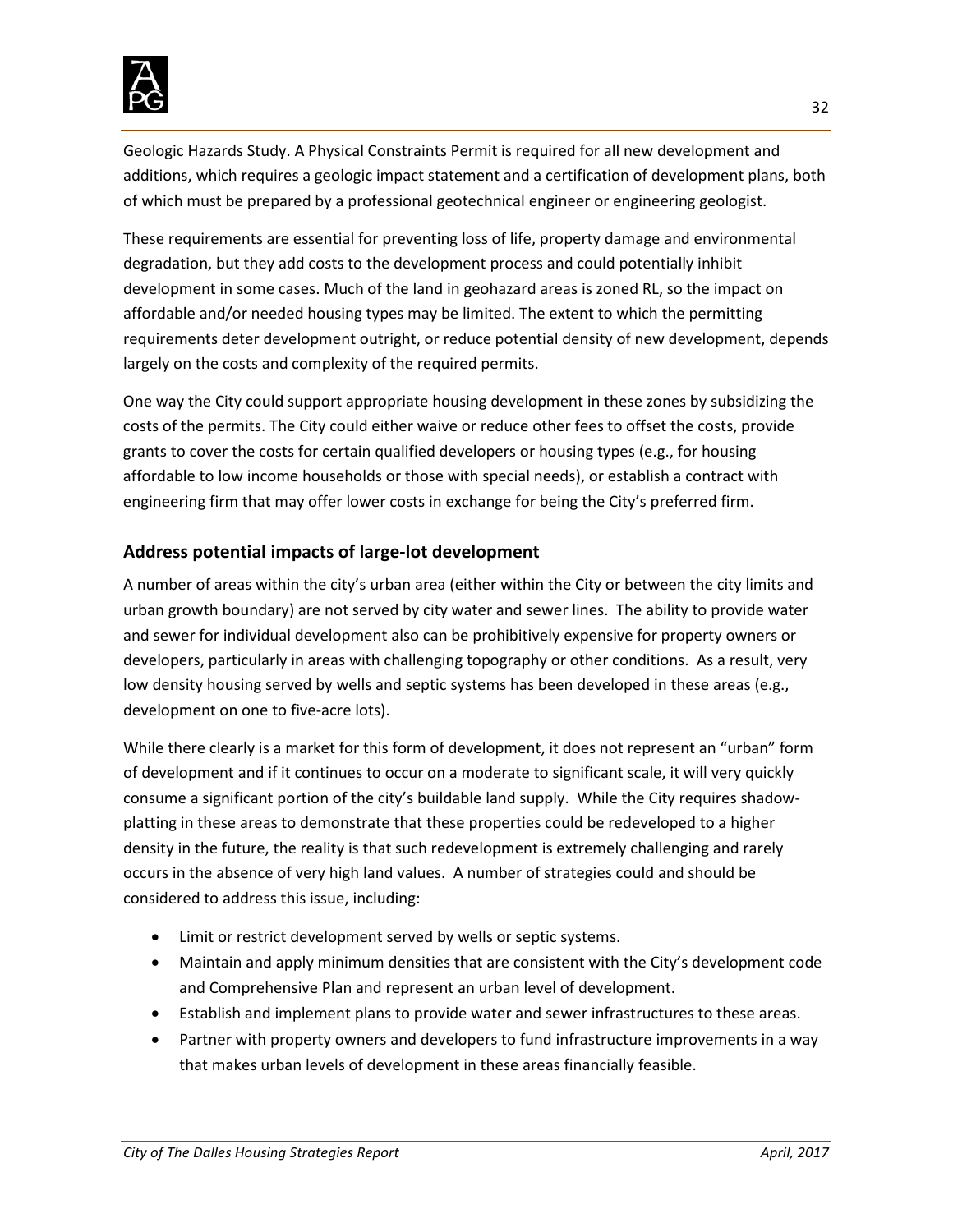

# <span id="page-33-0"></span>**7. Non-Regulatory and Funding Strategies**

The Dalles can best meet some housing goals by providing information to other parties as part of planning and development processes, or leveraging funding tools to help support affordable housing. Decisions about where and how to build and finance housing are made primarily by other entities. Either private or non-profit developers or public agencies—such as the Mid-Columbia Housing Authority—directly fund and/or manage housing for people with low incomes or special needs.

In addition to its general role in planning for and permitting residential uses, the City also can help advocate for or support specific projects that further the City's housing goals. In doing so, the City can provide information to prospective developers about strategies described elsewhere in this report that help serve as incentives to building needed housing in areas that provide residents with access to transportation, services, public facilities and employment opportunities. In some cases, this also will include areas where the cost of infrastructure is relatively lower, potentially reducing the overall cost of development. More specific approaches and actions are described below.

# <span id="page-33-1"></span>**Providing Information to Private Developers**

Private market developers appreciate clarity and certainty in the design and permitting process. Certainty helps the developer save time, make decisions to proceed, and avoid costly surprises further along in the process. In some cases, a developer will prefer the certainty of a clear process even if it has greater requirements and fees, over a complex and unclear process with nominally lower requirements and fees. This means that City development code, review processes, permitting process, fees etc. should be as easy to understand and navigate for the developer as possible.

**Recommendation:** Provide information to developers that will help them understand land use permitting process and give them a sense of clarity and certainty about requirements.

#### Details and Actions

The City can do this in multiple ways:

- Ensure that primary documents such as the Development Code and design standards are easy to use for a person moderately informed in the design or development process;
- Provide knowledgeable staff to answer questions regarding the entire process from planning to permitting;
- Create additional materials such as one page handouts that summarize relevant code and process information, even if it is already available in longer documents
- Provide information about code provisions and other strategies described elsewhere in this report that can serve as incentives to develop housing in places with good access to transportation, services and facilities;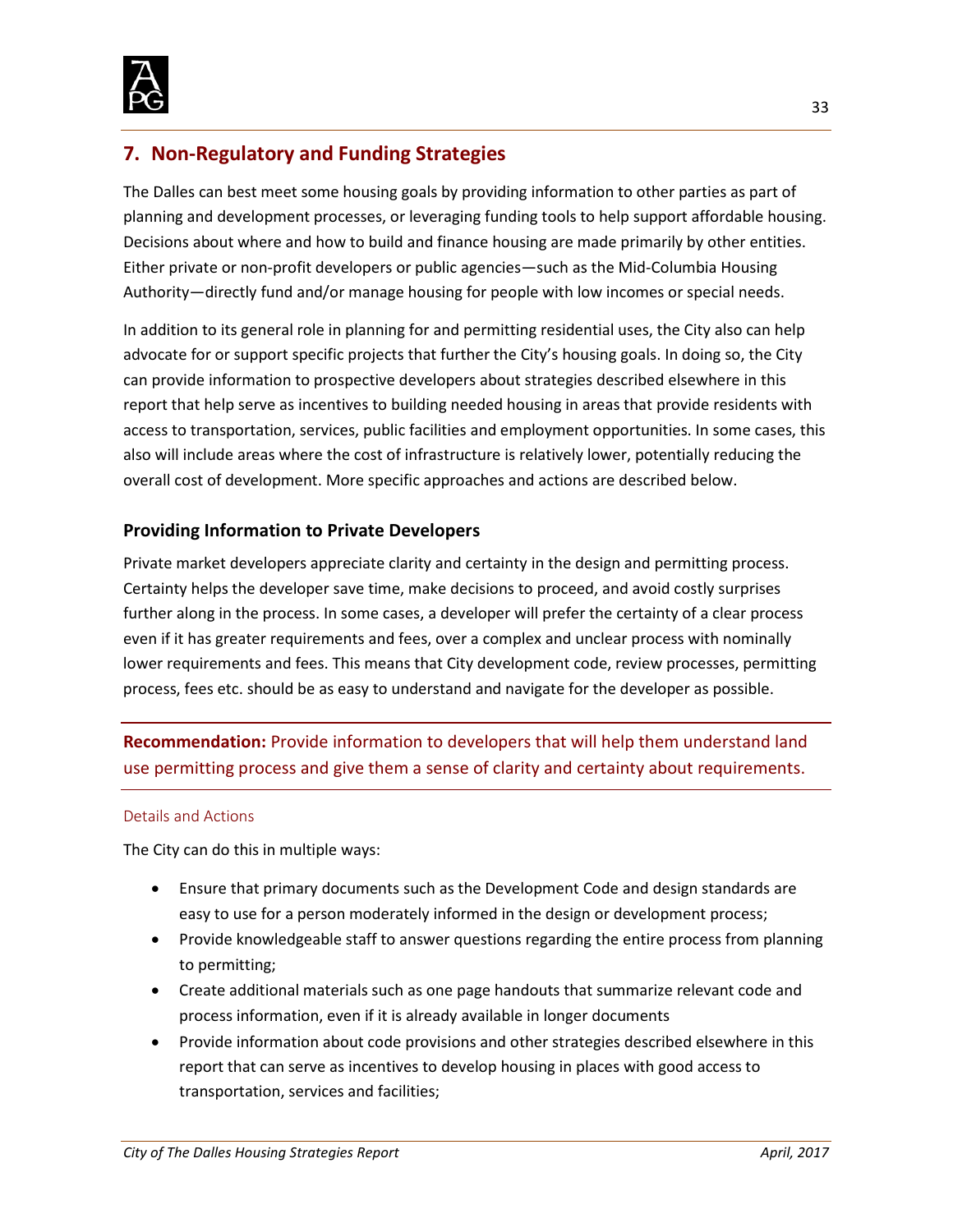

- Assign a single contact person to facilitate the development process for key projects, such as a large-scale development, prominent site location, or catalyst project; and
- Provide as much of this information in advance as possible. Try to provide estimates of time, requirements and fees to the extent practicable, while emphasizing that these are all preliminary estimates that may change. Avoid processes which require developers to commit extensive time and money before key requirements or public processes become apparent.

# <span id="page-34-0"></span>**Continued Support for Local and Regional Housing Efforts**

Similar to many communities across Oregon, The Dalles city government does not directly administer housing assistance programs or develop affordable housing projects. A regional housing agency—the Mid-Columbia Housing Authority (MCHA) and its development arm, the Columbia Cascade Corporation—is allocated the federal funding to support these essential programs and services. These regional housing efforts include:

- Development and management of rental units for low-income or special needs populations;
- Down payment assistance and homeowner education programs for potential homeowners;
- Home repair loans and foreclosure prevention programs for existing homeowners.

**Recommendation:** The City should continue to participate in and support local and regional efforts to meet current and future housing needs, particularly those targeted to affordable and special needs housing.

#### Details and Actions

The city can take a number of actions to support the work of the Mid-Columbia Housing Authority and other non-profit organizations engaged in housing assistance programs:

- *Support for regional housing planning efforts*. As noted in Section 2 on Fair Housing Compliance, the Mid-Columbia Housing Authority is required to prepare regional housing assessments and plans. The Dalles planning staff can act as an essential resource for understanding housing conditions and their relation to broader land use policy and regulation, transportation, and economic development.
- *Assistance with site identification and acquisition*. One of the most challenging aspects of affordable housing development is finding and acquiring suitable sites for affordable housing in high-quality locations. The Dalles planning staff have the expertise to help identify and evaluate potential sites for housing development. Additionally, the City can consider the potential for existing city-owned properties to be used for affordable housing development or look for ways to include land for housing when acquiring property for other purposes, such as infrastructure, parks, or right-of-way.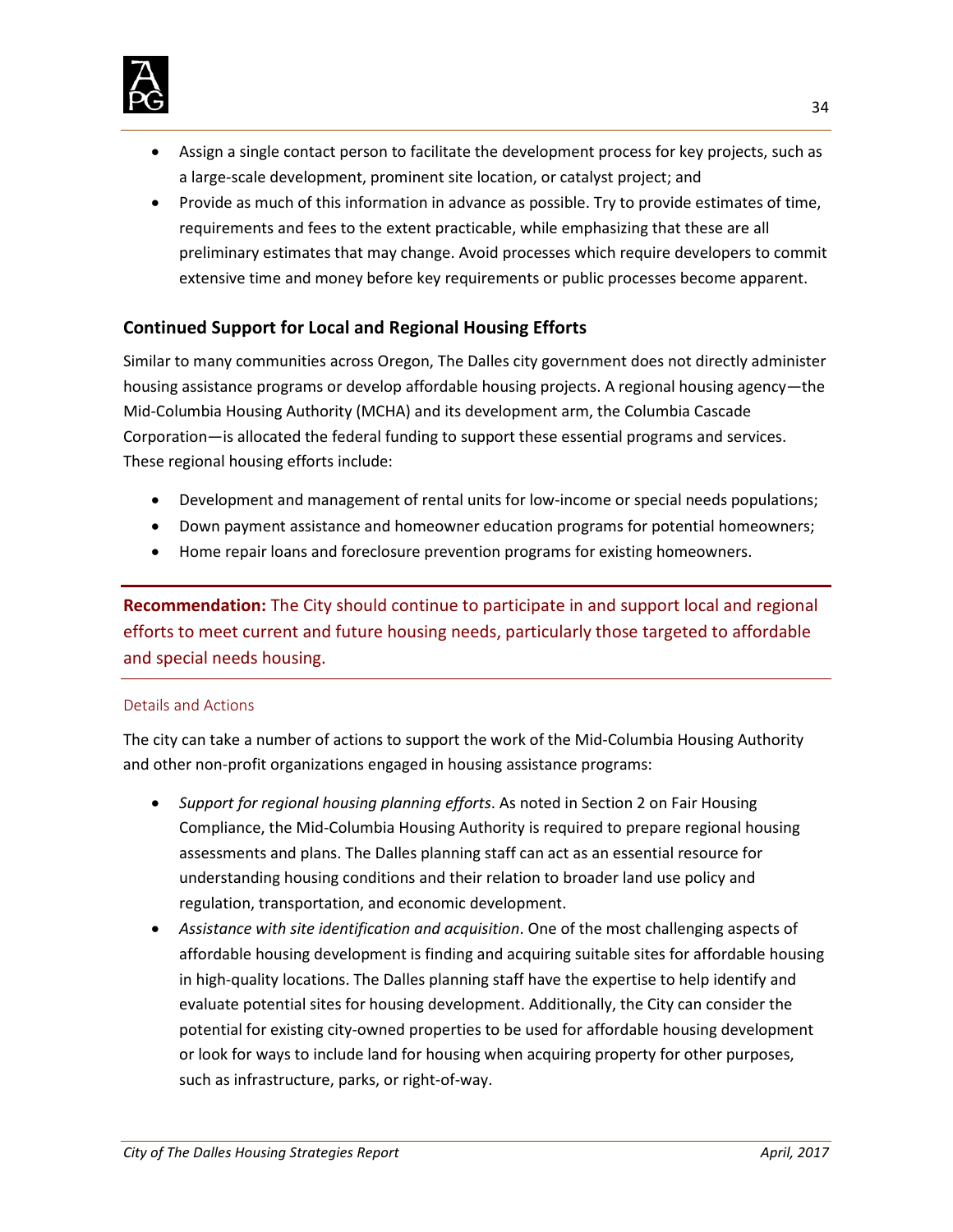

• *Disseminate information about housing issues, services and programs*. The City maintains close contact with residents, the development community, business owners and other stakeholders through a variety of services, such as police enforcement, code compliance, the library, or economic development. All staff should be aware of regional housing resources and able to disseminate information to residents or potential partners in housing efforts.

# <span id="page-35-0"></span>**Financing Tools**

One of the primary obstacles to achieving housing goals, particularly those for development of affordable housing, is a lack of sufficient funding at all levels of government, as the private sector is often unable to develop certain types of housing needs without public subsidy. The Dalles currently supports the development of housing in the downtown area through use of urban renewal funding. Urban renewal has supported housing development in a few ways: [11](#page-35-1)

- Funding of public improvements—including streets, public spaces and parks, and parking facilities— that act as incentives for private sector residential development
- Funding of property acquisition, repair or redevelopment that enhances the attractiveness of the downtown and the potential for market rents to support new residential development
- Amended the property rehabilitation program to allow for residential façade improvements

However, more funding will likely be needed to address future housing gaps for low-income rental households (the most significant gap identified in the Housing Needs Analysis) and potentially for other underserved groups.

**Recommendation:** Develop and use one or more existing and new financing sources or tools to provide funding for the most critical needs, including rental housing for low-income households.

## Details and Actions

The City could consider a variety of other strategies for increasing funding or enhancing the economic feasibility of affordable housing development, including the following:

- Conditioning the use of urban renewal funding for property rehabilitation or redevelopment on the inclusion of affordable housing units
- Establishment of a fee assistance program or implementation of a separate program to waive or defer payment of SDCs for affordable housing projects or for ADUs
- Leveraging the Vertical Housing Tax Credits program to help developers gain access to state incentives for housing development

<span id="page-35-1"></span> <sup>11</sup> The Dalles Urban Renewal Agency, Fiscal Year 2016-2017 Budget. http://www.ci.thedalles.or.us/sites/default/files/imported/public\_docs/ur\_fy16-17\_adopted\_budget\_book.pdf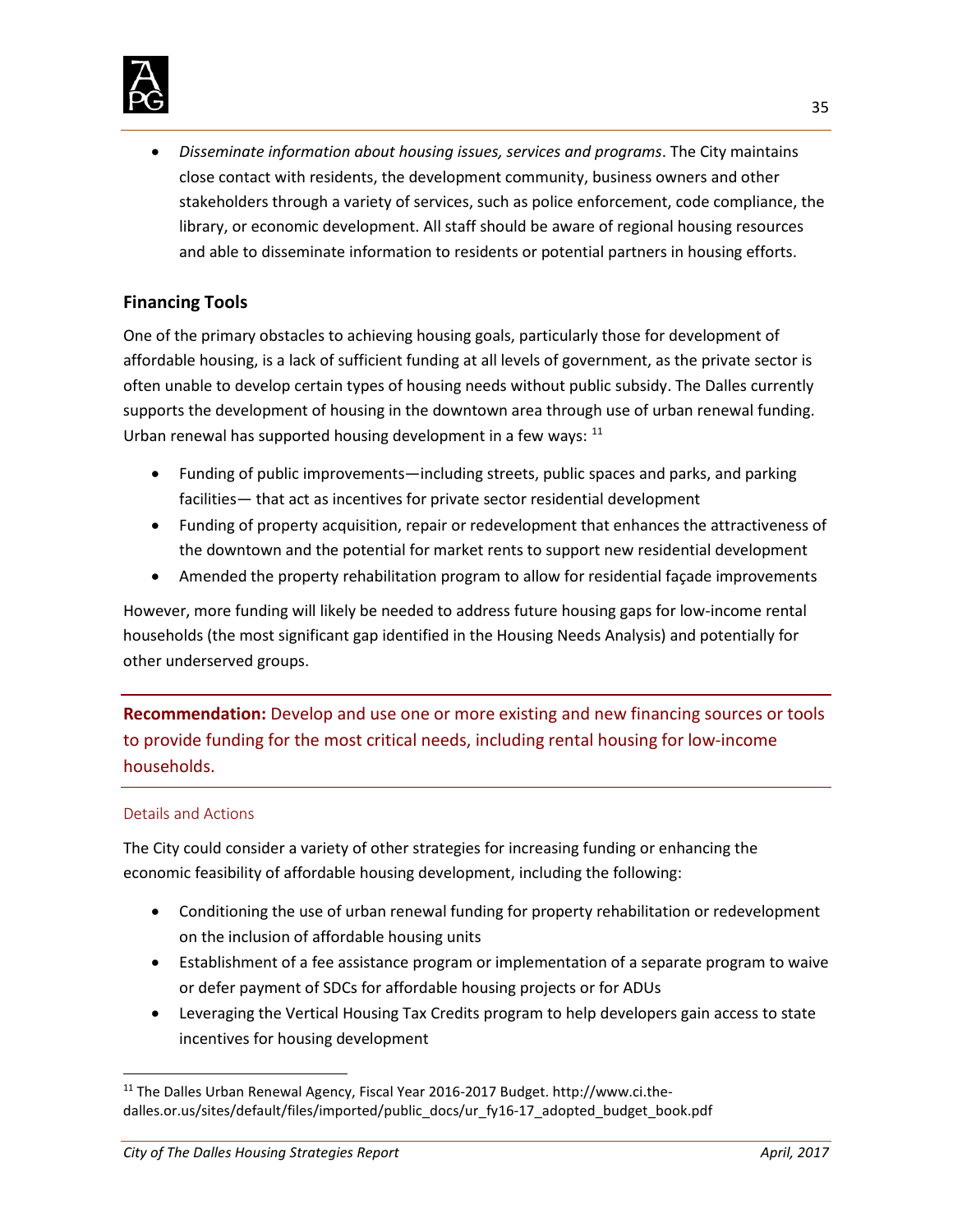

- Low interest loans, grants or down payment assistance for developers of affordable housing or low-income homeowners
- Municipal bonds or loans to finance acquisition of manufactured home parks by tenants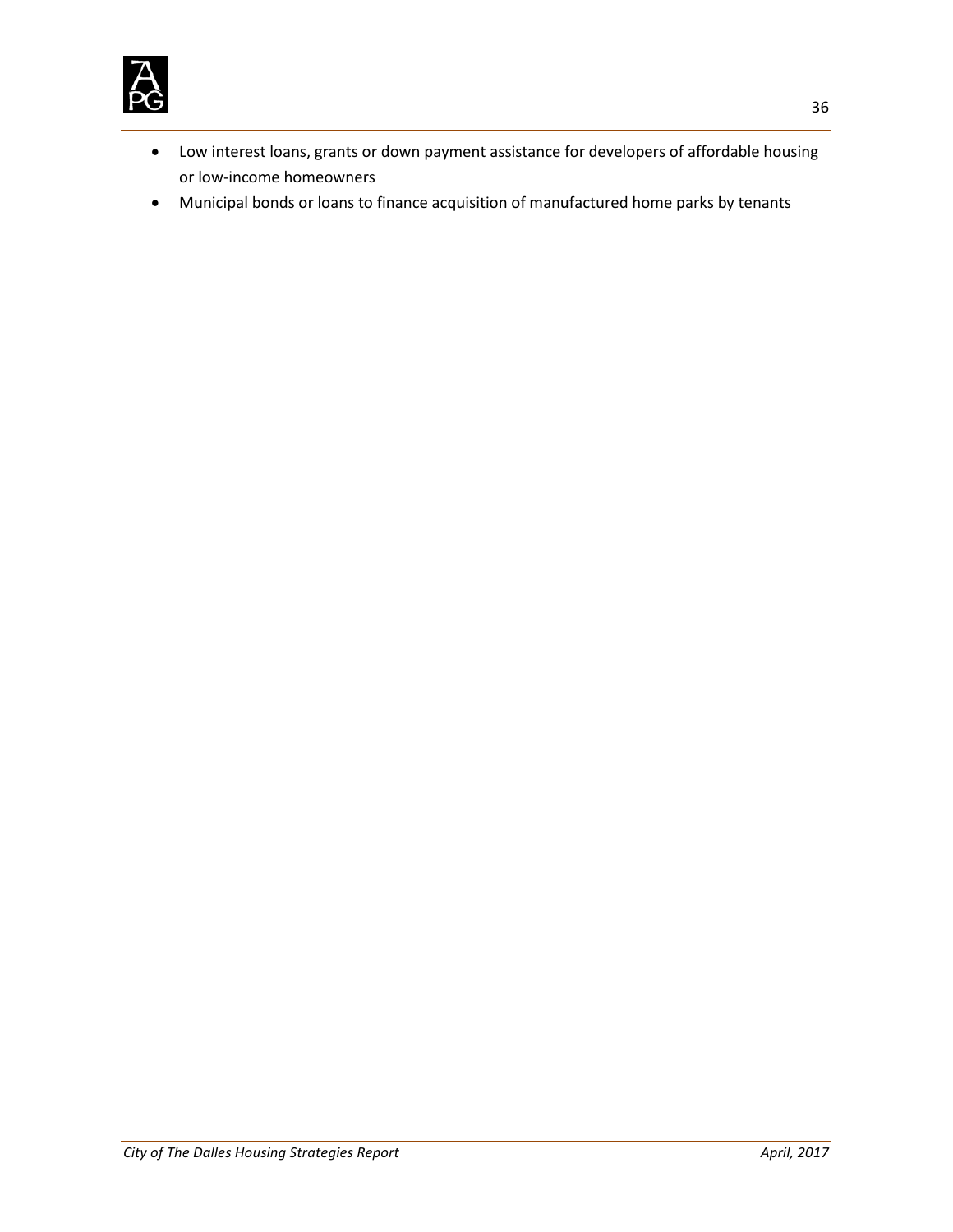

# **8. Summary Recommendations and Priorities**

The project's Technical Advisory Committee reviewed the strategies described in the preceding pages and identified the relative priority and proposed timeframe for implementing each one. The following table summarizes those priorities, as well as the estimated level of effort and impact associated with implementation.

<span id="page-37-0"></span>

| <b>Strategy</b>                                                                                                           | Required/<br><b>Optional</b> | Level of<br><b>Effort</b> | <b>Relative</b><br><b>Impact</b> | <b>Relative</b><br><b>Priority</b> | <b>Ranking</b> | Timing*        | <b>Notes</b>                                                                                                                                                                                         |
|---------------------------------------------------------------------------------------------------------------------------|------------------------------|---------------------------|----------------------------------|------------------------------------|----------------|----------------|------------------------------------------------------------------------------------------------------------------------------------------------------------------------------------------------------|
| <b>Comprehensive Plan</b><br><b>Amendments</b>                                                                            |                              |                           |                                  |                                    |                |                |                                                                                                                                                                                                      |
| Update Comprehensive<br>Plan narrative, goals,<br>policies and action items,<br>including Fair Housing Act<br>compliance. | Required                     | Medium-<br>High           | Medium                           | High                               | $\mathbf{1}$   | Short-<br>term | Expect to complete as part of future<br>Comprehensive Plan update process; update<br>required to ensure that the Comp Plan is<br>consistent with current and future housing<br>needs and priorities. |
| <b>Code Amendments</b>                                                                                                    |                              |                           |                                  |                                    |                |                |                                                                                                                                                                                                      |
| LUDO #1. Update<br>provisions for Residential<br>Care provisions to<br>strengthen compliance<br>with Fair Housing Act.    | Required                     | Low                       | Low-<br>Medium                   | High                               | 1              | Short-<br>term | Modest revisions required; can be done as part<br>of a package of future amendments to the<br>LUDO.                                                                                                  |
| LUDO #2. Update<br>neighborhood<br>compatibility provisions to<br>ensure standards are clear<br>and objective.            | Required                     | Medium                    | Low-<br>Medium                   | High                               | 1              | Short-<br>term | City is required to have clear and objective<br>standards for housing. Amendments are<br>relatively modest but may generate public<br>discussion.                                                    |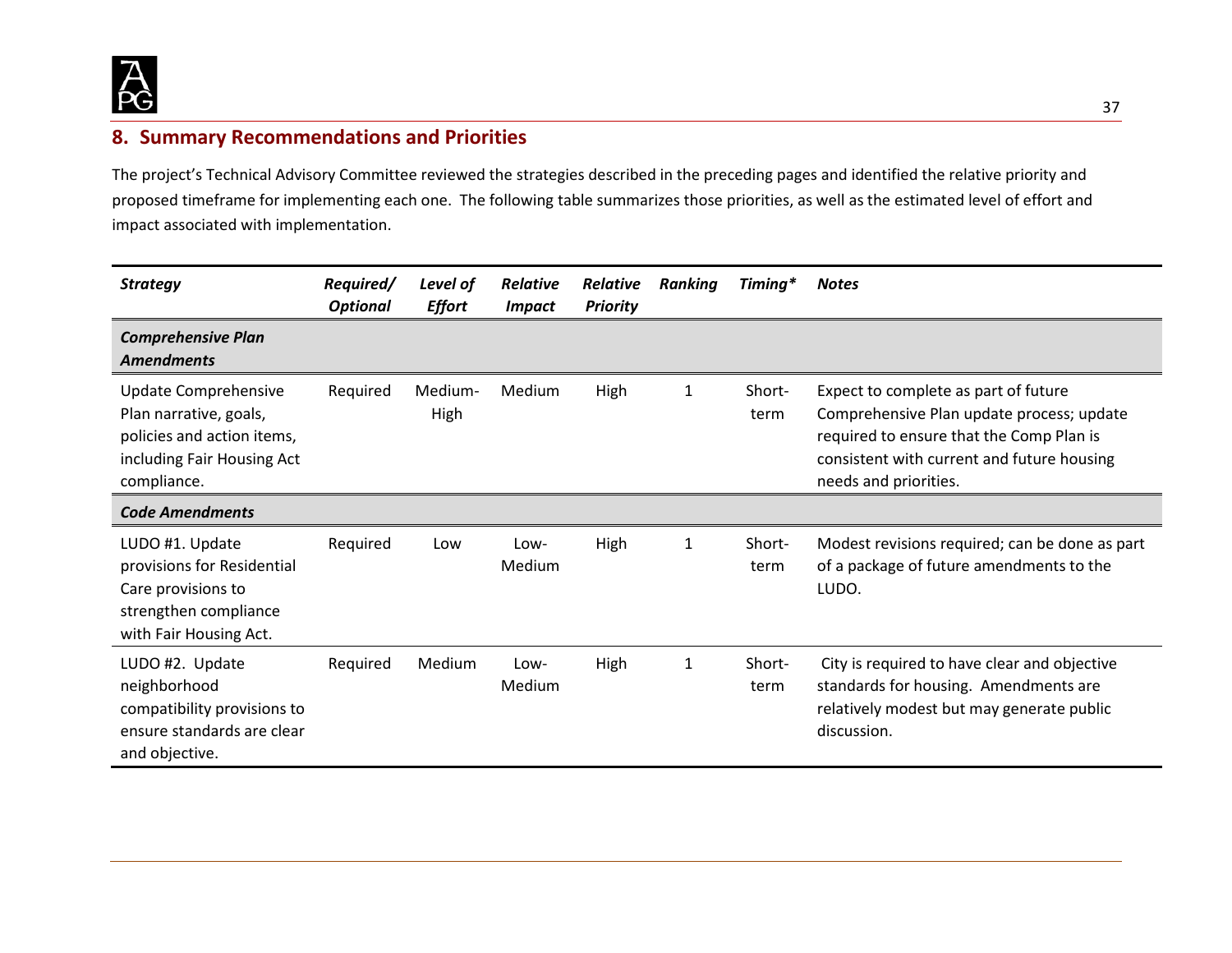

| <b>Strategy</b>                                                                                                                                                                                             | Required/<br><b>Optional</b> | Level of<br><b>Effort</b> | <b>Relative</b><br><b>Impact</b> | <b>Relative</b><br><b>Priority</b> | <b>Ranking</b> | Timing*         | <b>Notes</b>                                                                                                                                                                                                                                                                                                                   |
|-------------------------------------------------------------------------------------------------------------------------------------------------------------------------------------------------------------|------------------------------|---------------------------|----------------------------------|------------------------------------|----------------|-----------------|--------------------------------------------------------------------------------------------------------------------------------------------------------------------------------------------------------------------------------------------------------------------------------------------------------------------------------|
| LUDO #3. Update density<br>standards to allow denser<br>levels of development and<br>potentially broader mix of<br>housing forms.                                                                           | Optional                     | Medium-<br>High           | Medium-<br>High                  | High                               | $\overline{2}$ | Short-<br>term  | This is one of the more significant code<br>recommendations in terms of potential impact<br>and community interest or concern. It should<br>be done in concert with additional community<br>engagement.                                                                                                                        |
| LUDO #4. Implement<br>density and height<br>bonuses.                                                                                                                                                        | Optional                     | Medium                    | Low-<br>Medium                   | Medium                             | 7              | Medium-<br>term | Changes could improve opportunities to create<br>housing affordable to people with low-<br>moderate incomes and/or housing with high<br>quality architectural design and materials.<br>However, ability for market to respond to<br>bonuses would need to be more fully assessed.                                              |
| LUDO #5. Adjust minimum<br>parking requirements for<br>selected land uses or<br>housing types, including<br>low income housing,<br>senior housing and<br>smaller multi-family uses,<br>and mixed use zones. | Optional                     | Medium                    | Medium-<br>High                  | Low                                | 8              | Long-<br>term   | Parking is a significant cost of the provision of<br>housing, particularly for multi-family units;<br>reducing parking requirements could have make<br>certain forms of housing more feasible for<br>developers and less costly for residents.<br>Parking also is a controversial topic and public<br>outreach will be needed. |
| LUDO #6. Update code<br>requirements for<br>accessory dwelling units<br>(ADUs).                                                                                                                             | Optional                     | $Low -$<br>Medium         | $Low -$<br>Medium                | High                               | $\overline{2}$ | Short-<br>term  | Code changes are generally modest and<br>straightforward. Relatively few ADUs have<br>been developed or proposed recently.<br>However, construction of ADUs is a relatively<br>easy way to improve overall land use efficiency<br>and affordability.                                                                           |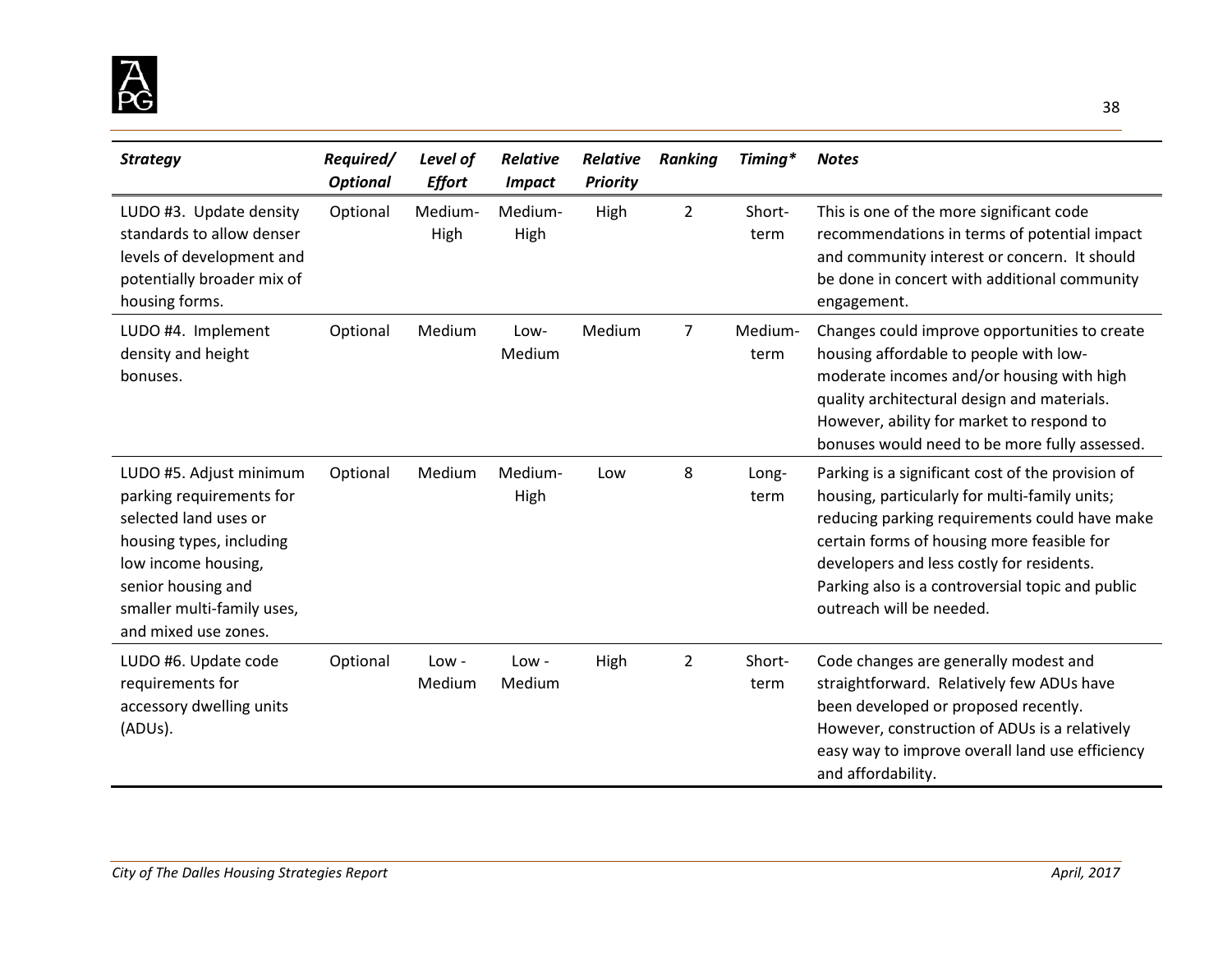

| <b>Strategy</b>                                                                                                               | Required/<br><b>Optional</b> | Level of<br><b>Effort</b> | <b>Relative</b><br><b>Impact</b> | <b>Relative</b><br><b>Priority</b> | <b>Ranking</b> | Timing*         | <b>Notes</b>                                                                                                                                                                                                                                                                                                                                                                |
|-------------------------------------------------------------------------------------------------------------------------------|------------------------------|---------------------------|----------------------------------|------------------------------------|----------------|-----------------|-----------------------------------------------------------------------------------------------------------------------------------------------------------------------------------------------------------------------------------------------------------------------------------------------------------------------------------------------------------------------------|
| LUDO #7. Adopt code<br>requirements for cottage<br>cluster housing.                                                           | Optional                     | Medium                    | Low-<br>Medium                   | Medium                             | 6              | Medium-<br>term | Requires potential creation of new code<br>requirements. The market for this type of<br>housing in The Dalles is untested and therefore<br>the impact is difficult to estimate. However,<br>this would expand the range of housing choices<br>for households with low and moderate incomes<br>and be compatibility with more traditional<br>single-family detached housing. |
| LUDO #8. Adopt code<br>requirements to allow for<br>co-housing.                                                               | Optional                     | Medium                    | Low-<br>Medium                   | Low                                | 9              | Long-<br>term   | Same comments as for LUDO #7.                                                                                                                                                                                                                                                                                                                                               |
| LUDO #9. Modify<br>requirements for<br>live/work housing units.                                                               | Optional                     | $Low -$<br>Medium         | $Low -$<br>Medium                | Low                                | 8              | Long-<br>term   | Code changes are relatively modest. Potential<br>impact will be limited to selected downtown<br>and mixed use zones and areas where ground-<br>floor live/work units are feasible.                                                                                                                                                                                          |
| LUDO #10a. Explore the<br>relative costs and benefits<br>of adopting inclusionary<br>zoning provisions -<br>mandatory.        | Optional                     | $Low -$<br>Medium         | $Low -$<br>Medium                | Low                                | 10             | Long-<br>term   | A high-level qualitative cost-benefit assessment<br>is recommended. Given limitations and<br>administrative costs of adopting these<br>provisions, the costs are likely to outweigh the<br>benefits in The Dalles.                                                                                                                                                          |
| LUDO #10b. Explore the<br>relative costs and benefits<br>of adopting inclusionary<br>zoning provisions -<br>incentives-based. | Optional                     | $Low -$<br>Medium         | $Low -$<br>Medium                | Medium                             | 5              | Medium-<br>term | A high-level qualitative cost-benefit assessment<br>is recommended. Implementing this strategy<br>through in incentives-based or negotiated<br>approach may make this strategy more feasible<br>The Dalles.                                                                                                                                                                 |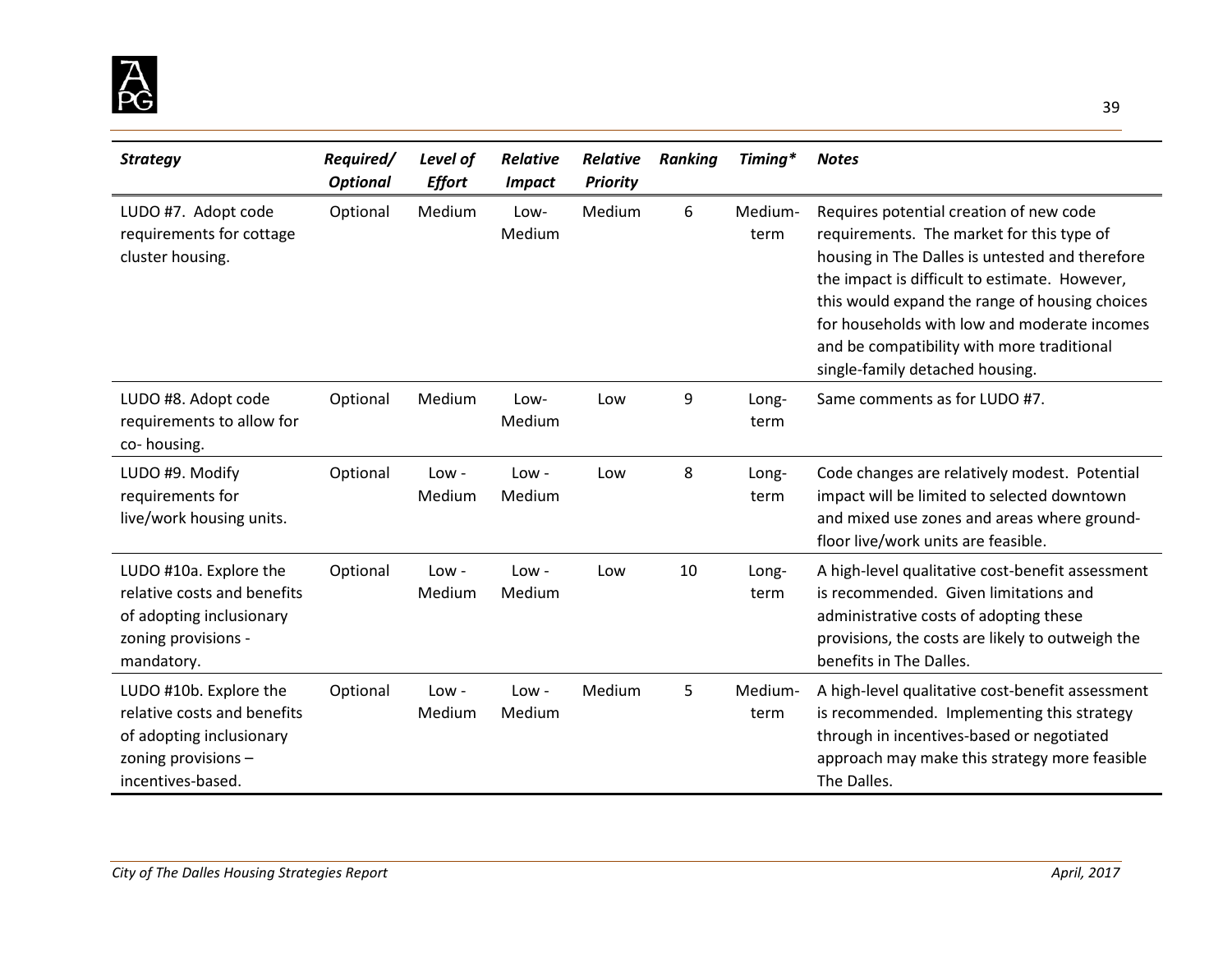

| <b>Strategy</b>                                                                                           | Required/<br><b>Optional</b> | Level of<br><b>Effort</b> | Relative<br><b>Impact</b> | <b>Relative</b><br><b>Priority</b> | <b>Ranking</b> | Timing*         | <b>Notes</b>                                                                                                                                                                                                                                                                                          |
|-----------------------------------------------------------------------------------------------------------|------------------------------|---------------------------|---------------------------|------------------------------------|----------------|-----------------|-------------------------------------------------------------------------------------------------------------------------------------------------------------------------------------------------------------------------------------------------------------------------------------------------------|
| LUDO #11. Assess short-<br>term rental regulatory<br>measures.                                            | Optional                     | Medium                    | $Low -$<br>Medium         | Medium                             | 7              | Medium-<br>term | Developing a set of regulations is likely to be<br>relatively challenging, with limited impacts in<br>the near future based on an assessment of the<br>existing short-term rental market.                                                                                                             |
| <b>Land Supply</b>                                                                                        |                              |                           |                           |                                    |                |                 |                                                                                                                                                                                                                                                                                                       |
| Land Supply #1. Consider<br>lower minimum density<br>requirements in high<br>density zones.               | Optional                     | Medium                    | Medium-<br>High           | High                               | 1              | Short-<br>term  | This strategy would be intended to preserve an<br>adequate amount of land available for future<br>higher density housing. Given the character of<br>existing development in these areas, a robust<br>community outreach process would be needed<br>to implement this strategy.                        |
| Land Supply #2. Create<br>incentives for high density<br>housing in the high<br>density residential zone. | Optional                     | $Low -$<br>Medium         | Medium                    | High                               | 4              | Short-<br>term  | Incentives could include expedited<br>development review, parking reductions,<br>density bonuses and/or fee waivers. Incentives<br>would need to be balanced with neighborhood<br>impacts and might be a challenge politically.                                                                       |
| Land Supply #3. Expand or<br>amend the medium<br>density zone.                                            | Optional                     | Medium-<br>High           | High                      | Medium                             | 6              | Medium-<br>term | This would involve a possible combination of<br>rezoning selected areas from high to medium<br>density housing and allowing for a broader<br>range of medium density housing types in that<br>zone. The relative impact could be high if the<br>market responds with medium density housing<br>types. |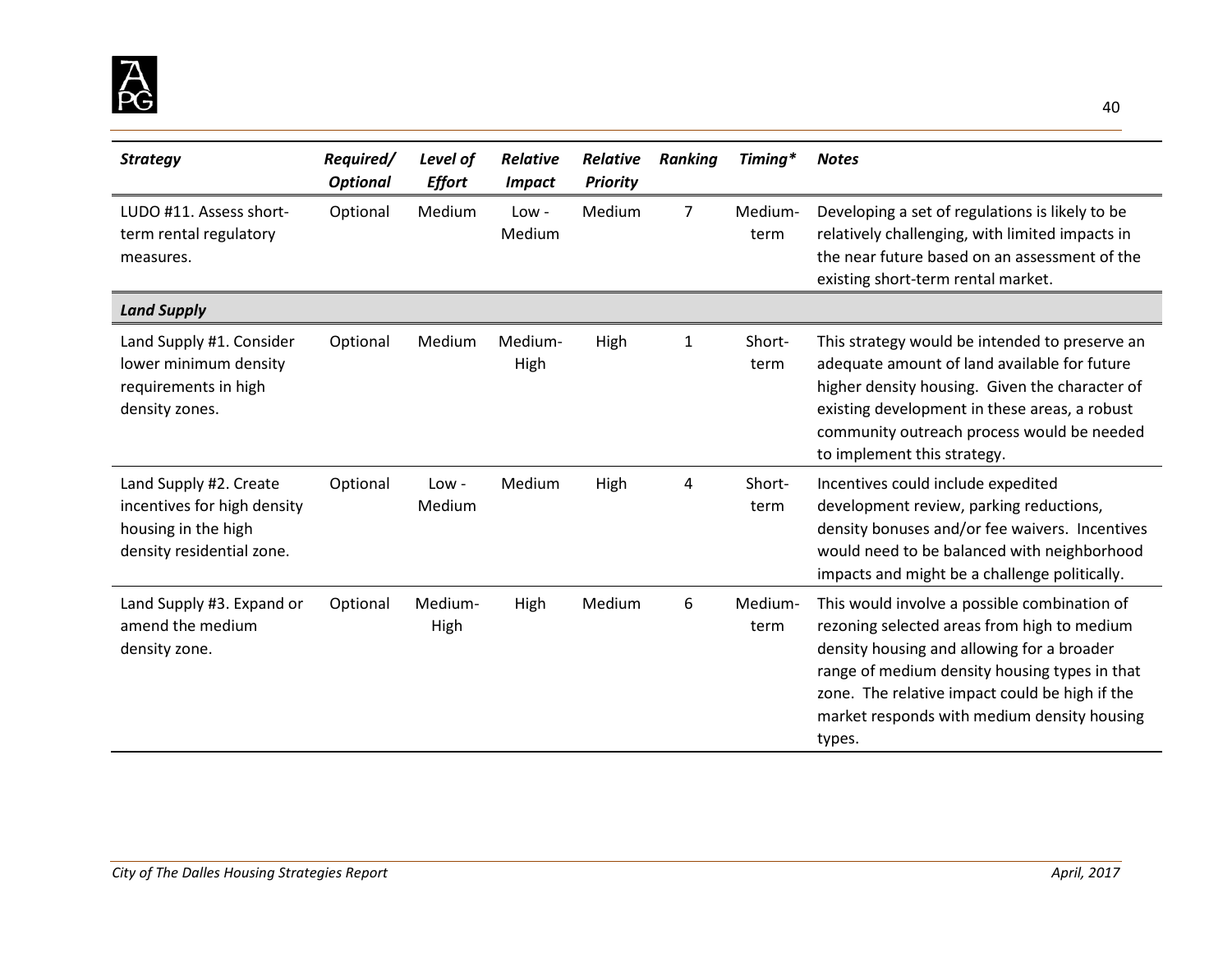

| <b>Strategy</b>                                                                                                                                                                                                                   | Required/<br><b>Optional</b> | Level of<br><b>Effort</b> | <b>Relative</b><br><i><b>Impact</b></i> | <b>Relative</b><br><b>Priority</b> | <b>Ranking</b> | Timing*         | <b>Notes</b>                                                                                                                                                                                                                                        |
|-----------------------------------------------------------------------------------------------------------------------------------------------------------------------------------------------------------------------------------|------------------------------|---------------------------|-----------------------------------------|------------------------------------|----------------|-----------------|-----------------------------------------------------------------------------------------------------------------------------------------------------------------------------------------------------------------------------------------------------|
| Land Supply #4. Subsidize<br>the cost of permits by<br>waiving or reducing fees<br>associated with geologic<br>impact statements.                                                                                                 | Optional                     | Medium                    | Low-<br>Medium                          | Low                                | 10             | Long-<br>term   | This would help improve the financial feasibility<br>for development in some areas but impacts<br>likely would be limited both in their geographic<br>and fiscal scope.                                                                             |
| Land Supply #5. Address<br>large lot development<br>issues and infrastructure<br>constraints.                                                                                                                                     | Optional                     | Medium-<br>High           | Medium-<br>High                         | High                               | 2              | Short-<br>term  | This would reduce potential impacts on the<br>City's supply of buildable land and enhance the<br>efficiency of future development.                                                                                                                  |
| <b>Non-Regulatory &amp;</b><br><b>Funding Strategies</b>                                                                                                                                                                          |                              |                           |                                         |                                    |                |                 |                                                                                                                                                                                                                                                     |
| Partnering #1. Provide<br>information to developers<br>about housing<br>development<br>opportunities and<br>requirements, particularly<br>opportunities to reduce<br>the cost of development<br>for specific housing<br>products. | Optional                     | Low-<br>Medium            | Low-<br>Medium                          | Medium                             | 7              | Medium-<br>term | The cost of implementation would be relatively<br>low – preparing informational materials and<br>providing them as a matter of standard<br>procedure. Impacts would depend on the level<br>of interest in and feasibility of future<br>development. |